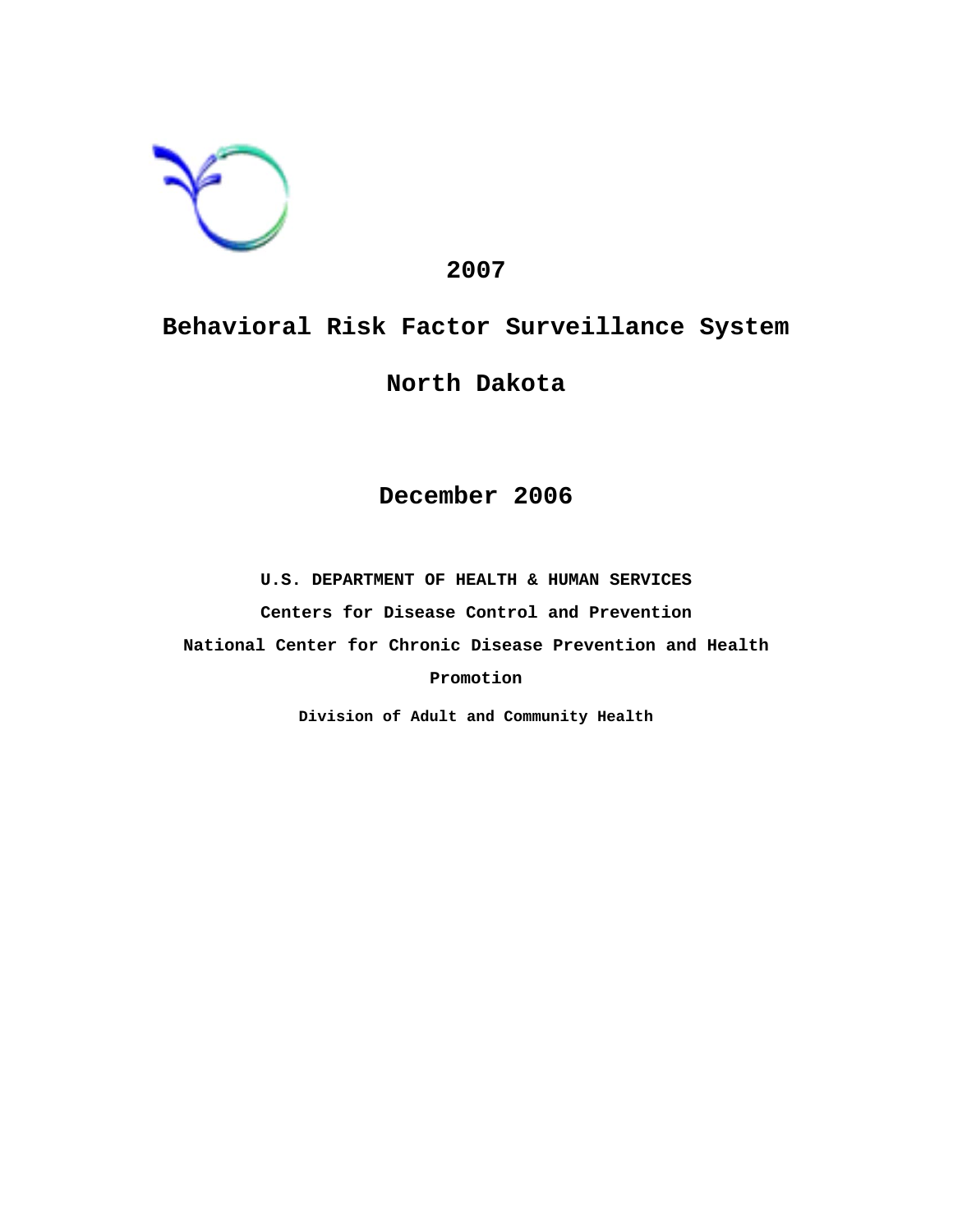### **2007 North Dakota BRFSS**

|                         |  | Introduction and Random Adult Selection Module 1 |  |
|-------------------------|--|--------------------------------------------------|--|
| Core Section 01:        |  |                                                  |  |
| Core Section 02:        |  | Healthy Days-Health-Related Quality of Life 5    |  |
| Core Section 03:        |  |                                                  |  |
| Core Section 04:        |  |                                                  |  |
| Core Section 05:        |  |                                                  |  |
|                         |  |                                                  |  |
| Core Section 06:        |  | Hypertension Awareness 11                        |  |
| Core Section 07:        |  | Cholesterol Awareness 11                         |  |
| Core Section 08:        |  | Cardiovascular Disease Prevalence 12             |  |
| Core Section 09:        |  |                                                  |  |
| Core Section 10:        |  |                                                  |  |
| Core Section 11:        |  |                                                  |  |
| Core Section 12:        |  |                                                  |  |
| Core Section 13:        |  |                                                  |  |
| Core Section 14:        |  |                                                  |  |
| Core Section 15:        |  | Arthritis Burden 23                              |  |
| Core Section 16:        |  | Fruit and Vegetables 25                          |  |
| Core Section 17:        |  |                                                  |  |
| Core Section 18:        |  |                                                  |  |
| Core Section 19:        |  | Emotional Support and Life Satisfaction 31       |  |
| Core Section 20:        |  | Gastrointestinal Disease 32                      |  |
| Module 01:              |  |                                                  |  |
| Module 06:              |  |                                                  |  |
|                         |  |                                                  |  |
| State Added Section 01: |  | Occupation 40                                    |  |
| State Added Section 02: |  | Child Asthma 41                                  |  |
| State Added Section 03: |  | Smokeless Tobacco 44                             |  |
| State Added Section 04: |  | Health Care Coverage 47                          |  |
| State Added Section 05: |  | Osteoporosis 47                                  |  |
| State Added Section 06: |  | Indian Health 48                                 |  |
| State Added Section 07: |  | Mental Health and Stigma 50                      |  |
| State Added Section 08: |  | Sexual Violence 53                               |  |
| State Added Section 09: |  | Sexual Orientation 57                            |  |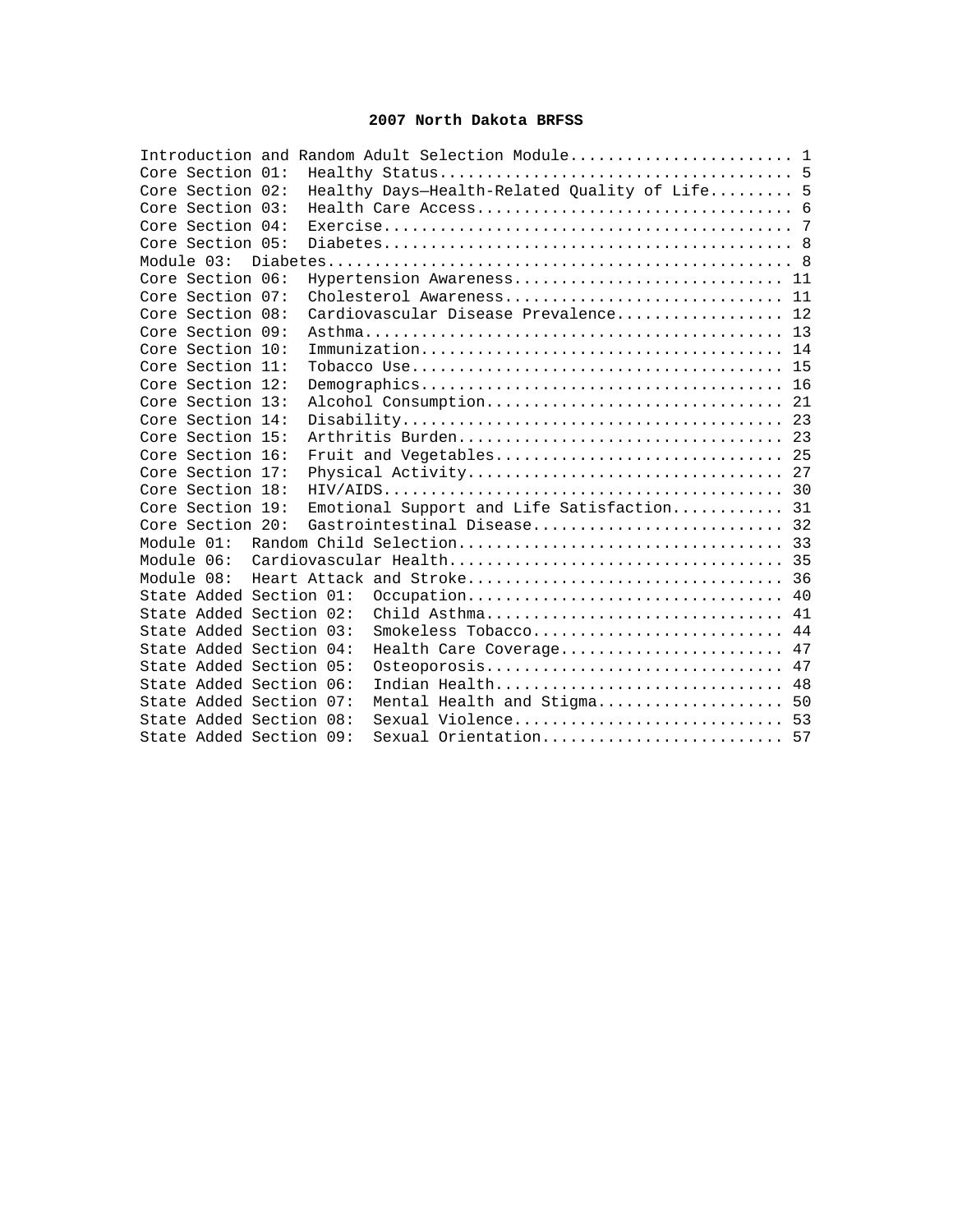### **Introduction and Random Adult Selection Module**

<span id="page-2-0"></span>HELLO, I'm calling for the **North Dakota State** Department of Health. My name is **[INTERVIEWER NAME]**.

We are gathering information about the health of **North Dakota State** residents. This project is conducted by the health department with assistance from the Centers for Disease Control and Prevention. Your telephone number has been chosen randomly, and I would like to ask some questions about health and health practices.

Is this **[XXX-XXX-XXXX]**?

1. CORRECT NUMBER (PROCEED TO NEXT QUESTION) **SKP > PRIVRES**<br>2. NUMBER IS NOT THE SAME 2. NUMBER IS NOT THE SAME

WRONGNUM – IF INTROQST = 2

Thank you very much, but I seem to have dialed the wrong number. It's possible that your number may be called at a later time.

PRIVRES - IF INTROQST = 1 PVTRESID

Is this a private residence?

1. YES, CONTINUE **SKP > ISCELL**<br>2. NO, NON-RESIDENTIAL **SKP > NONRES** 2. NO, NON-RESIDENTIAL

NONRES – IF PRIVRES = 2

Thank you very much, but we are only interviewing private residences.

ISCELL - IF PRIVRES = 1 CTELENUM

Is this a cellular telephone?

READ IF NECESSARY: By cellular telephone we mean a telephone that is mobile and usable outside of your neighborhood.

1. NO, NOT A CELLULAR TELEPHONE, CONTINUE. **SKP > ADULTS**<br>2. YES, A CELLULAR TELEPHONE **SKP > CELLYES** 2. YES, A CELLULAR TELEPHONE **SKP CELLYES**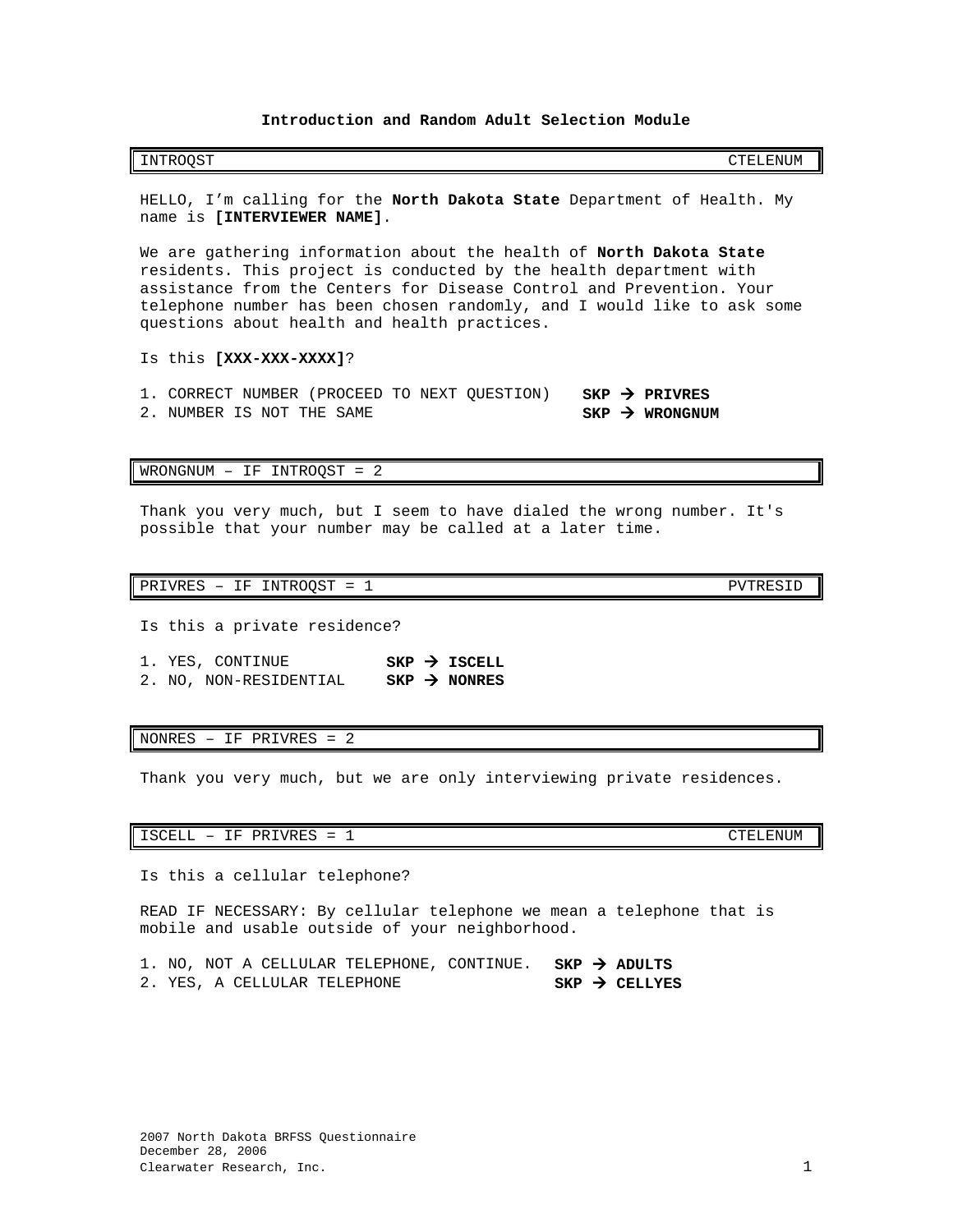### CELLYES – IF ISCELL = 2

Thank you very much, but we are only interviewing land line telephones and private residences.

### $ADULTS - IF ISCELL = 1$  NUMADULT

I need to randomly select one adult who lives in your household to be interviewed. How many members of your household, including yourself, are 18 years of age or older?

 $\angle$  \_ ENTER NUMBER OF ADULTS **IF ADULTS = 1 SKP**  $\rightarrow$  **ONEADULT** 

### MEN NUMMEN AND A SERIES OF THE SERIES OF THE SERIES OF THE SERIES OF THE SERIES OF THE SERIES OF THE SERIES OF

How many of these adults are men?

 $-$  ENTER NUMBER MEN

How many of these adults are women?

 $-$  ENTER NUMBER WOMEN

### WRONGTOT – IF MEN + WOMEN <> ADULTS

I'm sorry, something is not right.

 Number of Men - Number of Women  $+$  ------ Number of Adults -

| 1. CORRECT THE NUMBER OF MEN                             |  |  | $SKP \rightarrow MEN$ |  |
|----------------------------------------------------------|--|--|-----------------------|--|
| 2. CORRECT THE NUMBER OF WOMEN SKP $\rightarrow$ WOMEN   |  |  |                       |  |
| 3. CORRECT THE NUMBER OF ADULTS $SKP \rightarrow ADULTS$ |  |  |                       |  |

WOMEN NUMWOMEN AND THE SERVICE OF THE SERVICE OF THE SERVICE OF THE SERVICE OF THE SERVICE OF THE SERVICE OF T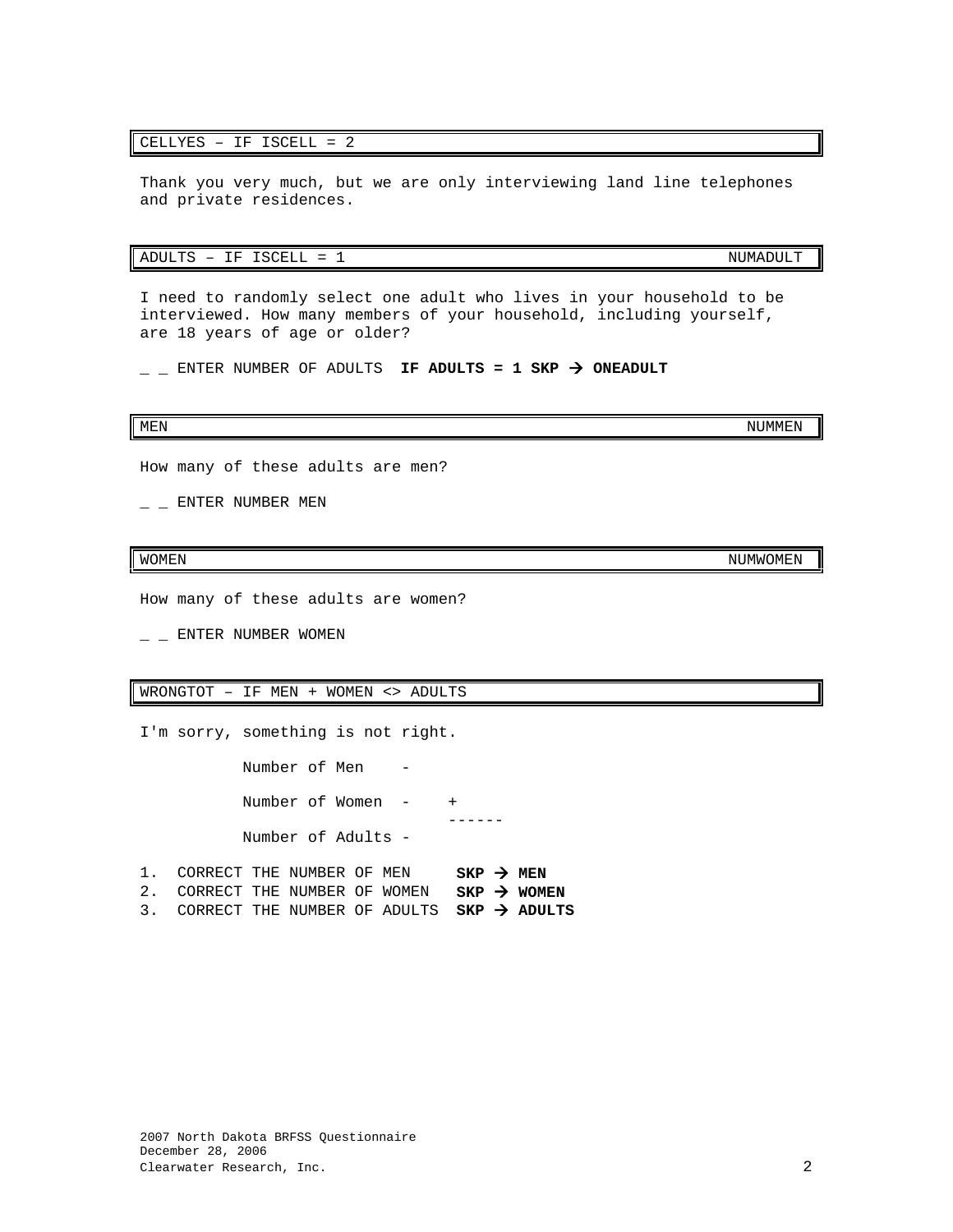SELECTED – IF ADULT > 1 & MEN + WOMEN = ADULTS

The person in your household I need to speak with is **[RANDOMLY SELECTED ADULT]**.

Are you the **[RANDOMLY SELECTED ADULT]**?

1. YES **SKP > YOURTHE1**<br>2. NO **SKP > GETNEWAD**  $SKP \rightarrow$  GETNEWAD

ONEADULT – IF ADULT = 1

Are you the Adult?

INTERVIEWER NOTE: ASK GENDER IF NECESSARY.

1. YES AND THE RESPONDENT IS A MALE. **SKP YOURTHE1** 2. YES AND THE RESPONDENT IS A FEMALE. **SKP YOURTHE1** 3. NO

ASKGENDR - IF ADULT =  $1 \&$  ONEADULT =  $3$ 

Is the Adult a man or a woman?

1. MALE

2. FEMALE

### GETADULT – IF ADULT > 1

May I speak with…

**[IF ASKGENDR = 1 SHOW]** …him? **[IF ASKGENDR = 2 SHOW]** …her?

1. YES, ADULT IS COMING TO THE PHONE 2. NO, GO TO NEXT SCREEN, PRESS F3 TO SCHEDULE A CALL-BACK

### YOURTHE1 – IF SELECTED = 1 OR ONEADULT < 3

Then you are the person I need to speak with.

1. PERSON INTERESTED, CONTINUE **SKP INTROSCR** 2. GO BACK TO ADULTS QUESTION. WARNING: A NEW RESPONDENT MAY BE SELECTED **SKP ADULTS**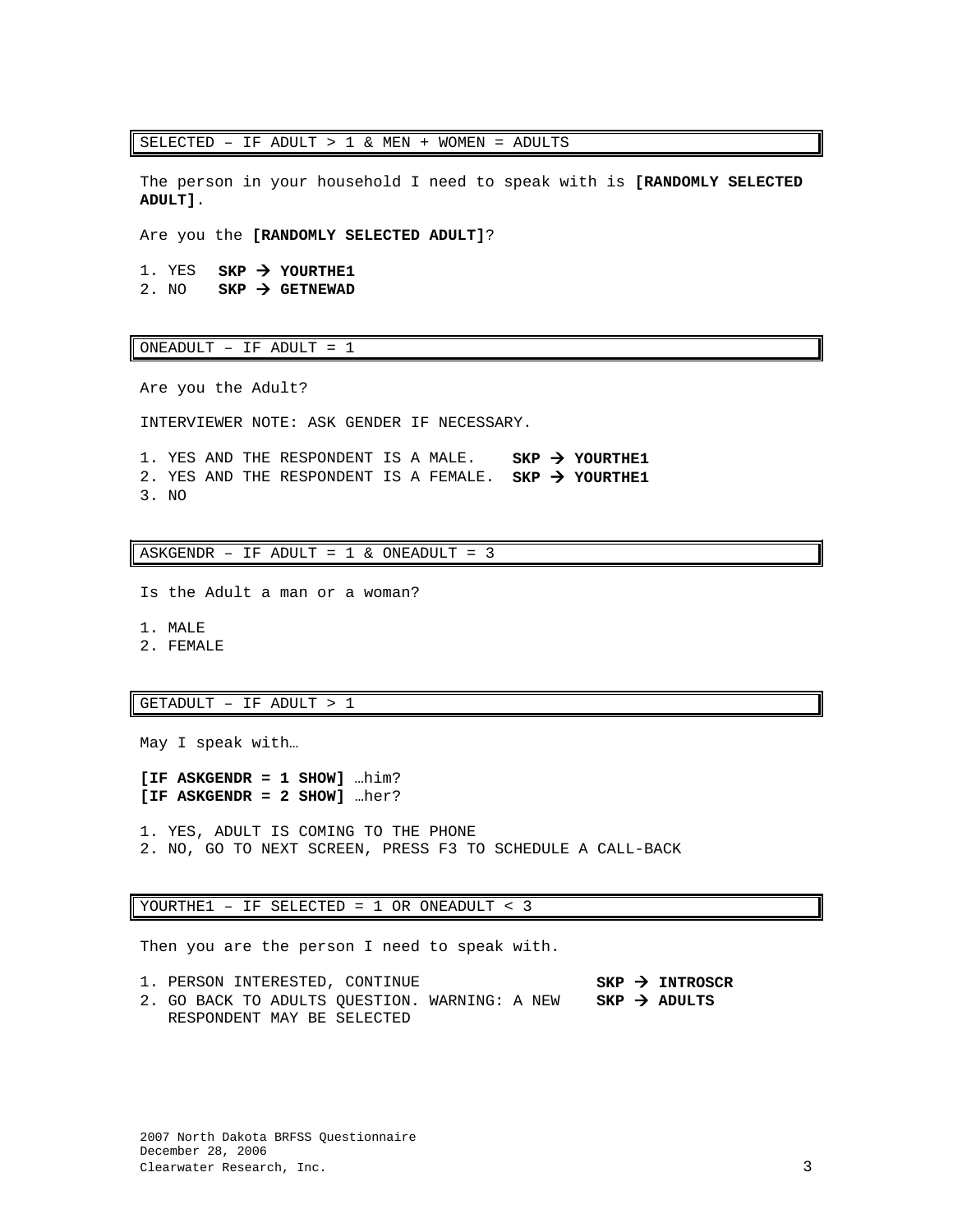GETNEWAD – IF SELECTED = 2

May I speak with the **[RANDOMLY SELECTED RESPONDENT]**?

- 1. YES, SELECTED RESPONDENT COMING TO THE PHONE **SKP NEWADULT**
- 2. NO, GO TO NEXT SCREEN, PRESS F3 TO SCHEDULE A **SKP NEWADULT** CALL-BACK
- 3. GO BACK TO ADULTS QUESTION. WARNING: A NEW RESPONDENT MAY BE SELECTED  $SKP$   $\rightarrow$  ADULTS

### $NEWADULT - IF GETNEWAD = 1$

HELLO, I am calling for the **North Dakota** Department of Health. My name is **[INTERVIEWER NAME]**.

We are gathering information about the health of **North Dakota**  residents. This project is conducted by the health department with assistance from the Centers for Disease Control and Prevention. Your telephone number has been chosen randomly, and I would like to ask some questions about health and health practices.

- 1. PERSON INTERESTED, CONTINUE
- 2. GO BACK TO ADULTS QUESTION. WARNING: A NEW **SKP ADULTS** RESPONDENT MAY BE SELECTED

### INTROSCR

I will not ask for your last name, address, or other personal information that can identify you. You do not have to answer any question you do not want to, and you can end the interview at any time. Any information you give me will be confidential. If you have any questions, I will provide a telephone number for you to call to get more information.

|  |  | 1. PERSON INTERESTED, CONTINUE                |  |  | $SKP \rightarrow CO1001$ |
|--|--|-----------------------------------------------|--|--|--------------------------|
|  |  | 2. GO BACK TO ADULTS OUESTION. WARNING: A NEW |  |  | $SKP \rightarrow ADULTS$ |
|  |  | RESPONDENT MAY BE SELECTED                    |  |  |                          |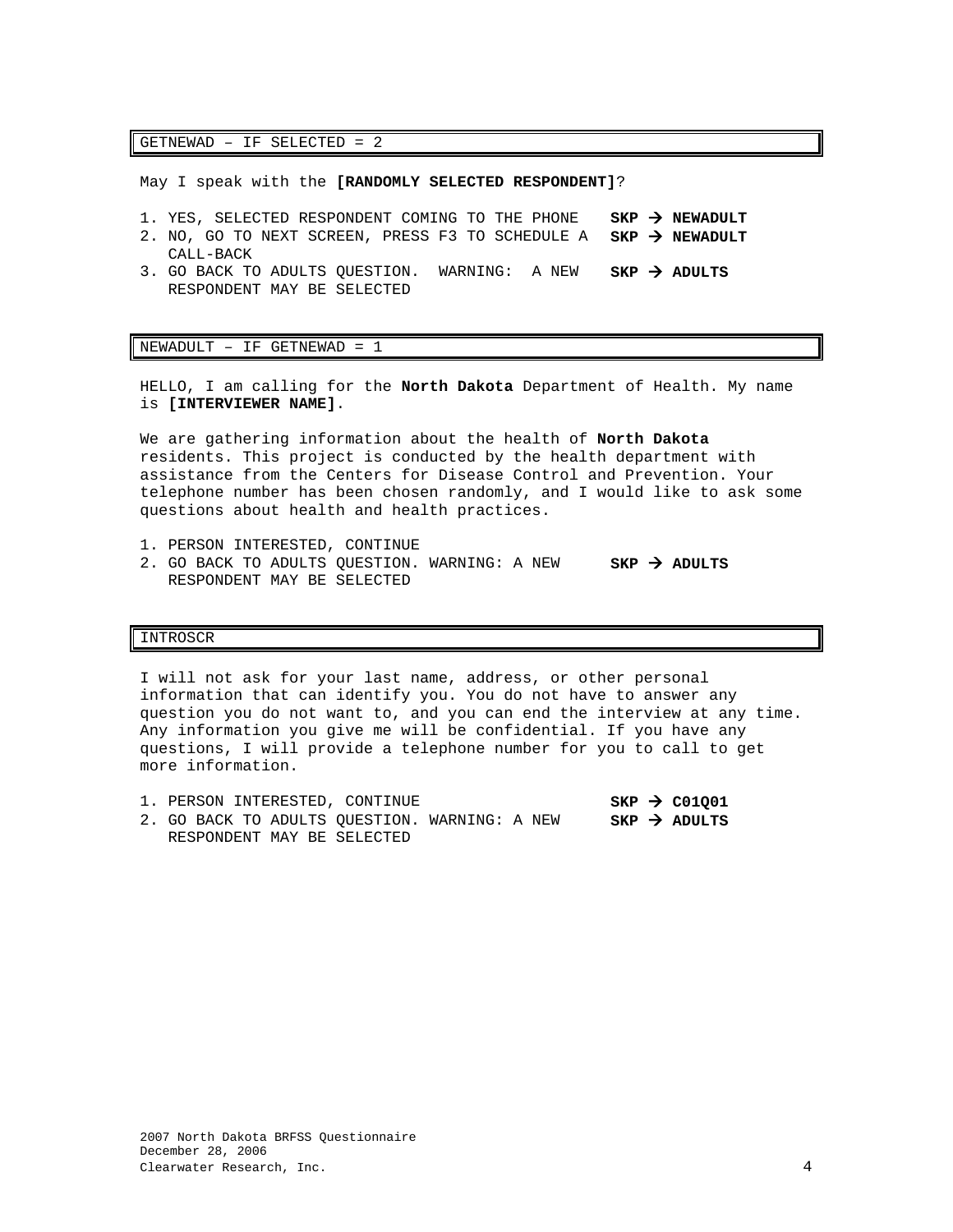<span id="page-6-0"></span>C01Q01 GENHLTH

Would you say that in general your health is…

- 1. Excellent
- 2. Very good
- 3. Good
- 4. Fair
- 5. Poor
- 7. DON'T KNOW/NOT SURE
- 9. REFUSED

**Core Section 02: Healthy Days—Health-Related Quality of Life**

<span id="page-6-1"></span>C02Q01 PHYSHLTH

Now thinking about your physical health, which includes physical illness and injury, for how many days during the past 30 days was your physical health not good?

 $-$  NUMBER OF DAYS

88 NONE 77. DON'T KNOW/NOT SURE 99. REFUSED

C02Q02 MENTHLTH

Now thinking about your mental health, which includes stress, depression, and problems with emotions, for how many days during the past 30 days was your mental health not good?

 $-$  NUMBER OF DAYS

88. NONE 77. DON'T KNOW/NOT SURE 99. REFUSED

CATI NOTE: IF C02Q01 = 88 AND C02Q02 = 88 SKP TO C03Q01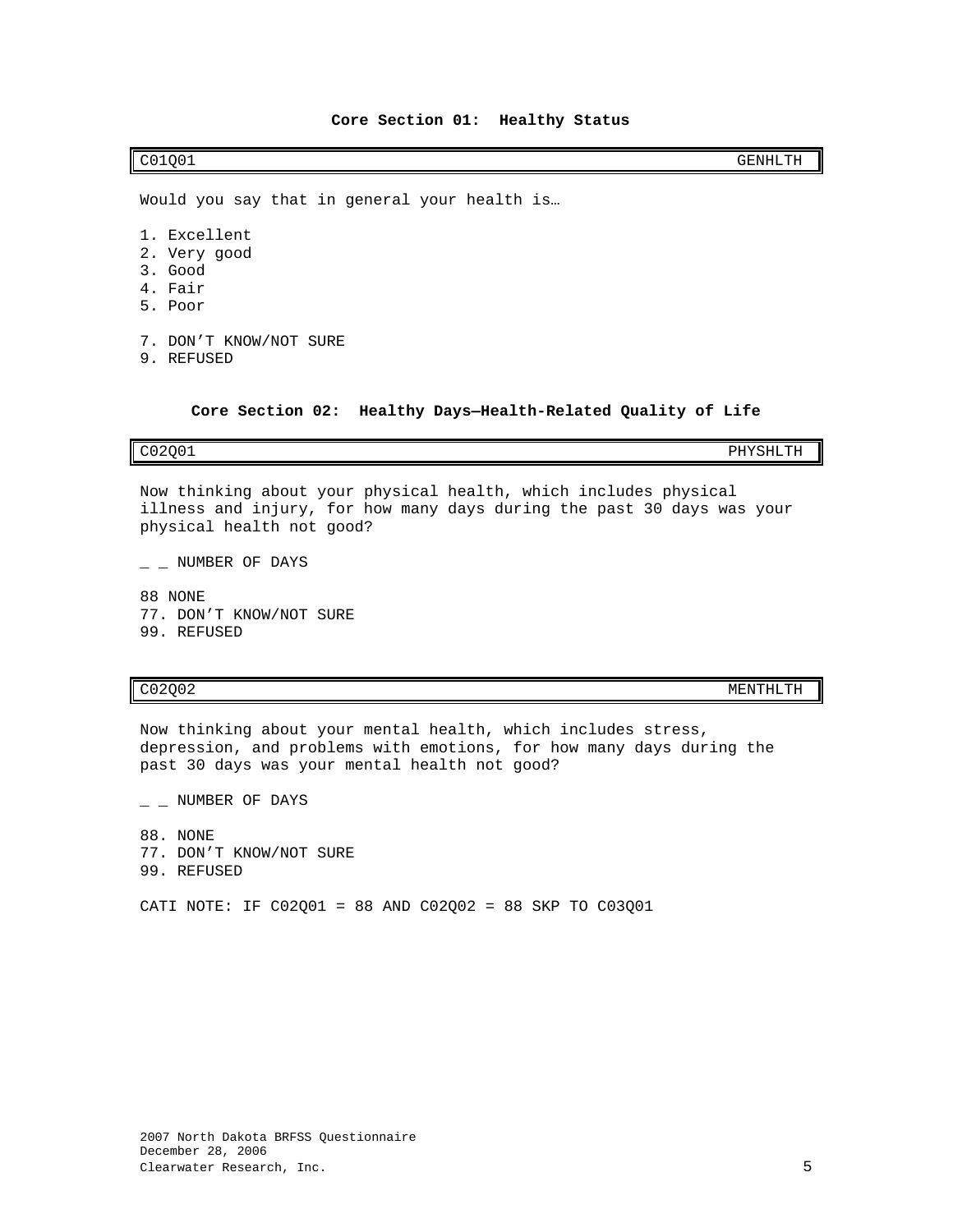### C02Q03 – IF C02Q01 <> 88 OR C02Q02 <> 88 POORHLTH

During the past 30 days, for about how many days did poor physical or mental health keep you from doing your usual activities, such as selfcare, work, or recreation?

 $-$  NUMBER OF DAYS

88. NONE 77. DON'T KNOW/NOT SURE 99. REFUSED

### **Core Section 03: Health Care Access**

### <span id="page-7-0"></span>C03Q01 HLTHPLAN

Do you have any kind of health care coverage, including health insurance, prepaid plans such as HMOs, or government plans such as Medicare?

- 1. YES
- 2. NO
- 7. DON'T KNOW/NOT SURE
- 9. REFUSED

Do you have one person you think of as your personal doctor or health care provider?

INTERVIEWER NOTE: IF "NO" ASK: "Is there more than one, or is there no person who you think of as your personal doctor or health care provider?"

1. YES, ONLY ONE 2. MORE THAN ONE 3. NO

7. DON'T KNOW/NOT SURE

9. REFUSED

C03Q02 PERSDOC2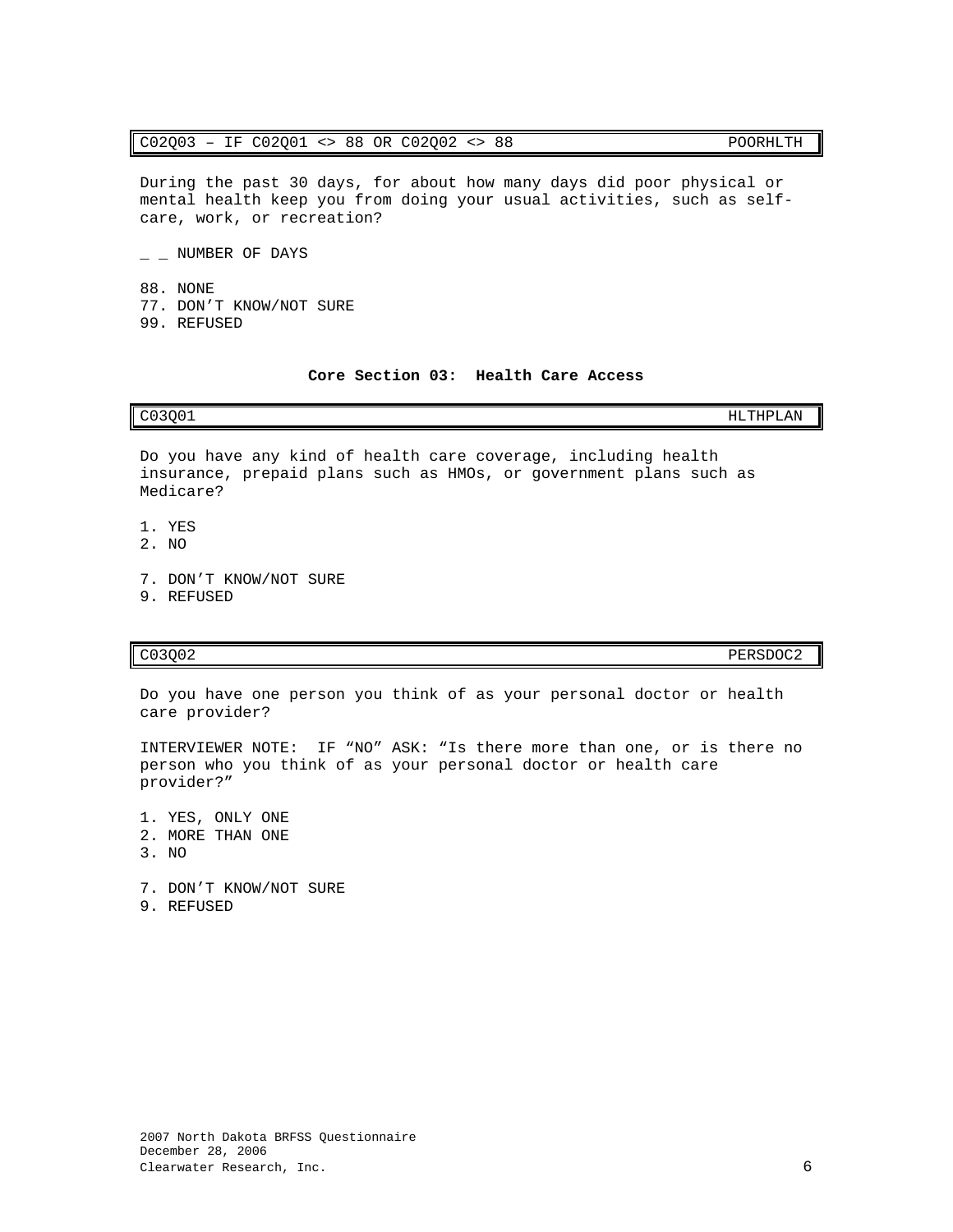### c03Q03 MEDCOST

Was there a time in the past 12 months when you needed to see a doctor but could not because of cost?

- 1. YES
- 2. NO
- 7. DON'T KNOW/NOT SURE
- 9. REFUSED

CO3Q04 CHECKUP1

About how long has it been since you last visited a doctor for a routine checkup? A routine checkup is a general physical exam, not an exam for a specific injury, illness, or condition.

1. Within past year (anytime less than 12 months ago) 2. Within past 2 years (1 year but less than 2 years ago) 3. Within past 5 years (2 years but less than 5 years ago) 4. 5 or more years ago

- 7. DON'T KNOW/NOT SURE
- 8. NEVER
- 9. REFUSED

### **Core Section 04: Exercise**

<span id="page-8-0"></span>C04Q01 EXERANY2

During the past month, other than your regular job, did you participate in any physical activities or exercises such as running, calisthenics, golf, gardening, or walking for exercise?

1. YES

- 2. NO
- 7. DON'T KNOW/NOT SURE
- 9. REFUSED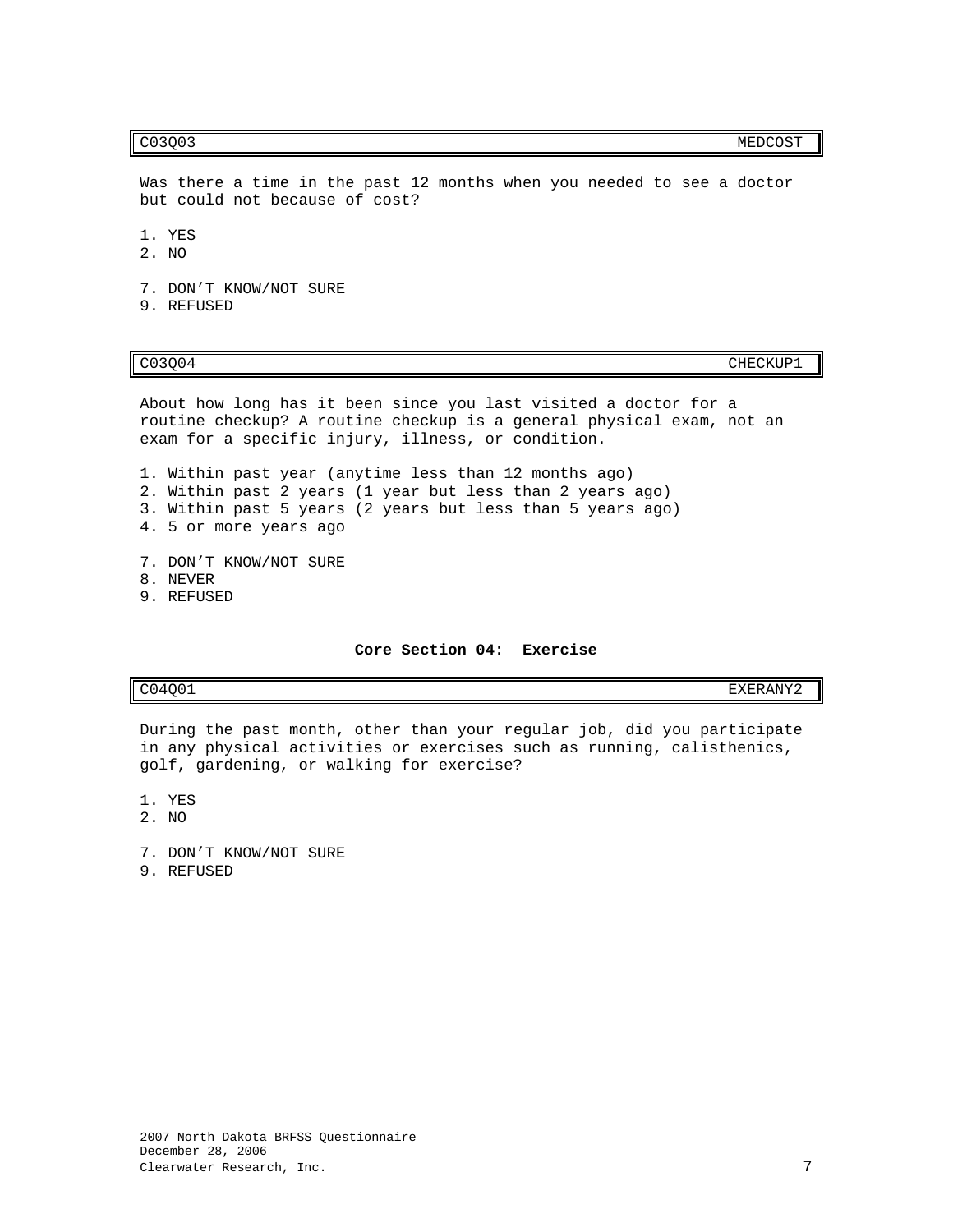### **Core Section 05: Diabetes**

<span id="page-9-0"></span>C05Q01 DIABETE2

| Have you ever been told by a doctor that you have diabetes?                                                    |                                                                                  |  |  |  |  |  |
|----------------------------------------------------------------------------------------------------------------|----------------------------------------------------------------------------------|--|--|--|--|--|
| INTERVIEWER NOTE: IF "YES" AND RESPONDENT IS FEMALE, ASK: "Was this<br>only when you were pregnant?"           |                                                                                  |  |  |  |  |  |
| INTERVIEWER NOTE: IF RESPONDENT SAYS PRE-DIABETES OR BORDERLINE<br>DIABETES, USE RESPONSE CODE 4.              |                                                                                  |  |  |  |  |  |
| 1. YES<br>2. YES, BUT FEMALE TOLD ONLY DURING PREGNANCY<br>3. NO<br>4. NO, PRE-DIABETES OR BORDERLINE DIABETES | $SKP \rightarrow CO6Q01$<br>$SKP \rightarrow CO6001$<br>$SKP \rightarrow CO6001$ |  |  |  |  |  |
| 7. DON'T KNOW/NOT SURE<br>9. REFUSED                                                                           | $SKP \rightarrow CO6Q01$<br>$SKP \rightarrow CO6001$                             |  |  |  |  |  |

### **Module 03: Diabetes**

<span id="page-9-1"></span>M03Q01 – IF C05Q01 = 1 DIABAGE2

How old were you when you were told you have diabetes?

- $\_$  Code age in years [97 = 97 or higher]
- 98. DON'T KNOW/NOT SURE 99. REFUSED

# M03Q02 - IF C05Q01 = 1 INSULIN

Are you now taking insulin?

- 1. YES
- 2. NO
- 7. DON'T KNOW/NOT SURE
- 9. REFUSED

### M3Q03 – IF C05Q01 = 1 DIABPILL

Are you now taking diabetes pills?

- 1. YES
- 2. NO
- 7. DON'T KNOW/NOT SURE
- 9. REFUSED

2007 North Dakota BRFSS Questionnaire December 28, 2006 Clearwater Research, Inc. 8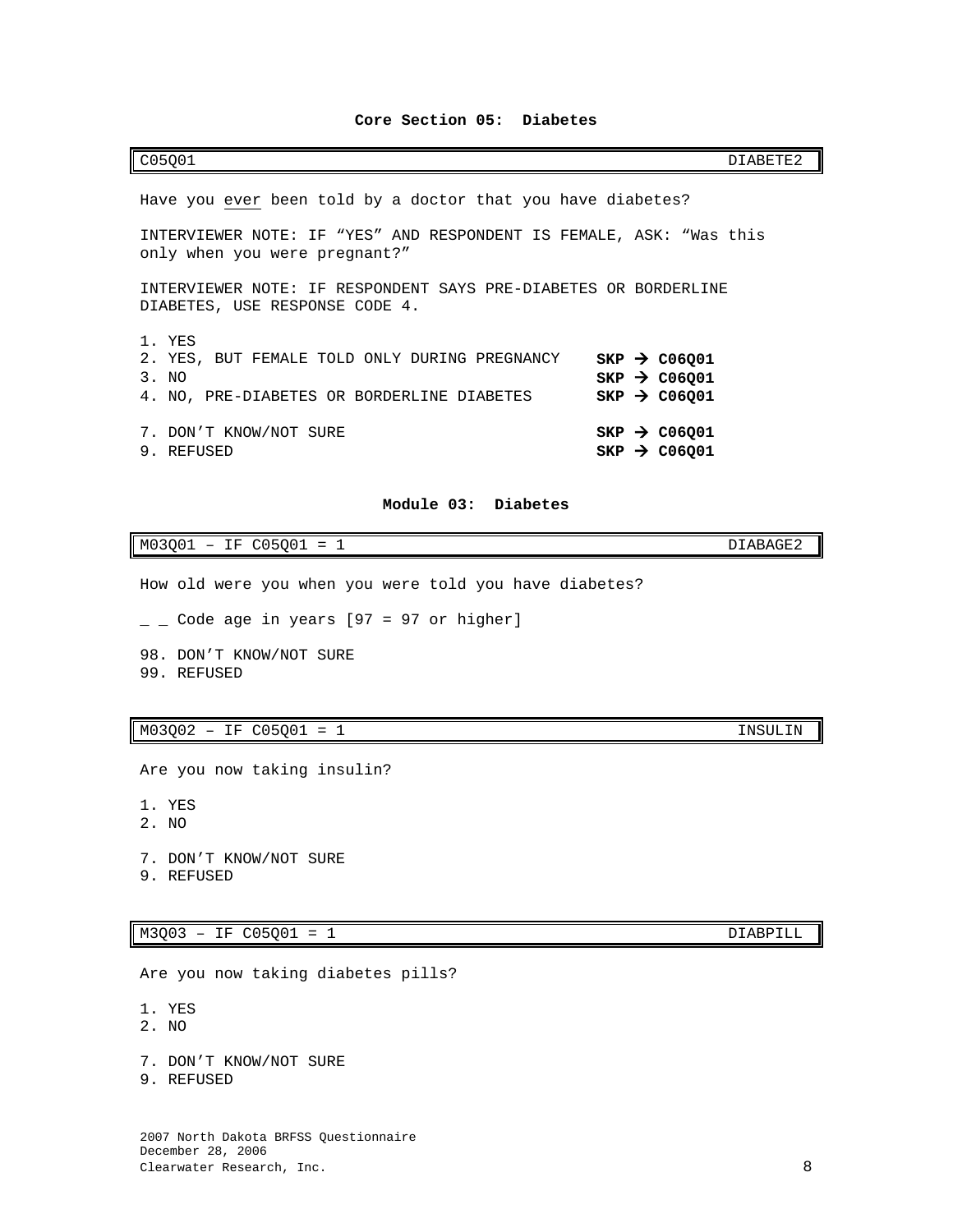$M03Q04 - IF C05Q01 = 1$  BLDSUGAR

About how often do you check your blood for glucose or sugar? Include times when checked by a family member or friend, but do NOT include times when checked by a health professional.

 $-$  ENTER NUMBER OF TIMES PER DAY, WEEK, MONTH OR YEAR  $101-105$  = PER DAY  $201-238$  = PER WEEK  $201-238 = PER WEEK$ <br> $401-499 = PER YEAR$  $301-399$  = PER MONTH

888. NEVER 777. DON'T KNOW/NOT SURE 999. REFUSED

### $M03Q05$  – IF  $CO5Q01$  = 1

About how often do you check your feet for any sores or irritations? Include times when checked by a family member or friend, but do not include times when checked by a health professional.

 $-$  ENTER NUMBER OF TIMES PER DAY, WEEK, MONTH OR YEAR  $101-105$  = PER DAY  $201-238$  = PER WEEK  $201-238 = PER WEEK$ <br> $401-499 = PER YEAR$  $301-399$  = PER MONTH

555. NO FEET 888. NEVER 777. DON'T KNOW/NOT SURE 999. REFUSED

### $M03Q06 - IF C05Q01 = 1$  FEETSORE

Have you ever had any sores or irritations on your feet that took more than four weeks to heal?

1. YES

2. NO

7. DON'T KNOW/NOT SURE

9. REFUSED

### $M03Q07 - IF C05Q01 = 1$  DOCTDIAB

About how many times in the past 12 months have you seen a doctor, nurse, or other health professional for your diabetes?

 $\_$  NUMBER OF TIMES [76 = 76 OR GREATER]

88. NONE 77. DON'T KNOW/NOT SURE 99. REFUSED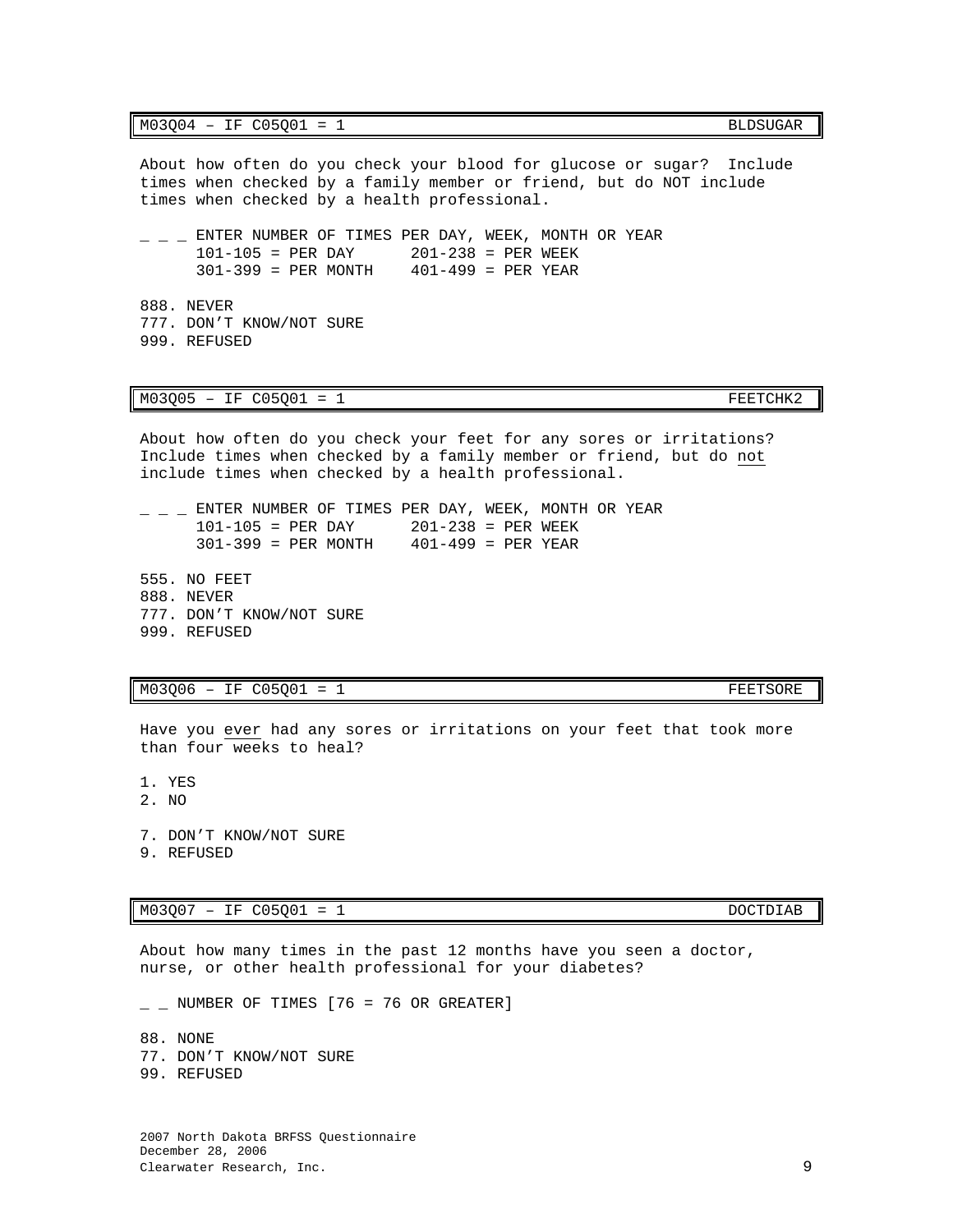### M03Q08 - IF C05Q01 = 1 CHKHEMO3

A test for "A one C" measures the average level of blood sugar over the past three months. About how many times in the past 12 months has a doctor, nurse, or other health professional checked you for "A one C"?

 $\_$  NUMBER OF TIMES [76 = 76 OR GREATER]

88. NEVER 98. NEVER HEARD OF "A ONE C" 77. DON'T KNOW/NOT SURE 99. REFUSED

### M03Q09 - IF C05Q01 = 1 & M03Q05 <> 555 FEETCHK

About how many times in the past 12 months has a health professional checked your feet for any sores or irritations?

 $\_$  NUMBER OF TIMES [76 = 76 OR GREATER]

88. NEVER 77. DON'T KNOW/NOT SURE 99. REFUSED

### M03Q10 - IF C05Q01 = 1

When was the last time you had an eye exam in which the pupils were dilated? This would have made you temporarily sensitive to bright light.

READ ONLY IF NECESSARY

1. Within the past month (anytime less than 1 month ago) 2. Within the past year (1 month but less than 12 months ago) 3. Within the past 2 years (1 year but less than 2 years ago) 4. 2 or more years ago

- 7. DON'T KNOW/NOT SURE
- 8. NEVER
- 9. REFUSED

M03Q11 - IF C05Q01 = 1

Has a doctor ever told you that diabetes has affected your eyes or that you had retinopathy?

1. YES

- 2. NO
- 7. DON'T KNOW/NOT SURE
- 9. REFUSED

2007 North Dakota BRFSS Questionnaire December 28, 2006 Clearwater Research, Inc. 10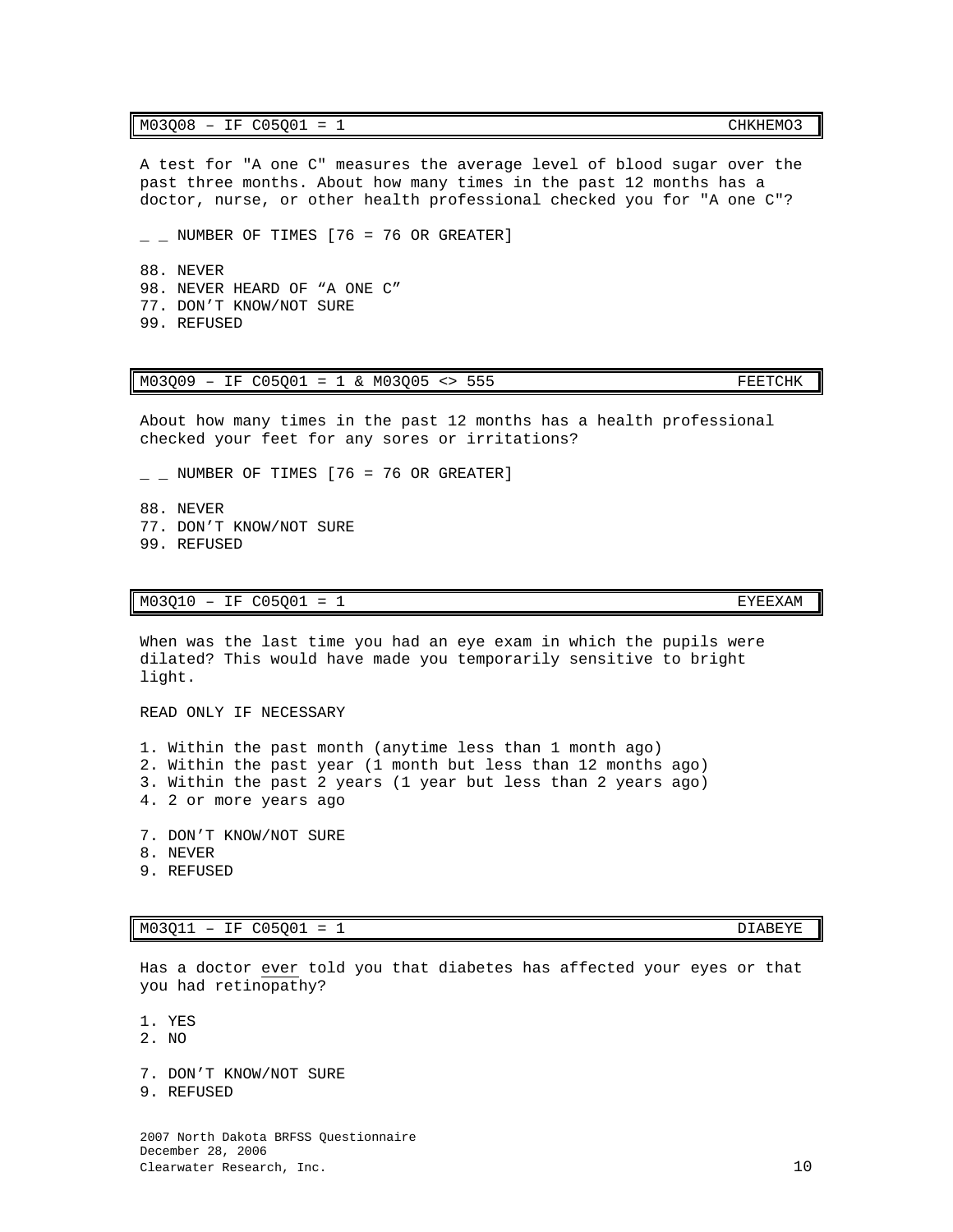### $M03Q12 - IF C05Q01 = 1$  DIABEDU

Have you ever taken a course or class in how to manage your diabetes yourself?

- 1. YES
- 2. NO
- 7. DON'T KNOW/NOT SURE
- 9. REFUSED

### **Core Section 06: Hypertension Awareness**

<span id="page-12-0"></span>

| C06001                                                                                                          | BPHTGH4                                                                            |
|-----------------------------------------------------------------------------------------------------------------|------------------------------------------------------------------------------------|
| Have you ever been told by a doctor, nurse, or other health<br>professional that you have high blood pressure?  |                                                                                    |
| INTERVIEWER NOTE: IF "YES" AND RESPONDENT FEMALE, ASK: "Was this only<br>when you were pregnant?"               |                                                                                    |
| 1. YES<br>2. YES, BUT FEMALE TOLD ONLY DURING PREGNANCY<br>3. NO<br>4. TOLD BORDERLINE HIGH OR PRE-HYPERTENSIVE | $SKP \rightarrow CO7Q01$<br>$SKP$ $\rightarrow$ C07001<br>$SKP \rightarrow CO7001$ |
| 7. DON'T KNOW/NOT SURE<br>9. REFUSED                                                                            | $SKP \rightarrow CO7001$<br>$SKP \rightarrow CO7001$                               |

# $C06Q02 - IF C06Q01 = 1$  BPMEDS

Are you currently taking medicine for your high blood pressure?

- 1. YES
- 2. NO
- 7. DON'T KNOW/NOT SURE
- 9. REFUSED

### **Core Section 07: Cholesterol Awareness**

# <span id="page-12-1"></span>C07Q01 BLOODCHO

Blood cholesterol is a fatty substance found in the blood. Have you EVER had your blood cholesterol checked?

| 1. YES<br>2. NO                                                                         | $SKP \rightarrow CO8001$                               |  |
|-----------------------------------------------------------------------------------------|--------------------------------------------------------|--|
| 7. DON'T KNOW/NOT SURE<br>9. REFUSED                                                    | $SKP$ $\rightarrow$ C08001<br>$SKP \rightarrow CO8001$ |  |
| 2007 North Dakota BRFSS Questionnaire<br>December 28, 2006<br>Clearwater Research, Inc. |                                                        |  |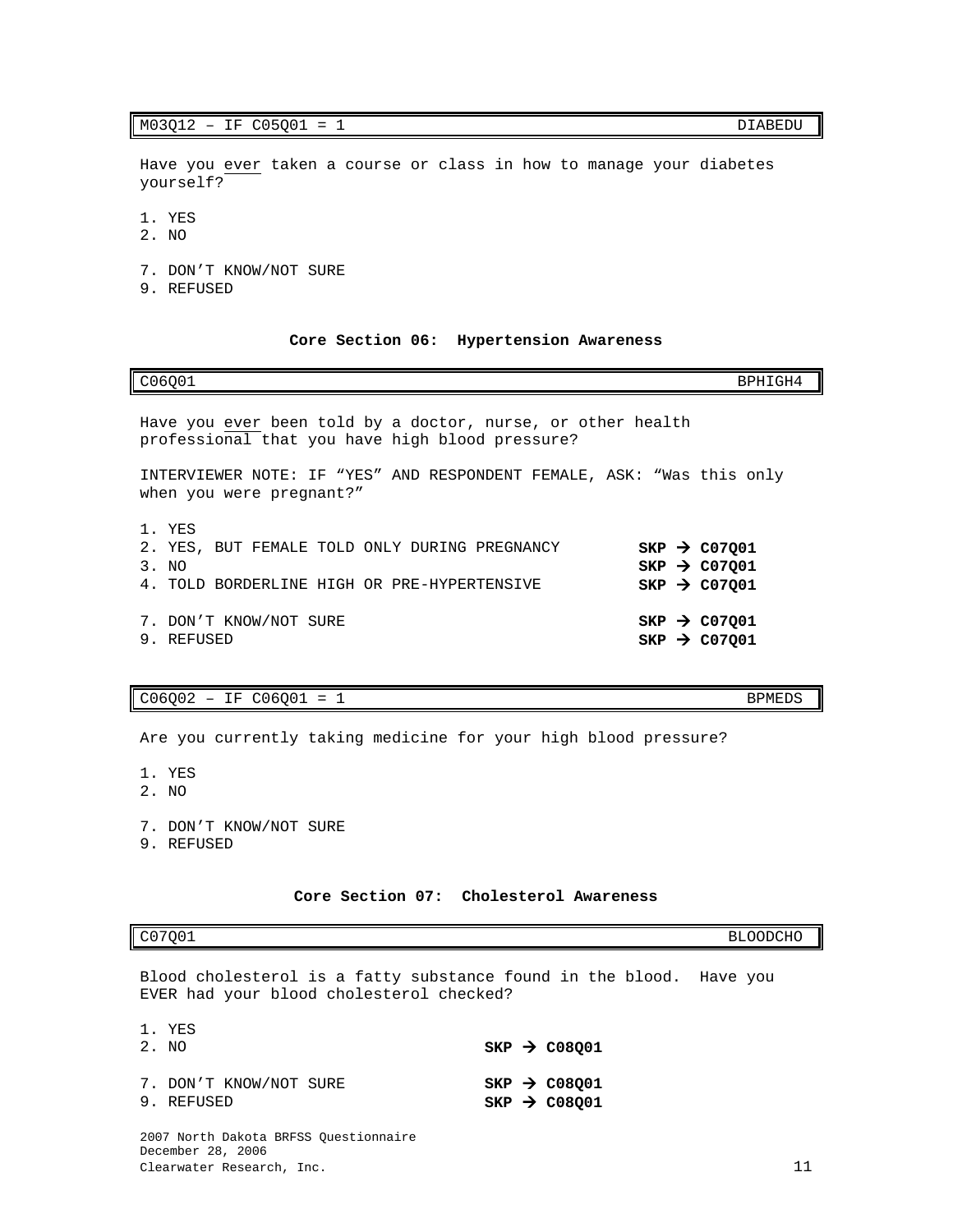### $C07Q02 - IF C07Q01 = 1$  CHOLCHK

About how long has it been since you last had your blood cholesterol checked?

READ ONLY IF NECESSARY

1. WITHIN THE PAST YEAR (ANYTIME LESS THAN 12 MONTHS AGO 2. WITHIN THE PAST 2 YEARS (1 YEAR BUT LESS THAN 2 YEARS AGO) 3. WITHIN THE PAST 5 YEARS (2 YEARS BUT LESS THAN 5 YEARS AGO) 4. 5 OR MORE YEARS AGO

7. DON'T KNOW/NOT SURE 9. REFUSED

### $C07Q03 - IF C07Q01 = 1$  TOLDHI2

Have you EVER been told by a doctor, nurse or other health professional that your blood cholesterol is high?

- 1. YES
- 2. NO
- 7. DON'T KNOW/NOT SURE
- 9. REFUSED

### **Core Section 08: Cardiovascular Disease Prevalence**

### <span id="page-13-0"></span>C08Q01 CVDINFR4

Now I would like to ask you some questions about cardiovascular disease.

Has a doctor, nurse, or other health professional ever told you that you had any of the following? For each, tell me "Yes", "No", or you're "Not sure."

Ever told you had a heart attack, also called a myocardial infarction?

- 1. YES
- 2. NO
- 7. DON'T KNOW/NOT SURE
- 9. REFUSED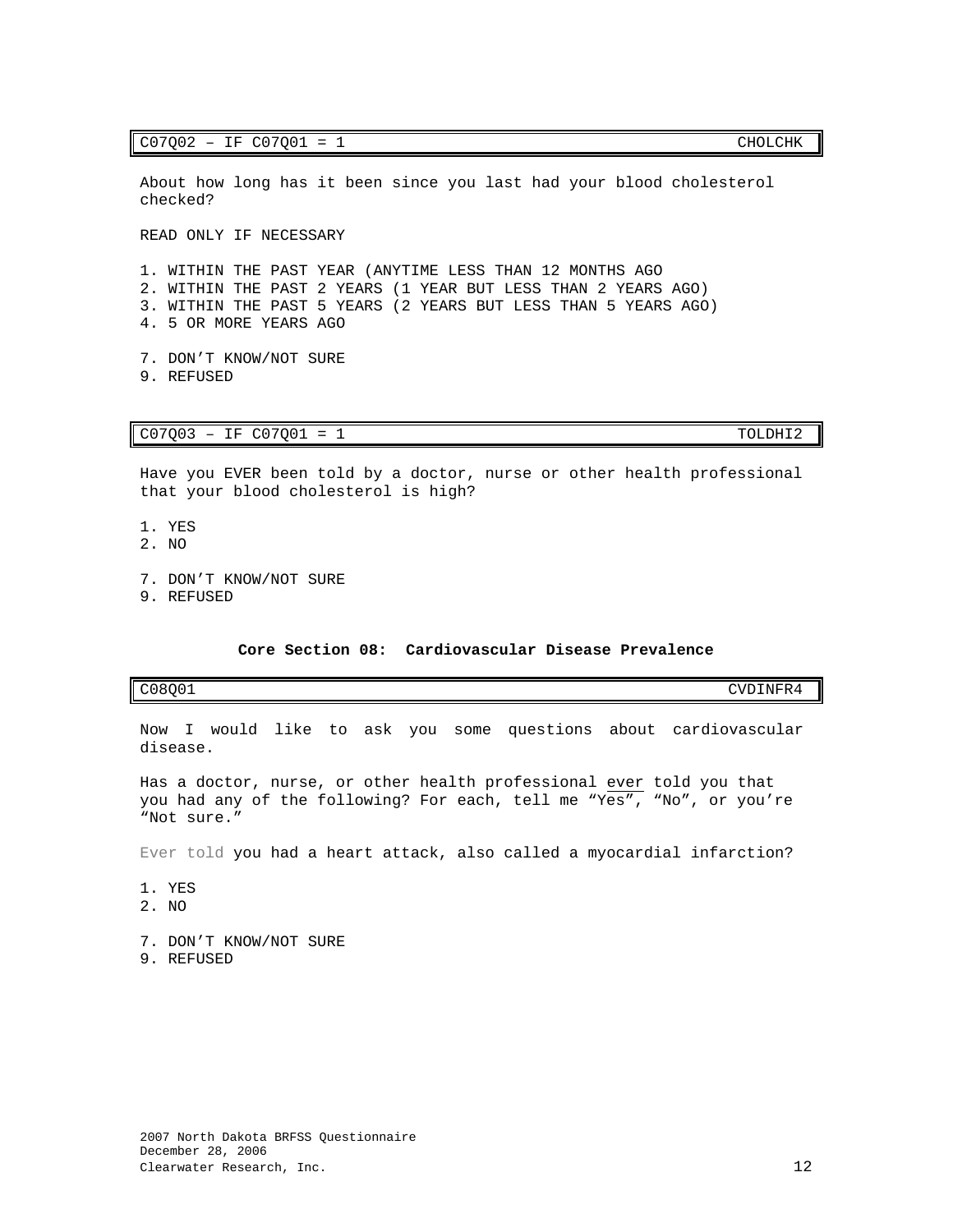Ever told you had angina or coronary heart disease?

1. YES

- 2. NO
- 7. DON'T KNOW/NOT SURE
- 9. REFUSED

C08Q03 CVDSTRK3

Ever told you had a stroke?

- 1. YES
- 2. NO
- 7. DON'T KNOW/NOT SURE
- 9. REFUSED

### **Core Section 09: Asthma**

# <span id="page-14-0"></span> $CO9Q01$  as a set of  $C09Q01$

Have you ever been told by a doctor, nurse, or other health professional that you had asthma?

| 1. YES                 |  |                           |
|------------------------|--|---------------------------|
| 2. NO                  |  | $SKP \rightarrow CO10001$ |
| 7. DON'T KNOW/NOT SURE |  | $SKP \rightarrow CO10001$ |
| 9. REFUSED             |  | $SKP \rightarrow CO10Q01$ |

### $C09Q02 - IF C09Q01 = 1$  ASTHNOW

Do you still have asthma?

- 1. YES
- 2. NO
- 7. DON'T KNOW/NOT SURE
- 9. REFUSED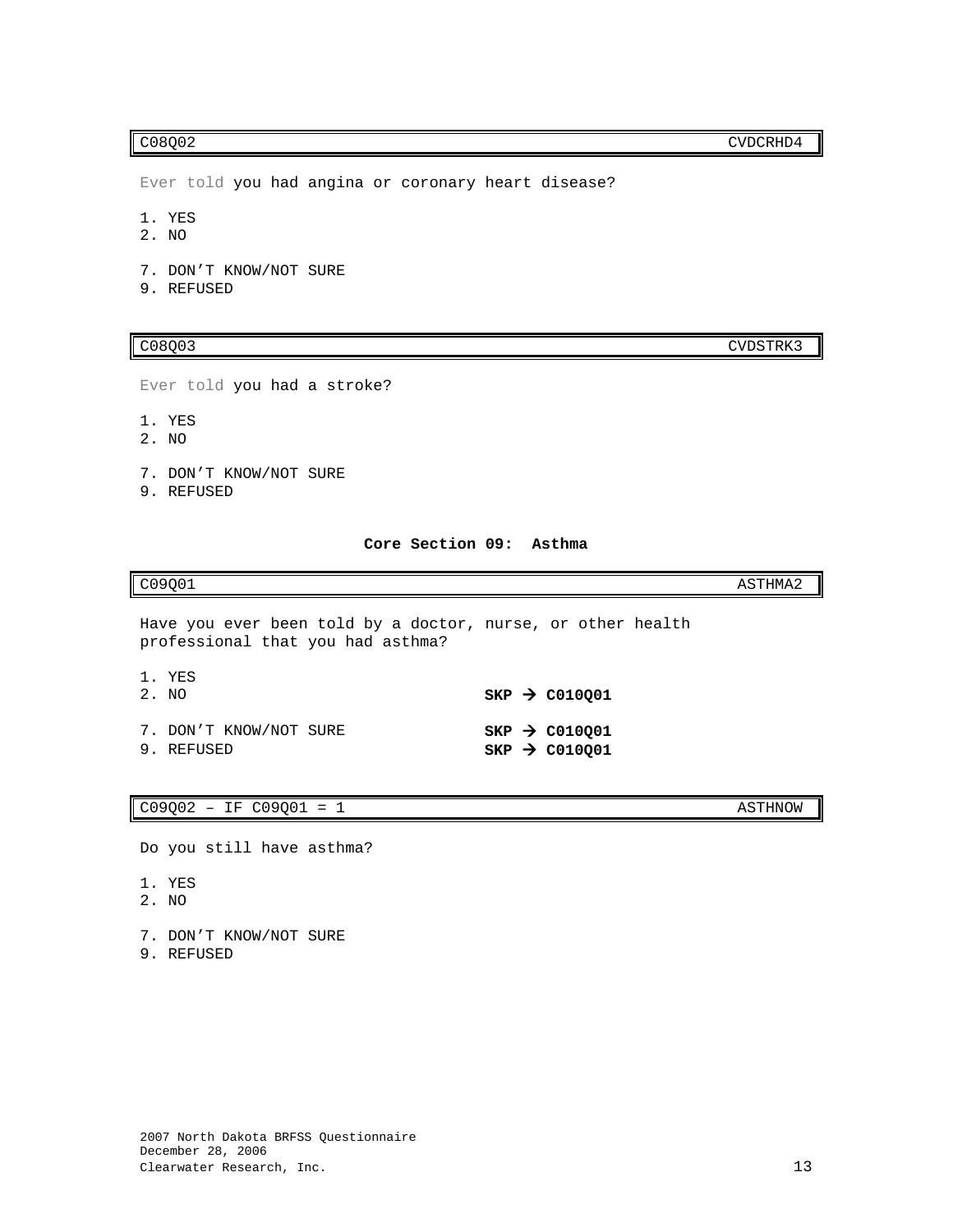<span id="page-15-0"></span>C10Q01 FLUSHOT3

A flu shot is an influenza vaccine injected into your arm. During the past 12 months, have you had a flu shot?

- 1. YES
- 2. NO
- 7. DON'T KNOW/NOT SURE
- 9. REFUSED

C10Q02 FLUSPRY2

During the past 12 months, have you had a flu vaccine that was sprayed in your nose? The flu vaccine sprayed in the nose is also called FluMist™.

- 1. YES
- 2. NO
- 7. DON'T KNOW/NOT SURE
- 9. REFUSED

C10Q03 PNEUVAC3

A pneumonia shot or pneumococcal vaccine is usually given only once or twice in a person's lifetime and is different from the flu shot. Have you ever had a pneumonia shot?

- 1. YES
- 2. NO
- 7. DON'T KNOW/NOT SURE
- 9. REFUSED

 $C10Q04$  HEPBVAC

Have you ever received the hepatitis B vaccine? The hepatitis B vaccine is completed after the third shot is given.

INTERVIEWER NOTE: RESPONSE IS "YES" ONLY IF RESPONDENT HAS RECEIVED THE ENTIRE SERIES OF THREE SHOTS.

- 1. YES
- 2. NO
- 7. DON'T KNOW/NOT SURE
- 9. REFUSED

2007 North Dakota BRFSS Questionnaire December 28, 2006 Clearwater Research, Inc. 14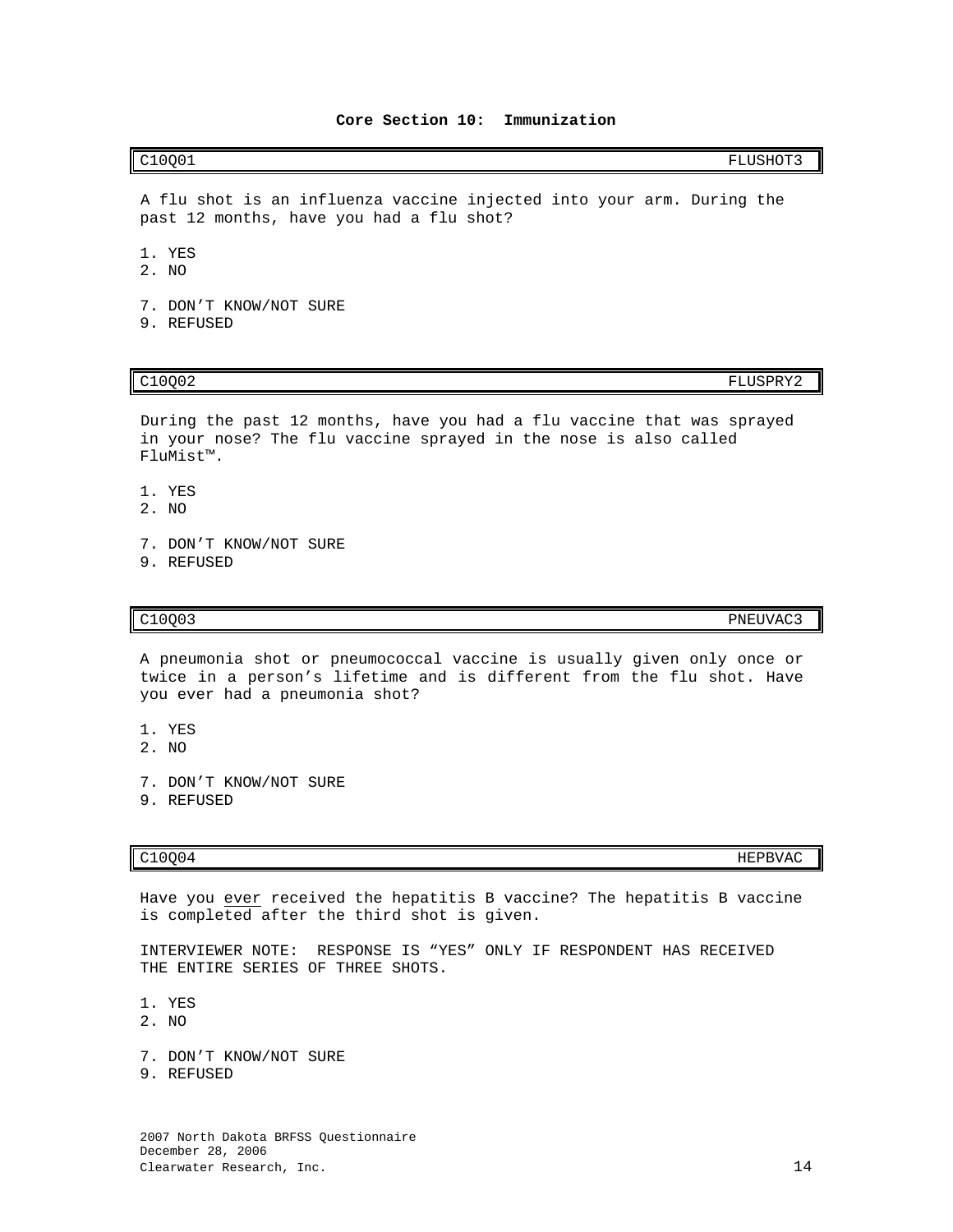C10Q05 HEPBRSN2

Please tell me if any of these statements is true for you. Do not tell me which statement or statements are true for you, just if any of them are: "You have hemophilia and have received clotting factor concentrate" "You have had sex with a man who has had sex with other men, even just one time" "You have taken street drugs by needle, even just one time" "You have traded sex for money or drugs, even just one time" "You have tested positive for HIV" "You have had sex (even just one time) with someone who would answer 'yes' to any of these statements" "You had more than two sex partners in the past year" Are any of these statements true for you? 1. YES, AT LEAST ONE STATEMENT IS TRUE 2. NO, NONE OF THESE STATEMENTS IS TRUE 7. DON'T KNOW/NOT SURE 9. REFUSED **Core Section 11: Tobacco Use** C11Q01 SMOKE100 Have you smoked at least 100 cigarettes in your entire life? INTERVIEWER NOTE: 5 PACKS = 100 CIGARETTES 1. YES<br>2. NO  $SKP \rightarrow C12Q01$ 7. DON'T KNOW/NOT SURE **SKP → C12Q01**<br>
9. REFUSED **SKP → C12O01** 

The next question is about behaviors related to Hepatitis B.

<span id="page-16-0"></span>C11Q02 - IF C11Q01 = 1 SMOKEDAY

1. EVERY DAY

Do you now smoke cigarettes every day, some days, or not at all?

 $SKP \rightarrow C12Q01$ 

| I. EVEKI DAI<br>2. SOME DAYS         |  |                                                      |
|--------------------------------------|--|------------------------------------------------------|
| 3. NOT AT ALL                        |  | $SKP \rightarrow C12001$                             |
| 7. DON'T KNOW/NOT SURE<br>9. REFUSED |  | $SKP \rightarrow C12001$<br>$SKP \rightarrow C12001$ |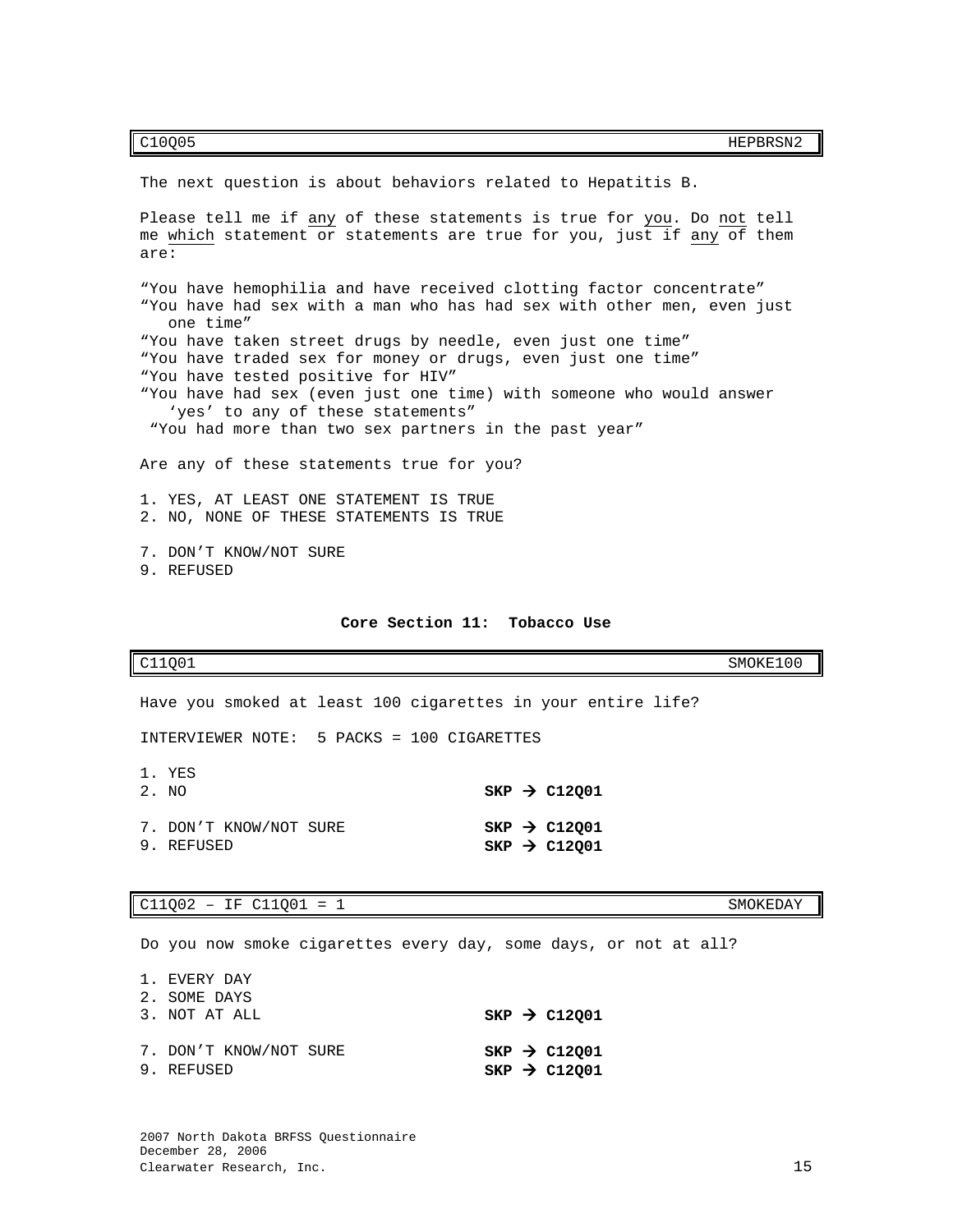### $C11Q03 - IF C11Q01 = 1 AND C11Q02 = 1 OR 2$  STOPSMK2

During the past 12 months, have you stopped smoking for one day or longer because you were trying to quit smoking?

1. YES

- 2. NO
- 7. DON'T KNOW/NOT SURE
- 9. REFUSED

### **Core Section 12: Demographics**

### <span id="page-17-0"></span> $C12Q01$  and  $C12Q01$

- What is your age?
- $\_$   $\_$  CODE AGE IN YEARS
- 07. DON'T KNOW/NOT SURE
- 09. REFUSED

Are you Hispanic or Latino?

- 1. YES
- 2. NO
- 7. DON'T KNOW/NOT SURE
- 9. REFUSED

### C12Q03 MRACE

Which one or more of the following would you say is your race?

CHECK ALL THAT APPLY

1. White 2. Black or African American 3. Asian 4. Native Hawaiian or Other Pacific Islander 5. American Indian or Alaska Native 6. Other [specify] 8. NO ADDITIONAL CHOICES 7. DON'T KNOW/NOT SURE

9. REFUSED

C12Q02 HISPANC2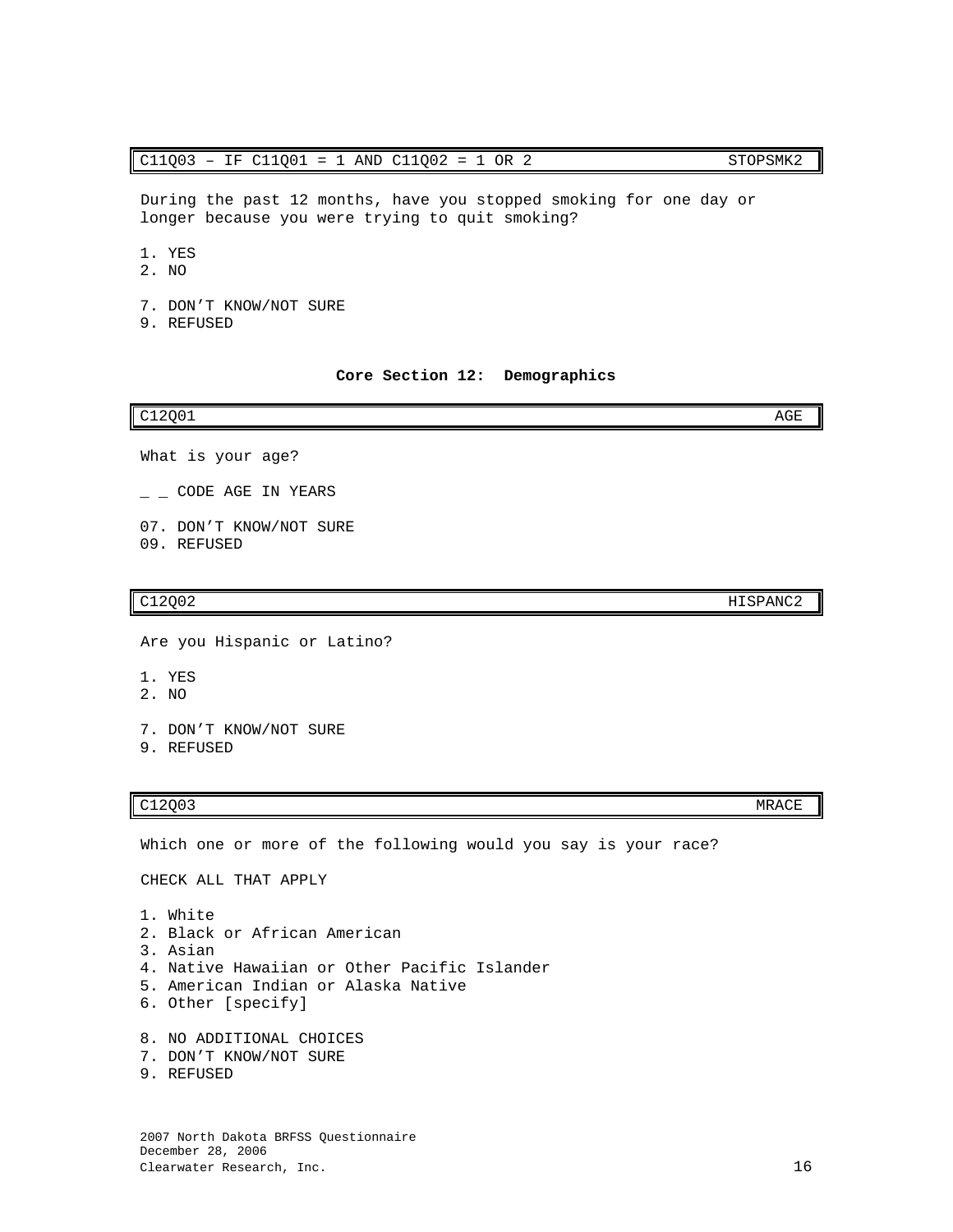4. Native Hawaiian or Other Pacific Islander 5. American Indian or Alaska Native 6. Other [specify]

CATI NOTE: IF MORE THAN ONE RESPONSE TO C12Q03, CONTINUE. OTHERWISE SKP

C12Q04 – IF C12Q03 HAS MORE THAN ONE RESPONSE ORACE2

Which one of these groups would you say best represents your race?

7. DON'T KNOW/NOT SURE 9. REFUSED

2. Black or African American

TO C12Q05

1. White

3. Asian

C12Q05 VETERAN

Have you ever served on active duty in the United States Armed Forces, either in the regular military or in a National Guard or military reserve unit? Active duty does not include training for the Reserves or National Guard, but does include activation, for example, for the Persian Gulf War.

1. YES

- 2. NO
- 7. DON'T KNOW/NOT SURE
- 9. REFUSED

Are you…

- 1. Married
- 2. Divorced
- 3. Widowed
- 4. Separated
- 5. Never married
- 6. A member of an unmarried couple

How many children less than 18 years of age live in your household?

 $-$  NUMBER OF CHILDREN

88. NONE

99. REFUSED

2007 North Dakota BRFSS Questionnaire December 28, 2006 Clearwater Research, Inc. 17

 $C12Q06$  MARITAL

C12Q07 CHILDREN

<sup>9.</sup> REFUSED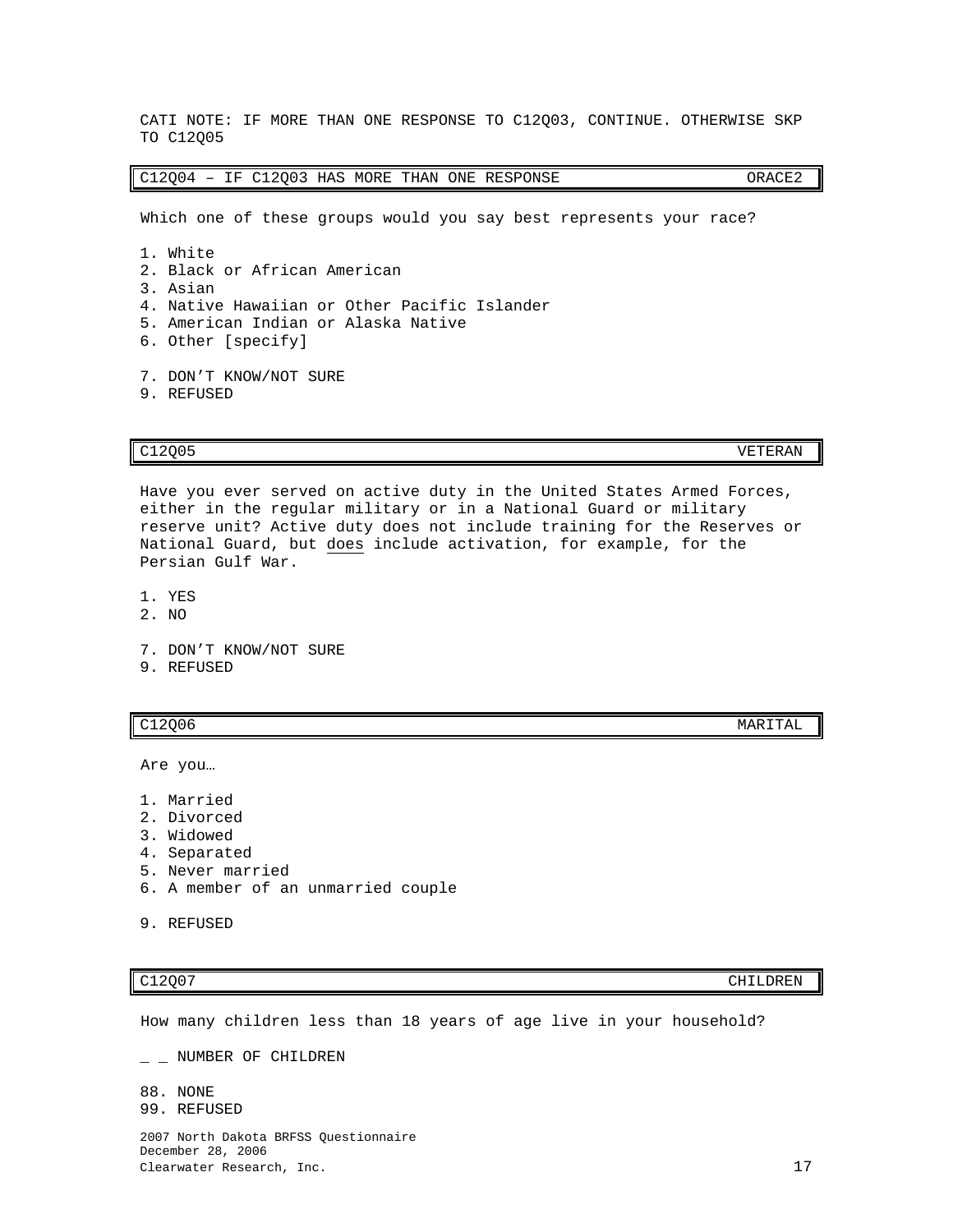### C12Q08 EDUCA

What is the highest grade or year of school you completed?

READ ONLY IF NECESSARY

- 1. NEVER ATTENDED SCHOOL OR ONLY ATTENDED KINDERGARTEN
- 2. GRADES 1 THROUGH 8 (ELEMENTARY)
- 3. GRADES 9 THROUGH 11 (SOME HIGH SCHOOL)
- 4. GRADE 12 OR GED (HIGH SCHOOL GRADUATE)
- 5. COLLEGE 1 YEAR TO 3 YEARS (SOME COLLEGE OR TECHNICAL SCHOOL)
- 6. COLLEGE 4 YEARS OR MORE (COLLEGE GRADUATE)

9. REFUSED

### C12Q09 EMPLOY

Are you currently…

- 1. Employed for wages 2. Self-employed 3. Out of work for more than 1 year 4. Out of work for less than 1 year 5. A Homemaker 6. A Student 7. Retired 8. Unable to work
- 9. REFUSED

C12Q10 INCOME2

Is your annual household income from all sources…

INTERVIEWER NOTE: IF RESPONDENT REFUSES ANY INCOME LEVEL, CODE AS "99" REFUSED

READ ONLY IF NECESSARY

01. Less than \$10,000 02. Less than \$15,000 (\$10,000 to less than \$15,000) 03. Less than \$20,000 (\$15,000 to less than \$20,000) 04. Less than \$25,000 (\$20,000 to less than \$25,000) 05. Less than \$35,000 (\$25,000 to less than \$35,000) 06. Less than \$50,000 (\$35,000 to less than \$50,000) 07. Less than \$75,000 (\$50,000 to less than \$75,000) 08. \$75,000 or more

77. DON'T KNOW/NOT SURE 99. REFUSED

2007 North Dakota BRFSS Questionnaire December 28, 2006 Clearwater Research, Inc. 18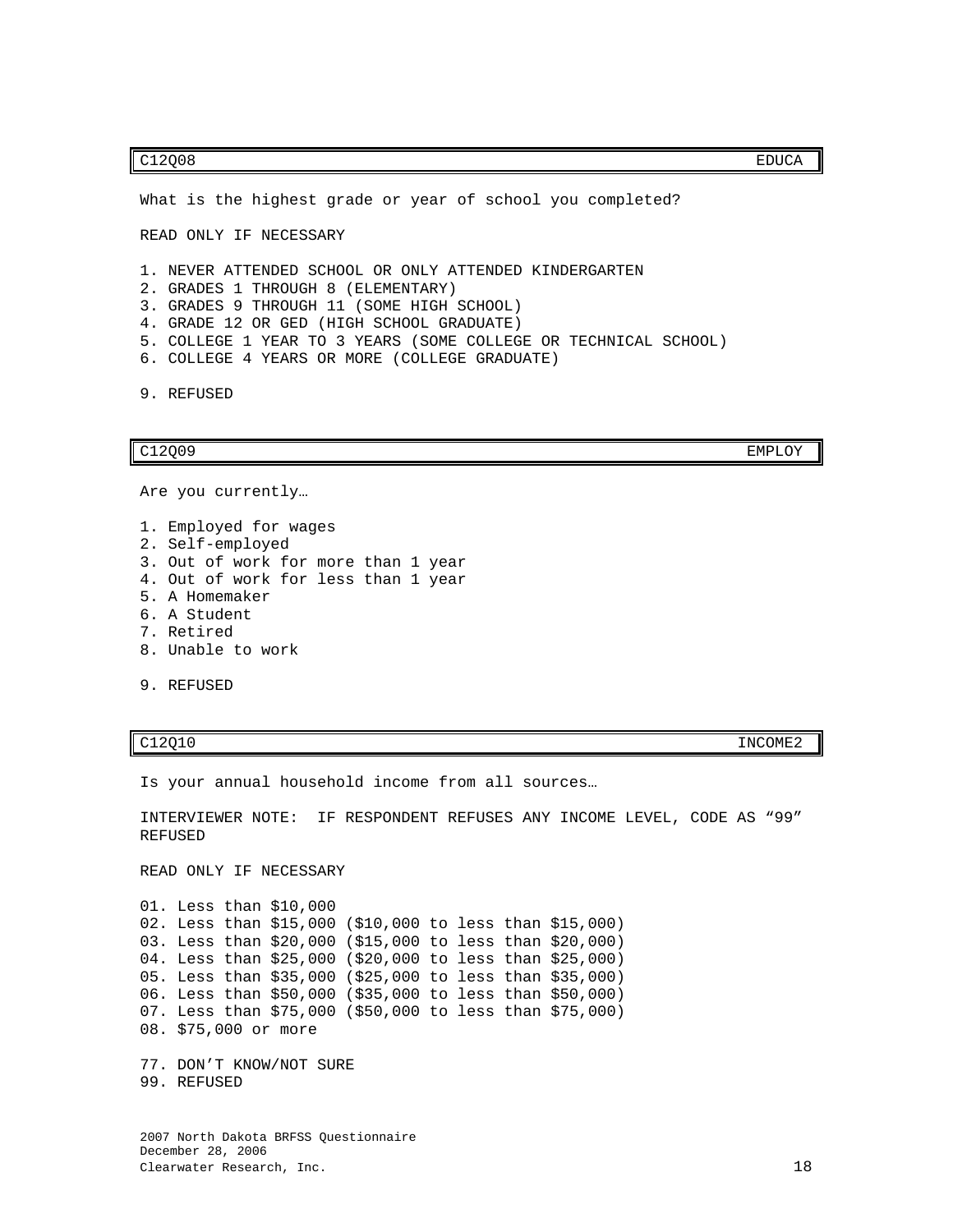C12Q11 WEIGHT2

About how much do you weigh without shoes?

 $-$  ENTER WEIGHT IN WHOLE POUNDS (EX. 220 POUNDS = 220) OR WHOLE KILOGRAMS (EX. 65 KILOGRAMS = 9065 OR 110 KILOGRAMS = 9110)

7777. DON'T KNOW/NOT SURE 9999. REFUSED

C12Q12 HEIGHT3

About how tall are you without shoes?

INTERVIEWER NOTE: IF RESPONDENT ANSWERS IN METRICS, PUT "9" IN FIRST COLUMN. ROUND FRACTIONS DOWN

 $-$  ENTER HEIGHT IN FEET AND INCHES (EX. 5 FEET 9 INCHES = 509) OR METERS AND CENTIMETERS (EX. 1 METER 75 CENTIMETERS = 9175)

7777. DON'T KNOW/NOT SURE 9999. REFUSED

### C12Q13 – IF C12Q11 <> 7777 OR 9999 WTYRAGO

How much did you weigh a year ago?

IF FEMALE RESPONDENT SAY: "If you were pregnant a year ago, how much did you weigh before your pregnancy?"

INTERVIEWER NOTE: IF RESPONDENT ANSWERS IN METRICS, PUT "9" IN FIRST COLUMN. ROUND FRACTIONS DOWN

 $-$  ENTER WEIGHT IN WHOLE POUNDS (EX. 220 POUNDS = 220) OR WHOLE KILOGRAMS (EX. 65 KILOGRAMS = 9065 OR 110 KILOGRAMS = 9110)

7777. DON'T KNOW/NOT SURE 9999. REFUSED

C12Q14 – IF ((C12Q11 & C12Q13) <> (7777, 9999)) AND (C12Q13 <> C12Q11)

witch the contract of the contract of the contract of the contract of the contract of the contract of the contract of the contract of the contract of the contract of the contract of the contract of the contract of the cont

Was the change between your current weight and your weight a year ago intentional?

1. YES

2. NO

7. DON'T KNOW/NOT SURE 9. REFUSED

2007 North Dakota BRFSS Questionnaire December 28, 2006 Clearwater Research, Inc. 19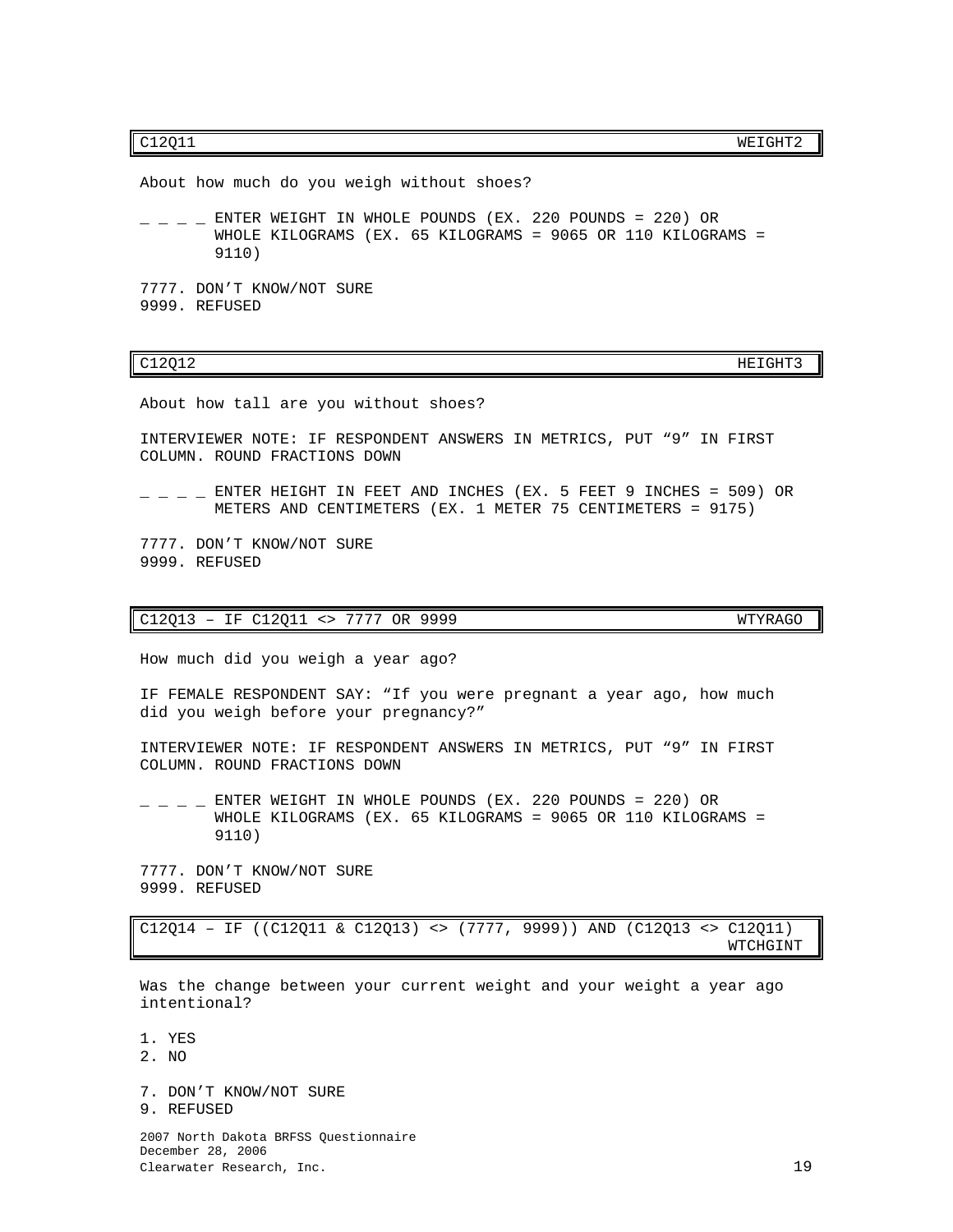\*Programmer Note: IF C12Q13 = C12Q11 SKIP TO C12Q15

What county do you live in?

 $=$  FIPS COUNTY CODE

777. DON'T KNOW/NOT SURE 999. REFUSED

### C12Q16 ZIPCODE

What is your ZIP Code where you live?

 $ZIP$  CODE

77777. DON'T KNOW/NOT SURE 99999. REFUSED

 $1 - VFC$ 

1. ONE 2. TWO 3. THREE 4. FOUR 5. FIVE

6. SIX OR MORE

9. REFUSED

Do you have more than one telephone number in your household? Do not include cell phones or numbers that are only used by a computer or fax machine.

| 1. ILO<br>2. NO                      |  | $SKP$ $\rightarrow$ C12019                             |
|--------------------------------------|--|--------------------------------------------------------|
| 7. DON'T KNOW/NOT SURE<br>9. REFUSED |  | $SKP$ $\rightarrow$ C12019<br>SKP $\rightarrow$ C12019 |

How many of these telephone numbers are residential numbers?

### $C12Q18 - IF C12Q17 = 1$  NUMPHON2

7. DON'T KNOW/NOT SURE

C12Q17 NUMHHOL2

C12Q15 CTYCODE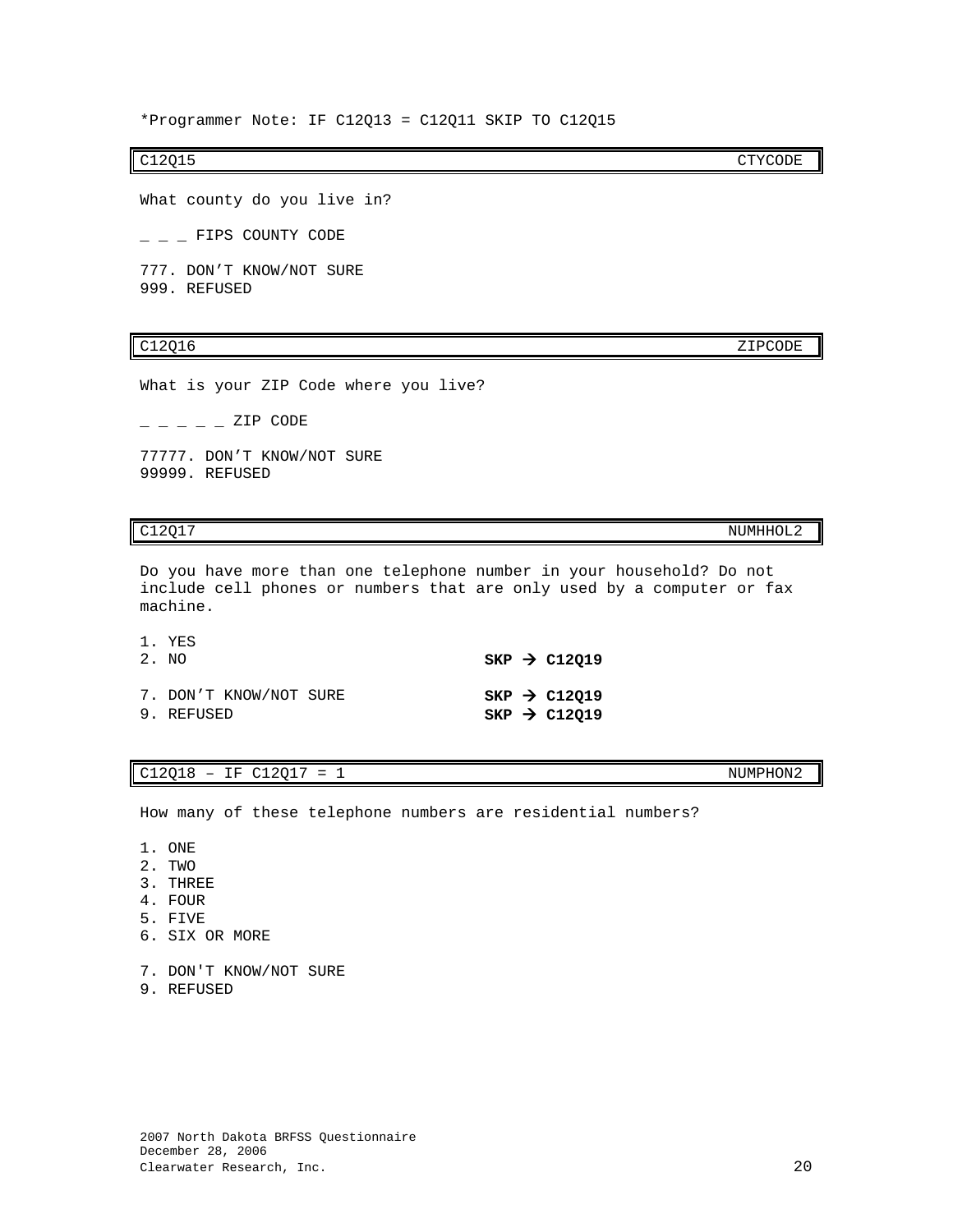During the past 12 months, has your household been without telephone service for 1 week or more? Do not include interruptions of telephone service because of weather or natural disasters.

- 1. YES
- 2. NO
- 7. DON'T KNOW/NOT SURE
- 9. REFUSED

### $C12Q20$  SEX

INDICATE SEX OF RESPONDENT. ASK ONLY IF NECESSARY.

- 1. MALE  $SKP \rightarrow C13Q01$
- 2. FEMALE

 $C12Q21 - IF C12Q20 = 2 AND C12Q01 < 45$  PREGNANT

To your knowledge, are you now pregnant?

- 1. YES
- 2. NO
- 7. DON'T KNOW/NOT SURE
- 9. REFUSED

|  |  | Core Section 13: Alcohol Consumption |
|--|--|--------------------------------------|
|  |  |                                      |

<span id="page-22-0"></span>

| $\sim$ 1 $\sim$<br>.001 | <b>DDATES</b><br>----<br>$\sqrt{ }$<br>. ANV |
|-------------------------|----------------------------------------------|
| へいしょ<br>---<br>~        | DRNKI<br>.                                   |
|                         |                                              |
|                         |                                              |

During the past 30 days, have you had at least one drink of any alcoholic beverage such as beer, wine, a malt beverage or liquor?

| 1. YES<br>2. NO                      |  | $SKP$ $\rightarrow$ C14001                             |
|--------------------------------------|--|--------------------------------------------------------|
| 7. DON'T KNOW/NOT SURE<br>9. REFUSED |  | $SKP$ $\rightarrow$ C14001<br>SKP $\rightarrow$ C14Q01 |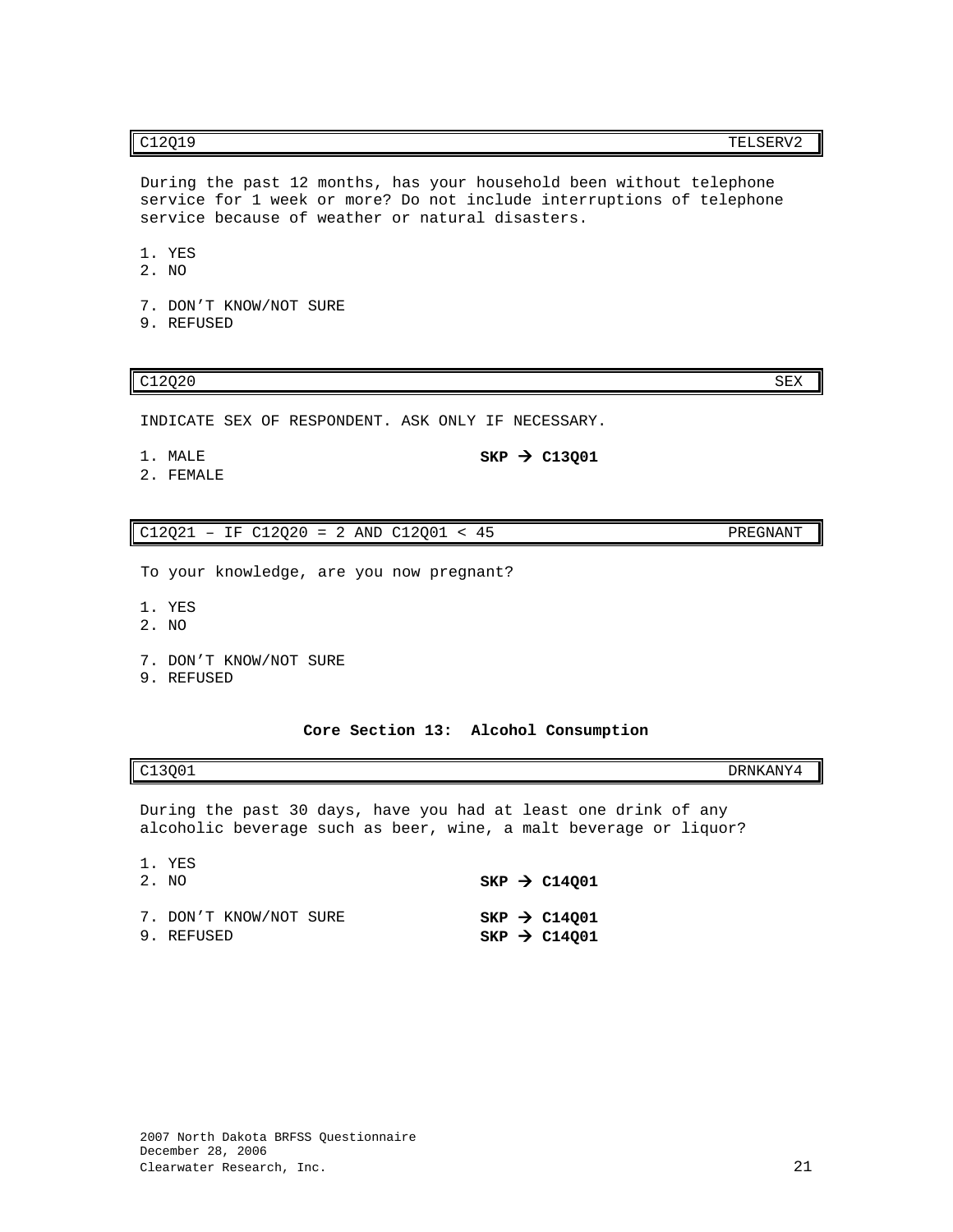During the past 30 days, how many days per week or per month did you have at least one drink of any alcoholic beverage?

 $-$  ENTER DAYS PER WEEK OR DAYS IN PAST 30 DAYS (101-107 = DAYS PER WEEK; 201-230 = IN PAST 30 DAYS)

888. NO DRINKS IN LAST 30 DAYS **SKP > C14Q01** 777. DON'T KNOW/NOT SURE 999. REFUSED

### $C13Q03 - IF C13Q01 = 1$  AND  $C13Q02 \iff 888$  AVEDRNK2

One drink is equivalent to a 12-ounce beer, a 5-ounce glass of wine, or a drink with one shot of liquor. During the past 30 days, on the days when you drank, about how many drinks did you drink on the average?

 $\_$  NUMBER OF DRINKS

77. DON'T KNOW/NOT SURE 99. REFUSED

### C13Q04 - IF C13Q01 = 1 AND C13Q02 <> 888

Considering all types of alcoholic beverages, how many times during the past 30 days did you have…

**[IF C12Q20 = 1 SHOW]** …5… **[IF C12Q20 = 2 SHOW]** …4…

…or more drinks on an occasion?

 $-$  NUMBER OF TIMES

88. NONE 77. DON'T KNOW/NOT SURE 99. REFUSED

### C13Q05 - IF C13Q01 = 1 AND C13Q02 <> 888 MAXDRNKS

During the past 30 days, what is the largest number of drinks you had on any occasion?

 $\_$  NUMBER OF DRINKS

77. DON'T KNOW/NOT SURE 99. REFUSED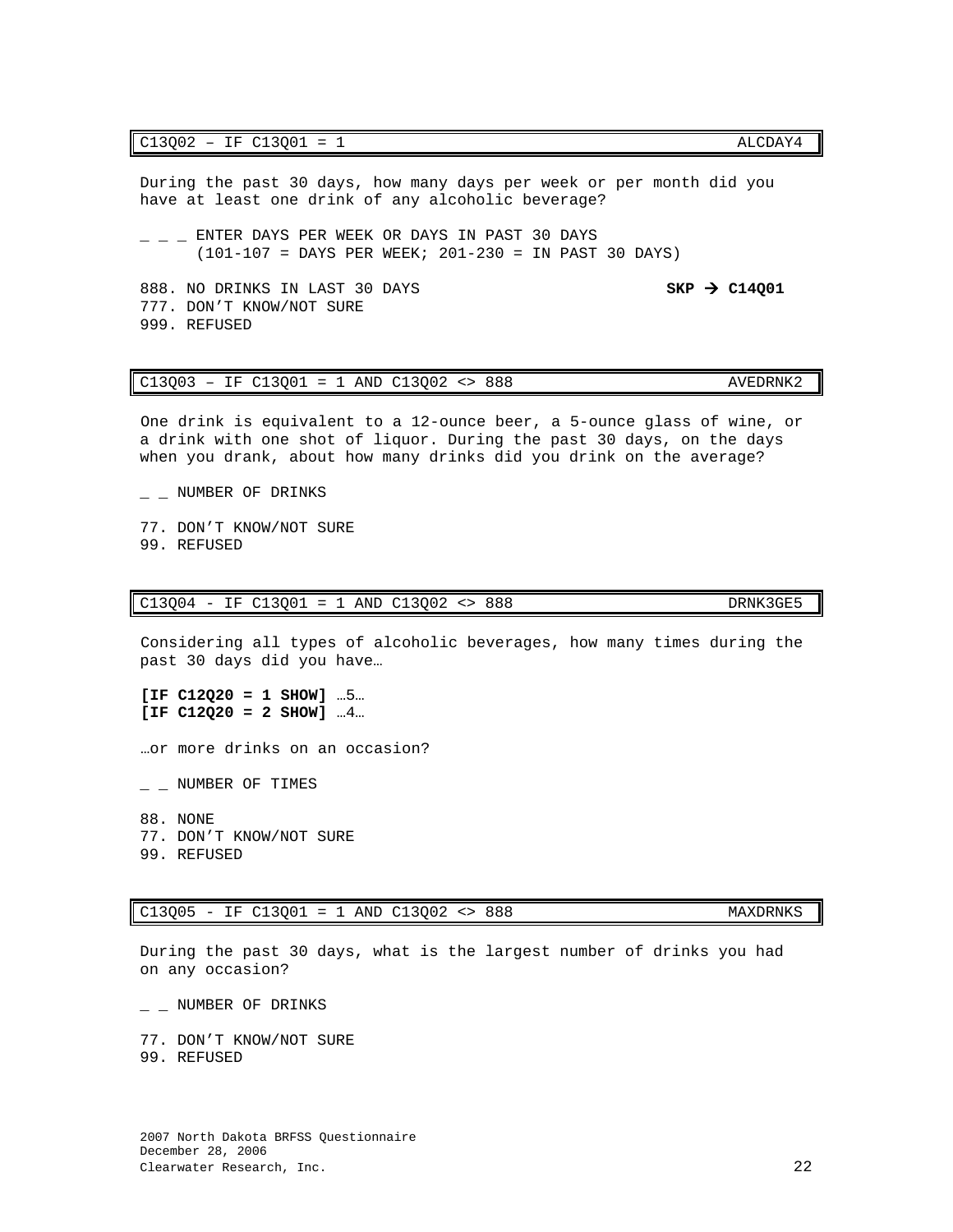<span id="page-24-0"></span>

| OLACTLM2<br>C14Q01 |
|--------------------|
|--------------------|

The following questions are about health problems or impairments you may have.

Are you limited in any way in any activities because of physical, mental, or emotional problems?

- 1. YES
- 2. NO
- 7. DON'T KNOW/NOT SURE 9. REFUSED

C14Q02 USEEQUIP

Do you now have any health problem that requires you to use special equipment, such as a cane, a wheelchair, a special bed, or a special telephone?

INTERVIEWER NOTE: INCLUDE OCCASIONAL USE OR USE IN CERTAIN CIRCUMSTANCES.

- 1. YES
- 2. NO
- 7. DON'T KNOW/NOT SURE
- 9. REFUSED

### **Core Section 15: Arthritis Burden**

<span id="page-24-1"></span>C15Q01 PAIN3ODY

The next questions refer to the joints in your body. Please do not include the back or neck.

During the past 30 days, have you had symptoms of pain, aching, or stiffness in or around a joint?

| 1. YES<br>2. NO                      |  | $SKP \rightarrow C15004$                               |
|--------------------------------------|--|--------------------------------------------------------|
| 7. DON'T KNOW/NOT SURE<br>9. REFUSED |  | $SKP \rightarrow C15Q04$<br>$SKP$ $\rightarrow$ C15Q04 |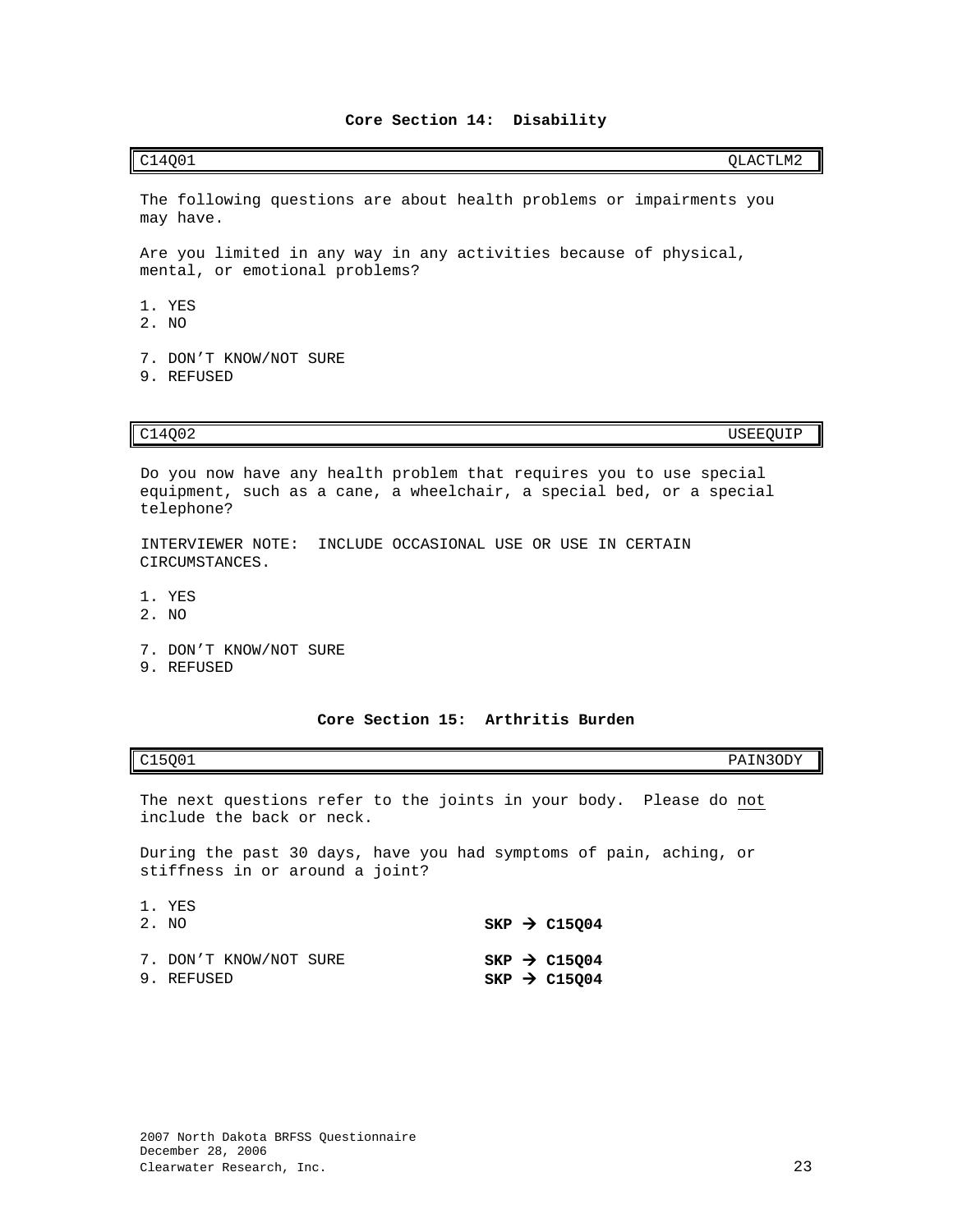C15002 - IF C15001 = 1 JOINTSYM

Did your joint symptoms first begin more than 3 months ago?

1. YES

| 2. NO                                |  | $SKP \rightarrow C15004$                             |
|--------------------------------------|--|------------------------------------------------------|
| 7. DON'T KNOW/NOT SURE<br>9. REFUSED |  | $SKP \rightarrow C15004$<br>$SKP \rightarrow C15Q04$ |

### $C15Q03 - IF C15Q01 = 1$  AND  $C15Q02 = 1$  JOINTRT2

Have you ever seen a doctor or other health professional for these joint symptoms?

- 1. YES
- 2. NO
- 7. DON'T KNOW/NOT SURE
- 9. REFUSED

C15Q04 HAVARTH2

Have you ever been told by a doctor or other health professional that you have some form of arthritis, rheumatoid arthritis, gout, lupus, or fibromyalgia?

INTERVIEWER: ARTHRITIS DIAGNOSES INCLUDE:

- \* RHEUMATISM, POLYMYALGIA RHEUMATICA
- \* OSTEOARTHRITIS (NOT OSTEOPOROSIS)
- \* TENDONITIS, BURSITIS, BUNION, TENNIS ELBOW
- \* CARPAL TUNNEL SYNDROME, TARSAL TUNNEL SYNDROME
- \* JOINT INFECTION, REITER'S SYNDROME
- \* ANKYLOSING SPONDYLITIS; SPONDYLOSIS
- \* ROTATOR CUFF SYNDROME
- \* CONNECTIVE TISSUE DISEASE, SCLERODERMA, POLYMYOSITIS,RAYNAUD'S SYNDROME
- \* VASCULITIS (GIANT CELL ARTERITIS, HENOCH-SCHONLEIN PURPURA, WEGENER'S GRANULOMATOSIS, POLYARTERITIS NODOSA)
- 1. YES
- 2. NO
- 7. DON'T KNOW/NOT SURE
- 9. REFUSED

CATI NOTE: IF EITHER C15Q02 = 1 OR C15Q04 = 1 CONTINUE; OTHERWISE GO TO C16Q01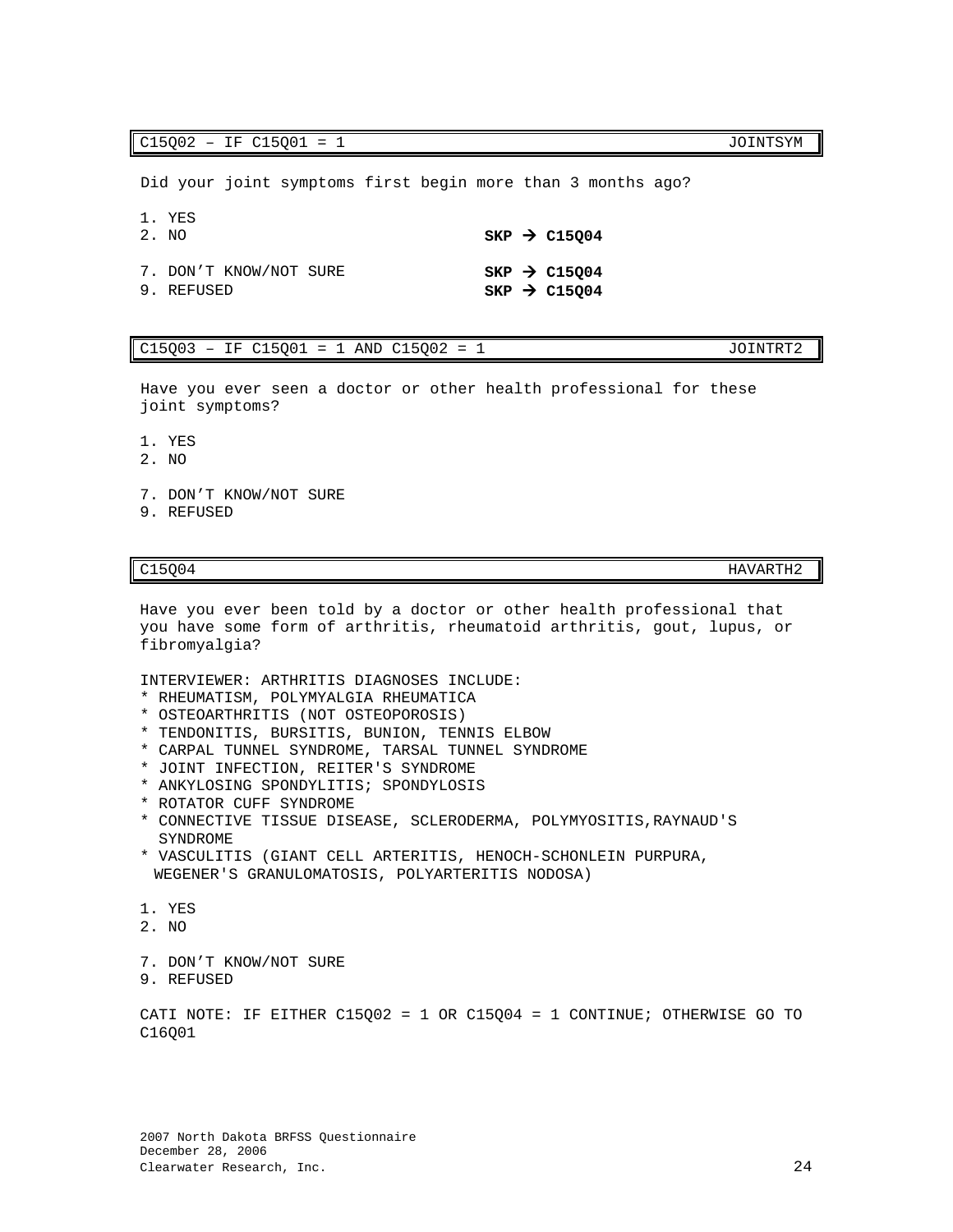Are you now limited in any way in any of your usual activities because of arthritis or joint symptoms?

INTERVIEWER NOTE: IF A RESPONDENT QUESTION ARISES ABOUT MEDICATION, THEN THE INTERVIEWER SHOULD REPLY: "Please answer the question based on how you are when you are taking any of the medications or treatments you might use."

- 1. YES
- 2. NO
- 7. DON'T KNOW/NOT SURE
- 9. REFUSED

**Core Section 16: Fruit and Vegetables**

<span id="page-26-0"></span>

C16Q01 FRUITJUI

These next questions are about the foods you usually eat or drink. Please tell me how often you eat or drink each one, for example, twice a week, three times a month, and so forth. Remember, I am only interested in the foods you eat. Include all foods you eat, both at home and away from home.

How often do you drink fruit juices such as orange, grapefruit, or tomato?

 $\frac{\text{F}}{\text{F}}$  =  $\frac{\text{F}}{\text{F}}$  =  $\frac{\text{F}}{\text{F}}$  =  $\frac{\text{F}}{\text{F}}$  =  $\frac{\text{F}}{\text{F}}$  =  $\frac{\text{F}}{\text{F}}$  =  $\frac{\text{F}}{\text{F}}$  =  $\frac{\text{F}}{\text{F}}$  =  $\frac{\text{F}}{\text{F}}$  =  $\frac{\text{F}}{\text{F}}$  =  $\frac{\text{F}}{\text{F}}$  =  $\frac{\text{F}}{\text{F}}$  =  $\frac{\text{F}}{\text{F}}$  = 101-105 = PER DAY<br>301-399 = PER MONTH  $401-499$  = PER YEAR

555. NEVER 777. DON'T KNOW/NOT SURE 999. REFUSED

### $C16Q02$  FRUIT

Not counting juice, how often do you eat fruit?  $-$  ENTER NUMBER OF TIMES PER DAY, WEEK, MONTH OR YEAR 101-105 = PER DAY 201-238 = PER WEEK 101-105 = PER DAY 201-238 = PER WEEK  $401-499$  = PER YEAR 555. NEVER 777. DON'T KNOW/NOT SURE

999. REFUSED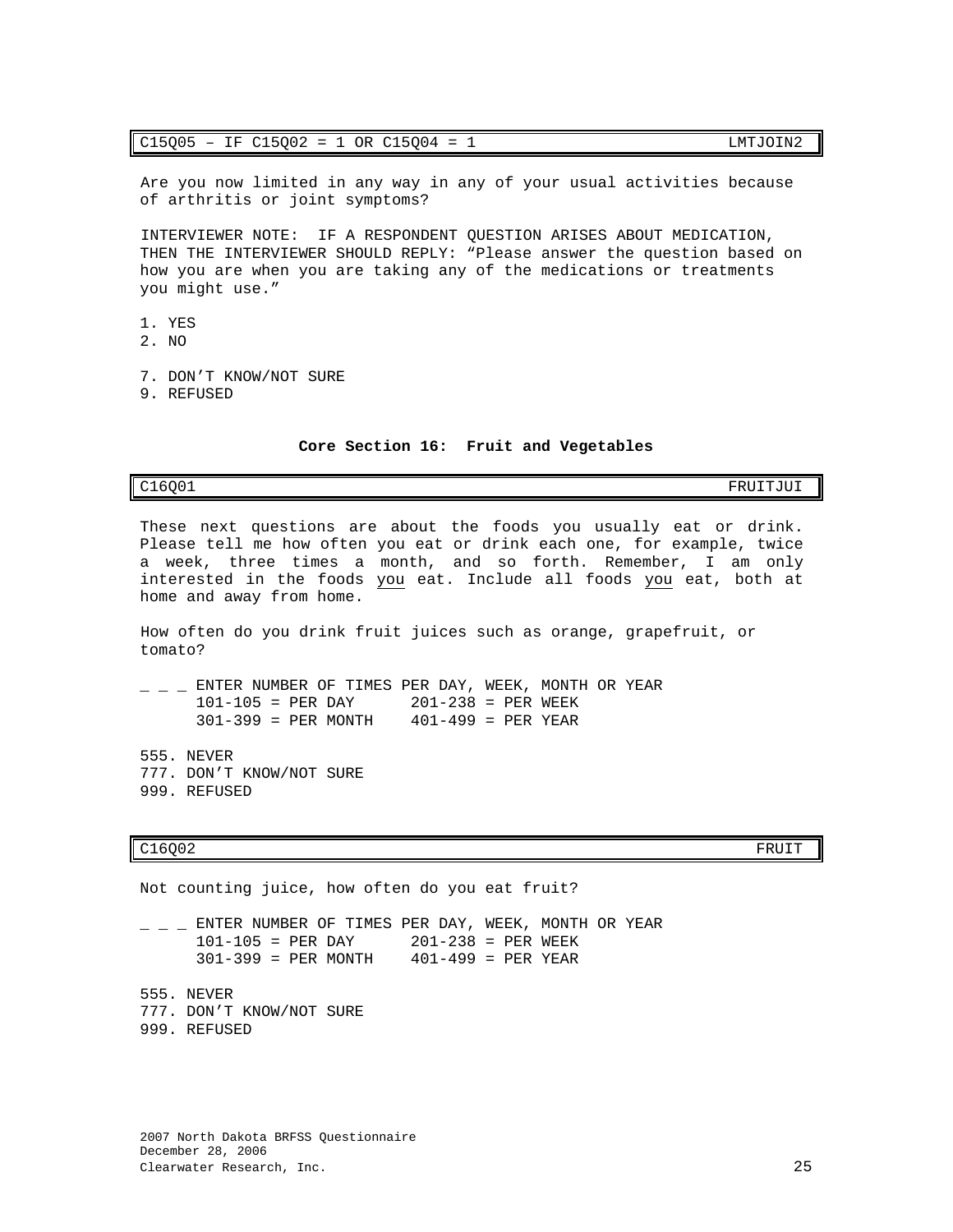C16Q03 GREENSAL

How often do you eat green salad?  $-$  ENTER NUMBER OF TIMES PER DAY, WEEK, MONTH OR YEAR 101-105 = PER DAY 201-238 = PER WEEK 201-238 = PER WEEK<br>401-499 = PER YEAR  $301-399$  = PER MONTH 555. NEVER 777. DON'T KNOW/NOT SURE 999. REFUSED

C16Q04 POTATOES

```
How often do you eat potatoes not including French fries, fried 
potatoes, or potato chips?
- - ENTER NUMBER OF TIMES PER DAY, WEEK, MONTH OR YEAR<br>101-105 = PER DAY 201-238 = PER WEEK
                                    201-238 = PER WEEK<br>401-499 = PER YEAR301-399 = PER MONTH
555. NEVER
777. DON'T KNOW/NOT SURE
999. REFUSED
```
C16Q05 CARROTS

How often do you eat carrots?  $-$  ENTER NUMBER OF TIMES PER DAY, WEEK, MONTH OR YEAR 101-105 = PER DAY 201-238 = PER WEEK  $301-399 = PER MOMTH$ 555. NEVER 777. DON'T KNOW/NOT SURE 999. REFUSED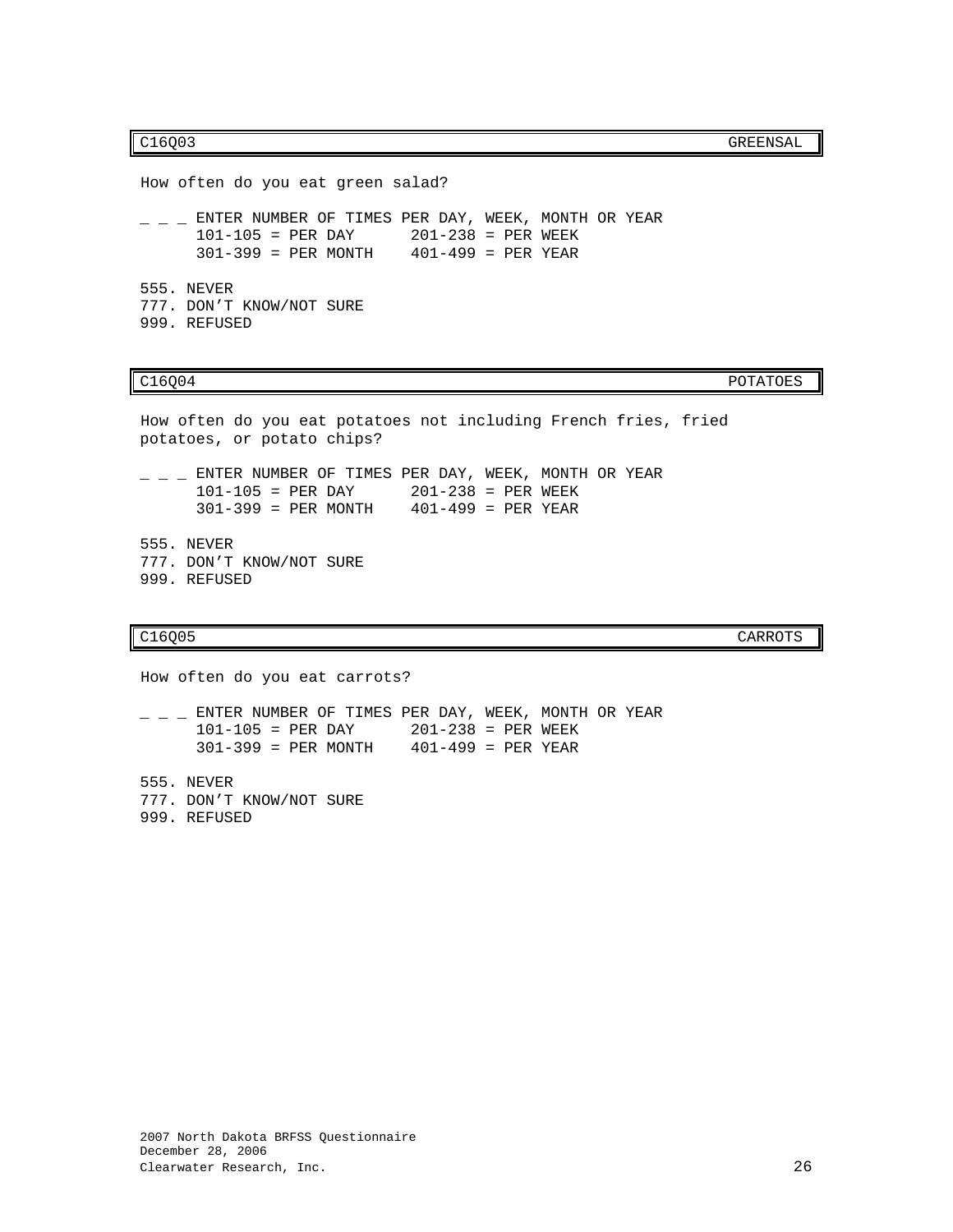### C16Q06 VEGETABLE

Not counting carrots, potatoes, or salad, how many servings of vegetables do you usually eat? INTERVIEWER NOTE: "For example a serving of vegetables at both lunch and dinner would be two servings."  $-$  ENTER NUMBER OF TIMES PER DAY, WEEK, MONTH OR YEAR  $101-105$  = PER DAY  $201-238$  = PER WEEK  $201-238 = PER WEEK$ <br> $401-499 = PER YEAR$  $301-399$  = PER MONTH 555. NEVER 777. DON'T KNOW/NOT SURE 999. REFUSED **Core Section 17: Physical Activity**

<span id="page-28-0"></span>CATI note: If Core C12Q09 = 1 (employed for wages) or 2 (self-employed) then continue. Otherwise, Go to C17Q02.

 $C17Q01 - IF C12Q09 = 1 OR 2$  JOBACTIV

When you are at work, which of the following best describes what you do? Would you say—

INTERVIEWER NOTE: IF RESPONDENT HAS MULTIPLE JOBS, INCLUDE ALL JOBS.

- 1. Mostly Sitting or Standing
- 2. Mostly walking
- 3. Mostly heavy lifting or physically demanding work
- 7. DON'T KNOW/NOT SURE 9. REFUSED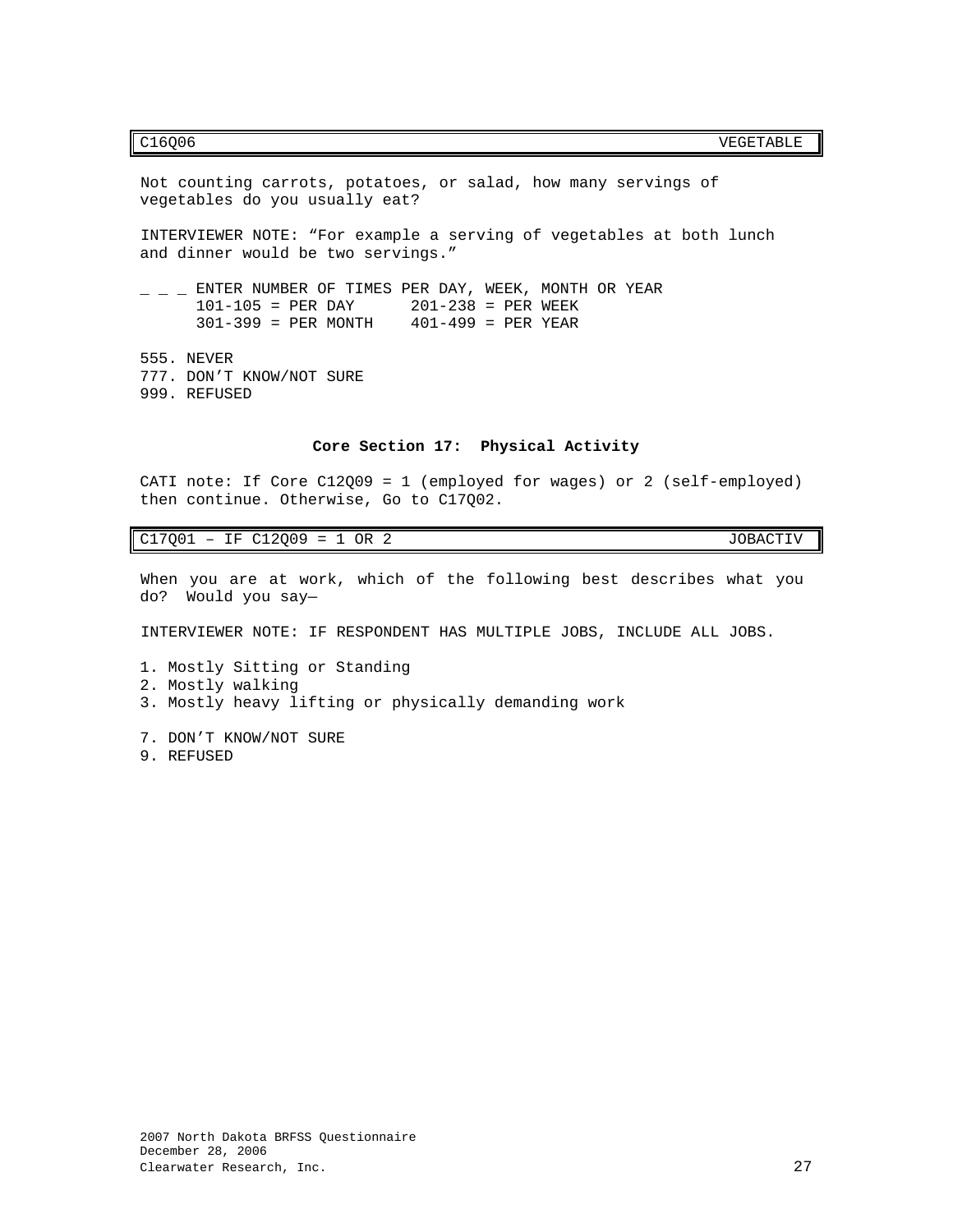We are interested in two types of physical activity - vigorous and moderate. Vigorous activities cause large increases in breathing or heart rate while moderate activities cause small increases in breathing or heart rate.

Now, thinking about the moderate activities you do…

**[IF C12Q09 = 1 OR 2 SHOW]:** "when you are not working"

…in a usual week, do you do moderate activities for at least 10 minutes at a time, such as brisk walking, bicycling, vacuuming, gardening, or anything else that causes some increase in breathing or heart rate?

| 1. YES<br>2. NO                      | $SKP \rightarrow C17005$                             |
|--------------------------------------|------------------------------------------------------|
| 7. DON'T KNOW/NOT SURE<br>9. REFUSED | $SKP \rightarrow C17Q05$<br>$SKP \rightarrow C17Q05$ |

### C17Q03 – IF C17Q02 = 1 MODPADAY

How many days per week do you do these moderate activities for at least 10 minutes at a time?

DAYS PER WEEK

| 88. DO NOT DO ANY MODERATE PHYSICAL ACTIVITY FOR $SKP \rightarrow C17005$ |                          |  |
|---------------------------------------------------------------------------|--------------------------|--|
| AT LEAST 10 MINUTES AT A TIME                                             |                          |  |
| 77. DON'T KNOW/NOT SURE                                                   | $SKP \rightarrow C17005$ |  |
| 99. REFUSED                                                               | $SKP \rightarrow C17005$ |  |

### $C17Q04 - IF C17Q02 = 1$  AND  $C17Q03 < 88$  MODPATIM

On days when you do moderate activities for at least 10 minutes at a time, how much total time per day do you spend doing these activities?

 $-$  HOURS AND MINUTES PER DAY

EXAMPLE: 30 MINUTES IS CODED AS 30 60 MINUTES IS CODED AS 100 2 HOURS AND 30 MINUTES IS CODED AS 230

777. DON'T KNOW/NOT SURE 999. REFUSED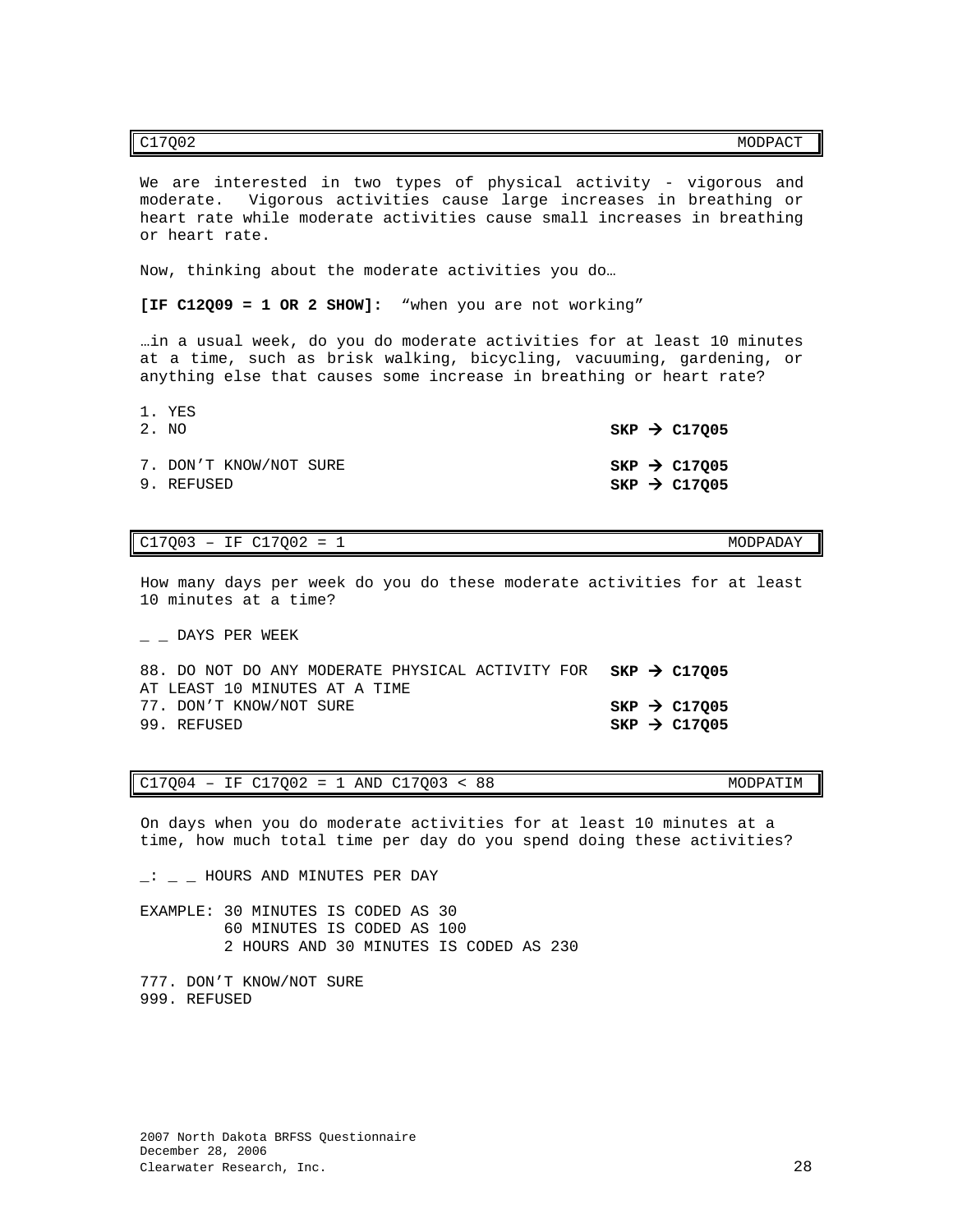C17Q05 VIGPACT

Now, thinking about the vigorous activities you do...

**[IF C12Q09 = 1 OR 2 SHOW]:** "when you are not working"

…in a usual week, do you do vigorous activities for at least 10 minutes at a time, such as running, aerobics, heavy yard work, or anything else that causes large increases in breathing or heart rate?

| 1. YES<br>2. NO                      | $SKP \rightarrow C18001$                                 |
|--------------------------------------|----------------------------------------------------------|
| 7. DON'T KNOW/NOT SURE<br>9. REFUSED | $SKP$ $\rightarrow$ C18001<br>$SKP$ $\rightarrow$ C18001 |

### C17Q06 – IF C17Q05 = 1 VIGPADAY

How many days per week do you do these vigorous activities for at least 10 minutes at a time?

\_ \_ DAYS PER WEEK

| 88. DO NOT DO ANY VIGOROUS PHYSICAL ACTIVITY FOR $SKP \rightarrow C18001$ |  |                          |
|---------------------------------------------------------------------------|--|--------------------------|
| AT LEAST 10 MINUTES AT A TIME                                             |  |                          |
| 77. DON'T KNOW/NOT SURE                                                   |  | $SKP \rightarrow C18001$ |
| 99. REFUSED                                                               |  | $SKP \rightarrow C18001$ |

### C17Q07 – IF C17Q05 =1 AND C1706 < 88 VIGPATIM

On days when you do vigorous activities for at least 10 minutes at a time, how much total time per day do you spend doing these activities?

 $-$ :  $-$  HOURS AND MINUTES PER DAY

EXAMPLE: 30 MINUTES IS CODED AS 30 60 MINUTES IS CODED AS 100 2 HOURS AND 30 MINUTES IS CODED AS 230

777. DON'T KNOW/NOT SURE 999. REFUSED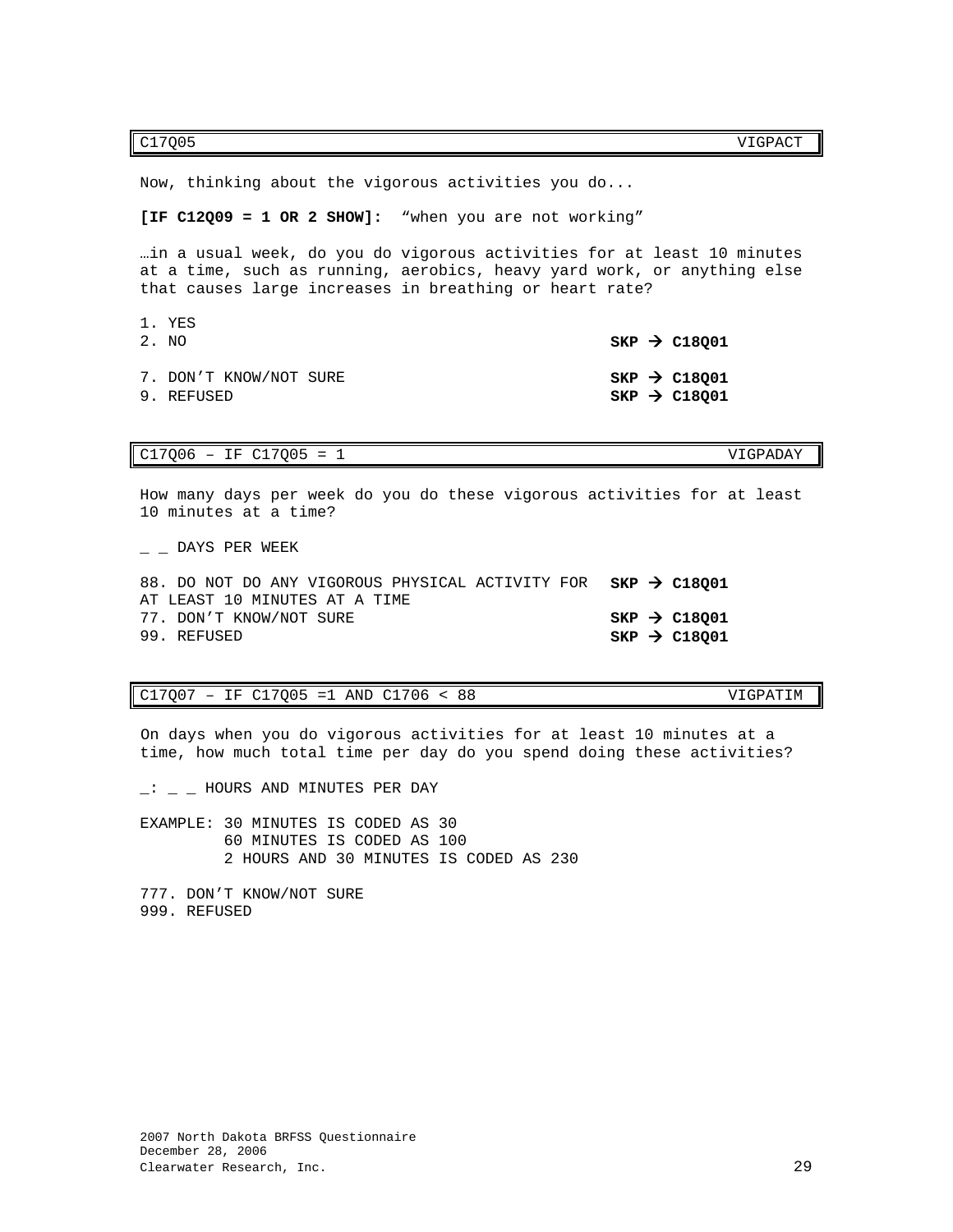### **Core Section 18: HIV/AIDS**

<span id="page-31-0"></span>

| CATI NOTE: IF RESPONDENT IS 65 YEARS OLD OR OLDER, GO TO NEXT SECTION |  |  |  |         |
|-----------------------------------------------------------------------|--|--|--|---------|
| $C18001$ - IF $C12001$ < 65                                           |  |  |  | HIVTST5 |

The next few questions are about the national health problem of HIV, the virus that causes AIDS. Please remember that your answers are strictly confidential and that you don't have to answer every question if you do not want to. Although we will ask you about testing, we will not ask you about the results of any test you may have had.

Have you ever been tested for HIV? Do not count tests you may have had as part of a blood donation. Include testing fluid from your mouth.

| 1. YES<br>2. NO                      |  | $SKP \rightarrow C19001$                             |
|--------------------------------------|--|------------------------------------------------------|
| 7. DON'T KNOW/NOT SURE<br>9. REFUSED |  | $SKP \rightarrow C19001$<br>$SKP \rightarrow C19001$ |

C18Q02 – IF C18Q01 = 1 AND C12Q01 < 65 HIVTSTD2

Not including blood donations, in what month and year was your last HIV test?

INTERVIEWER NOTE: IF RESPONSE IS BEFORE JANUARY 1985, CODE AS "DON'T KNOW"

INTERVIEWER NOTE: IF THE RESPONDENT REMEMBERS THE YEAR BUT CANNOT REMEMBER THE MONTH, CODE THE FIRST TWO DIGITS 77 AND THE LAST FOUR DIGITS FOR THE YEAR.

 $-$  ENTER MONTH AND YEAR

EXAMPLE: JUNE OF 2006 = 062006

77777. DON'T KNOW/NOT SURE 99999. REFUSED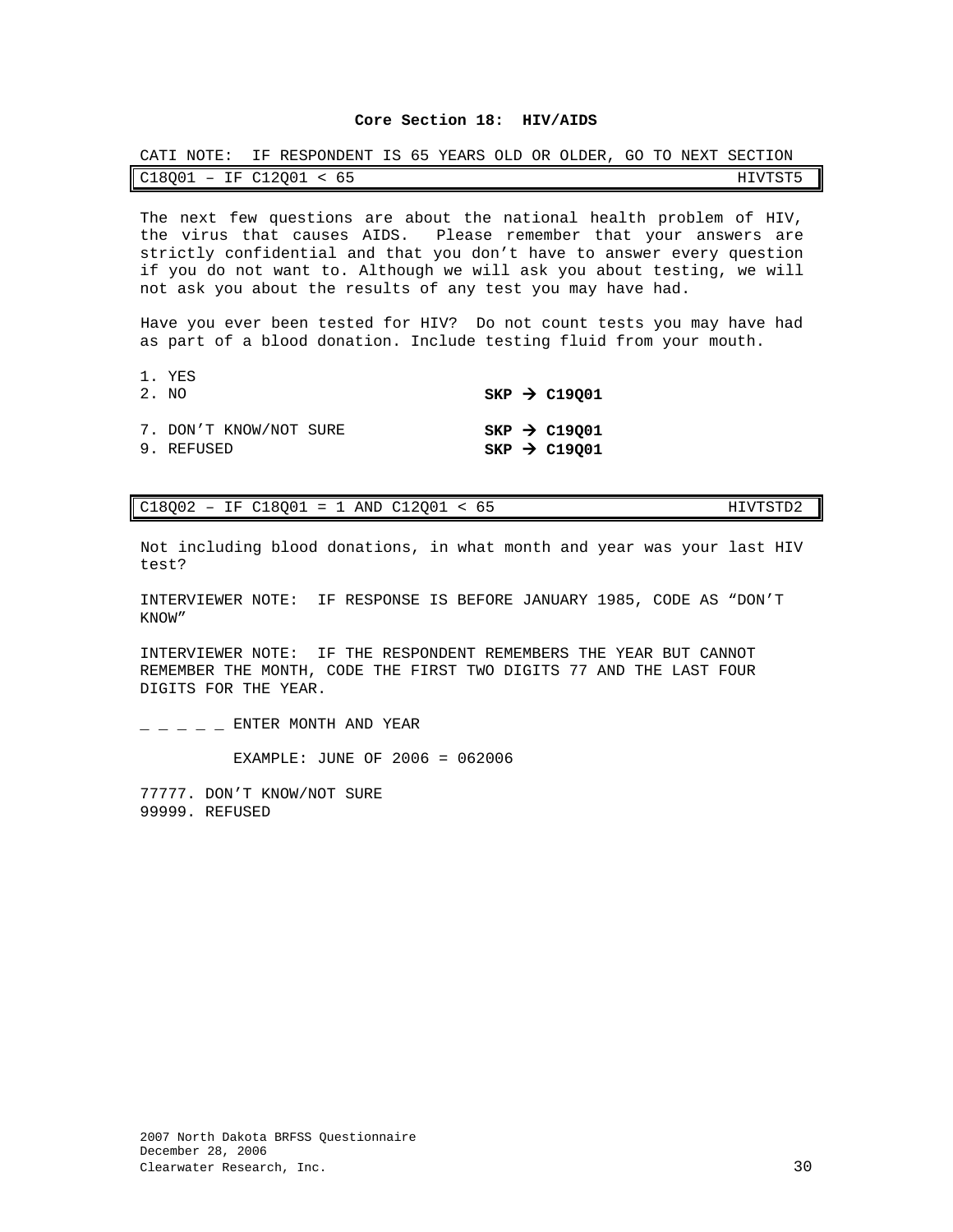Where did you have your last HIV test — at a private doctor or HMO office, at a counseling and testing site, at a hospital, at a clinic, in a jail or prison, at a drug treatment facility, at home, or somewhere else?

01. PRIVATE DOCTOR OR HMO OFFICE 02. COUNSELING AND TESTING SITE 03. HOSPITAL 04. CLINIC 05. JAIL OR PRISION (OR OTHER CORRECTIONAL FACILITY) 06. DRUG TREATMENT FACILITY 07. AT HOME 08. SOMEWHERE ELSE 77. DON'T KNOW/NOT SURE 99. REFUSED

CATI NOTE: IF C18Q02 = WITHIN LAST 12 MONTHS CONTINUE. OTHERWISE GO TO NEXT SECTION

 $C18Q04$  – IF  $C18Q02$  = WITHIN LAST 12 MONTHS  $HIVRDTST$ 

Was it a rapid test where you could get your results within a couple of hours?

- 1. YES
- 2. NO
- 7. DON'T KNOW/NOT SURE
- 9. REFUSED

### **Core Section 19: Emotional Support and Life Satisfaction**

<span id="page-32-0"></span>C19Q01 EMTSUPRT

The next two questions are about emotional support and your satisfaction with life.

How often do you get the social and emotional support you need?

INTERVIEWER NOTE: IF ASKED SAY: "please include support from any source".

- 1. Always
- 2. Usually
- 3. Sometimes
- 4. Rarely
- 5. Never
- 7. DON'T KNOW/NOT SURE
- 9. REFUSED

2007 North Dakota BRFSS Questionnaire December 28, 2006 Clearwater Research, Inc. 31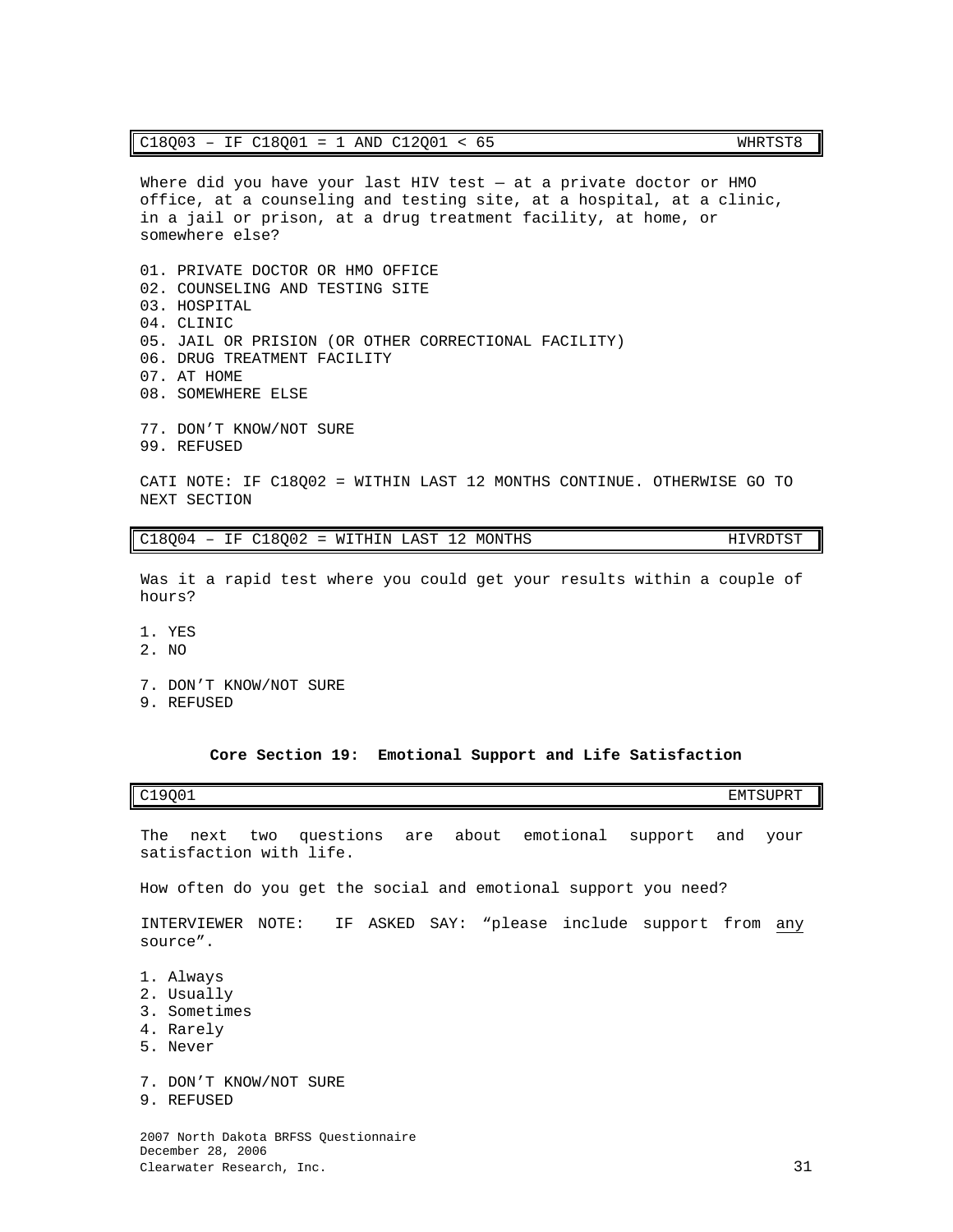In general, how satisfied are you with your life?

- 1. Very satisfied
- 2. Satisfied
- 3. Dissatisfied
- 4. Very dissatisfied
- 7. DON'T KNOW/NOT SURE
- 9. REFUSED

### **Core Section 20: Gastrointestinal Disease**

<span id="page-33-0"></span>C20Q01 DIAR30DY

Now I would like to ask you some questions about diarrhea that you may have experienced and about medical care you sought for your diarrheal illness

In the past 30 days, did you have diarrhea that began within the 30 day period? Diarrhea is defined as 3 or more loose stools or bowel movements in a 24-hour period.

| 1. YES<br>2. NO                      |  | $SKP \rightarrow M01001$                             |
|--------------------------------------|--|------------------------------------------------------|
| 7. DON'T KNOW/NOT SURE<br>9. REFUSED |  | $SKP \rightarrow M01001$<br>$SKP \rightarrow M01001$ |

 $C20Q02 - IF C20Q01 = 1$  DIADRVST

Did you visit a doctor, nurse or other health professional for this diarrheal illness?

| 1. YES<br>2. NO                      |  | $SKP \rightarrow M01001$                             |
|--------------------------------------|--|------------------------------------------------------|
| 7. DON'T KNOW/NOT SURE<br>9. REFUSED |  | $SKP \rightarrow M01001$<br>$SKP \rightarrow M01001$ |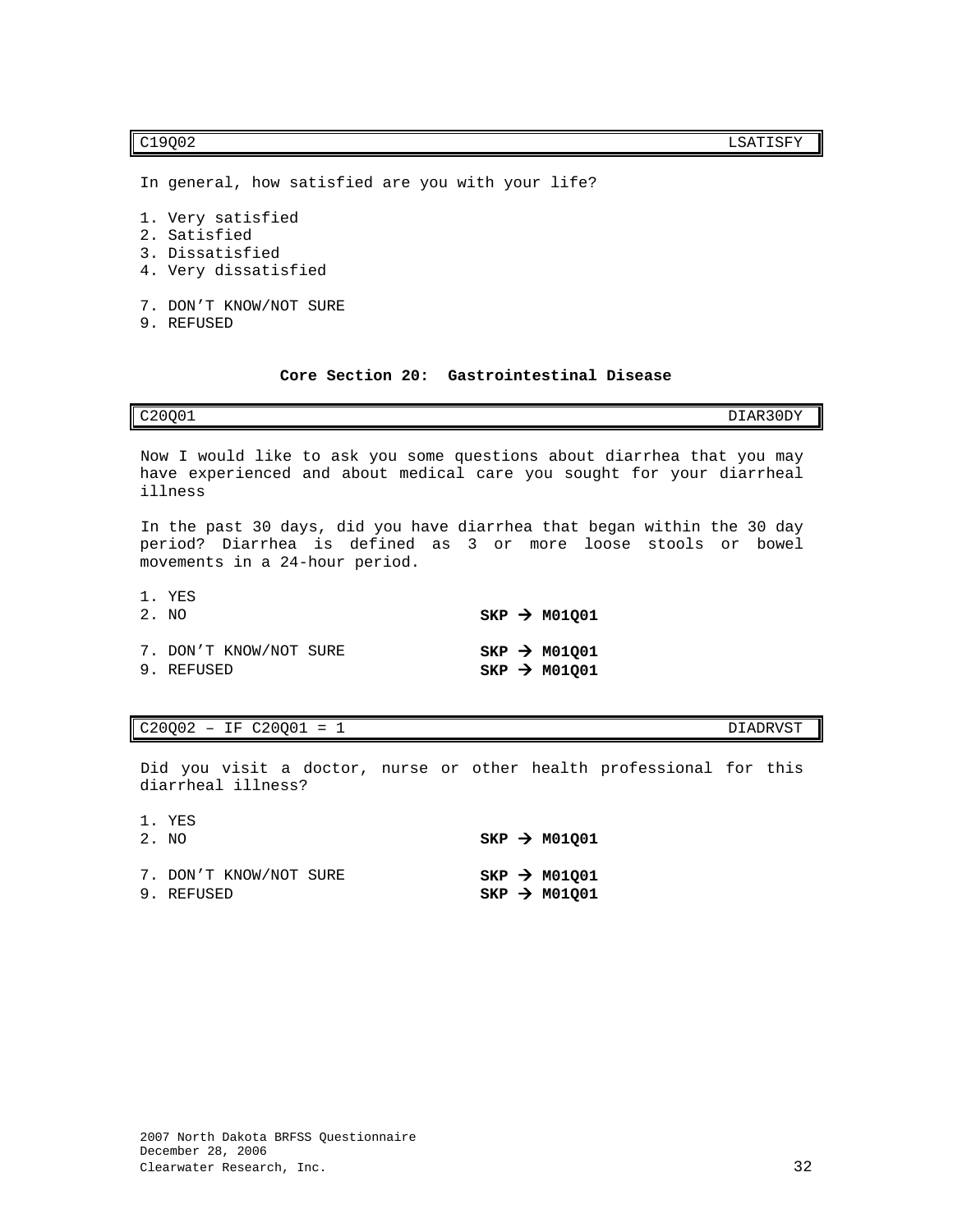C20Q03 DIARSMP

When you visited your health care provider, did you provide a stool sample for testing?

1. YES

2. NO

7. DON'T KNOW/NOT SURE

9. REFUSED

**Module 01: Random Child Selection**

<span id="page-34-0"></span>

| M01Q01<br>J12007<br>ТF<br>$\Omega$<br>o o<br>+ + | RCSBIRTH |
|--------------------------------------------------|----------|
|--------------------------------------------------|----------|

**[IF C12Q07 = 1 SHOW]** Previously, you indicated there was one child age 17 or younger in your household. I would like to ask you some questions about that child.

**[IF C12Q07 > 1 & <88 SHOW]** Previously, you indicated there were **[ANS C12Q07]** children age 17 or younger in your household. Think about those **[ANS C12Q07]** children in order of their birth, from oldest to youngest. The oldest child is the first child and the youngest child is the last. Please include children with the same birth date, including twins, in the order of their birth.

I have some additional questions about one specific child. The child I will be referring to is the **[Xth]** child in your household. All following questions about children will be about the **[Xth]** child.

What is the birth month and year of the **[Xth]** child?

 $-$  CODE MONTH AND YEAR

777777. DON'T KNOW/NOT SURE 999999. REFUSED

M01Q02 - IF C12Q07 < 88 RCSGENDR

Is the child a boy or a girl?

- 1. BOY
- 2. GIRL
- 9. REFUSED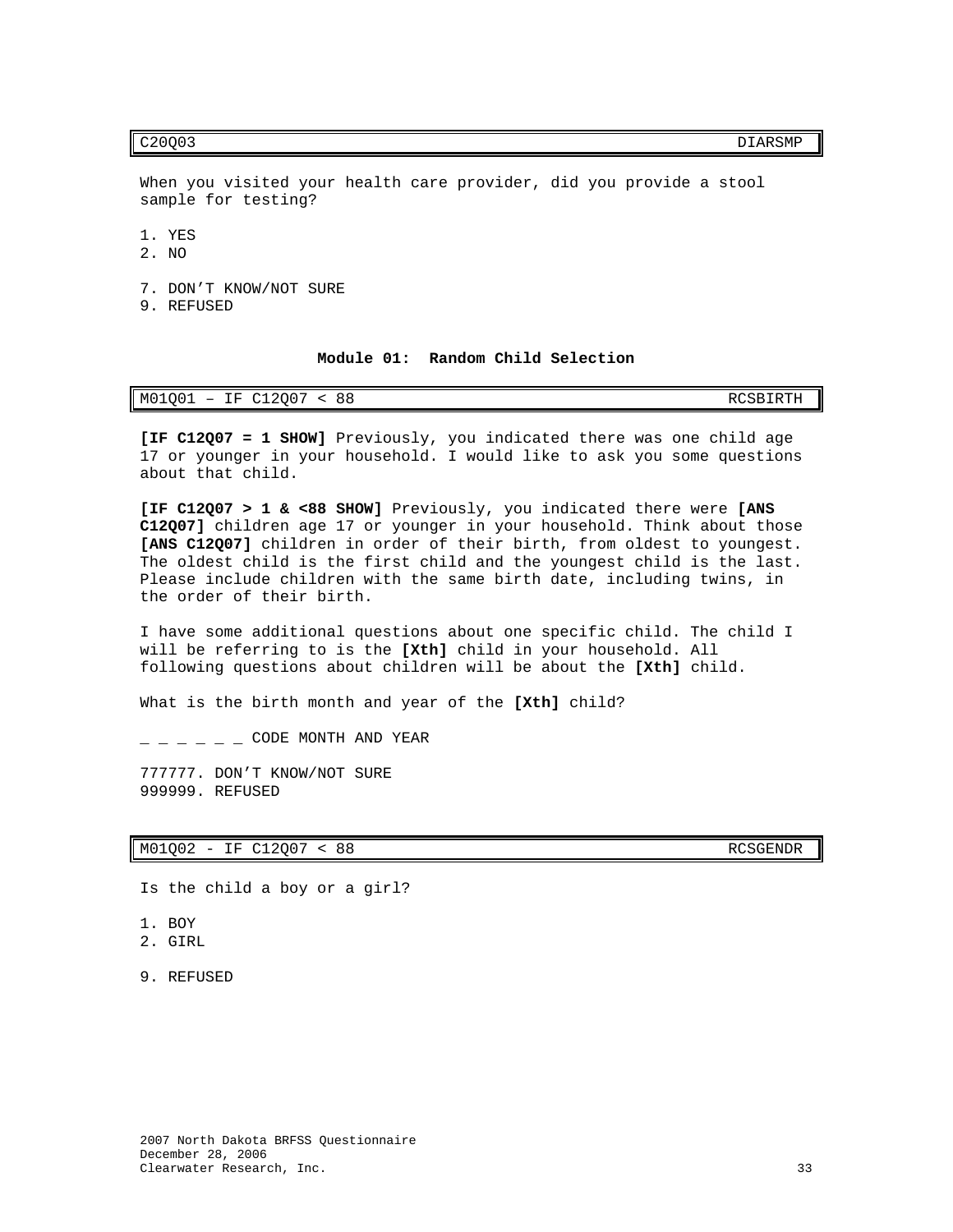- Is the child Hispanic or Latino?
- 1. YES
- 2. NO
- 7. DON'T KNOW/NOT SURE
- 9. REFUSED

### M01Q04 - IF C12Q07 < 88 RCSRACE

Which one or more of the follow would you say is the race of the child?

CHECK ALL THAT APPLY

- 1. White 2. Black or African American 3. Asian 4. Native Hawaiian or Other Pacific Islander 5. American Indian or Alaska Native or 6. Other [SPECIFY]
- 8. NO ADDITIONAL CHOICES 7. DON'T KNOW/NOT SURE
- 9. REFUSED

M01Q05 – IF C12Q07 < 88 & M01Q04 HAS MORE THAN ONE RESPONSE INDICATED <u>RCSBRACE (1999)</u> and the control of the control of the control of the control of the control of the control of the control of the control of the control of the control of the control of the control of the control of the c

Which one of these groups would you say best represents the child's race?

- 1. White 2. Black or African American 3. Asian 4. Native Hawaiian or Other Pacific Islander 5. American Indian or Alaska Native or 6. Other [SPECIFY] 8. NO ADDITIONAL CHOICES
- 7. DON'T KNOW/NOT SURE
- 9. REFUSED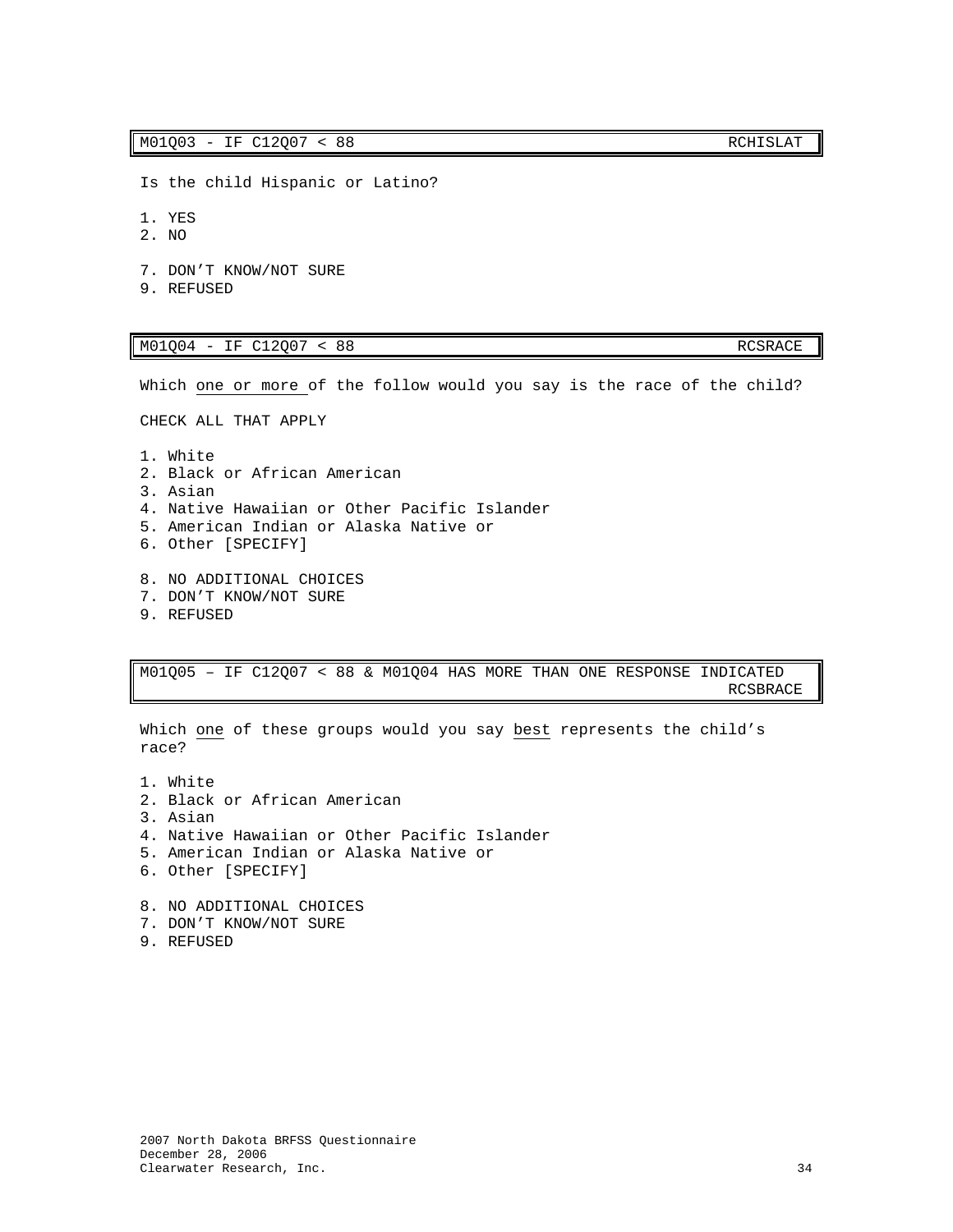### M01Q06 - IF C12Q07 < 88 RCSRLTN2

How are you related to the child?

1. Parent (INCLUDE BIOLOGIC, STEP, OR ADOPTIVE PARENT)

- 2. Grandparent
- 3. Foster parent or guardian
- 4. Sibling (INCLUDE BIOLOGIC, STEP, AND ADOPTIVE SIBLING)
- 5. Other relative
- 6. Not related in any way
- 7. DON'T KNOW/NOT SURE
- 9. REFUSED

### **Module 06: Cardiovascular Health**

<span id="page-36-0"></span>

| M06Q01<br>1000 <sup>o</sup><br>$\overline{\phantom{0}}$<br>-<br>'∩∪∪⊥<br>$\overline{\phantom{0}}$<br>--<br>- | <b>TIADEILAD</b><br>HAREHAB |
|--------------------------------------------------------------------------------------------------------------|-----------------------------|
|--------------------------------------------------------------------------------------------------------------|-----------------------------|

I would like to ask you a few more questions about your cardiovascular or heart health.

After you left the hospital following your heart attack did you go to any kind of outpatient rehabilitation? This is sometimes called "rehab."

- 1. YES
- 2. NO
- 7. DON'T KNOW/NOT SURE
- 9. REFUSED

### $M06Q02 - C08Q03 = 1$  STREHAB

After you left the hospital following your stroke did you go to any kind of outpatient rehabilitation? This is sometimes called "rehab."

- 1. YES
- 2. NO
- 7. DON'T KNOW/NOT SURE
- 9. REFUSED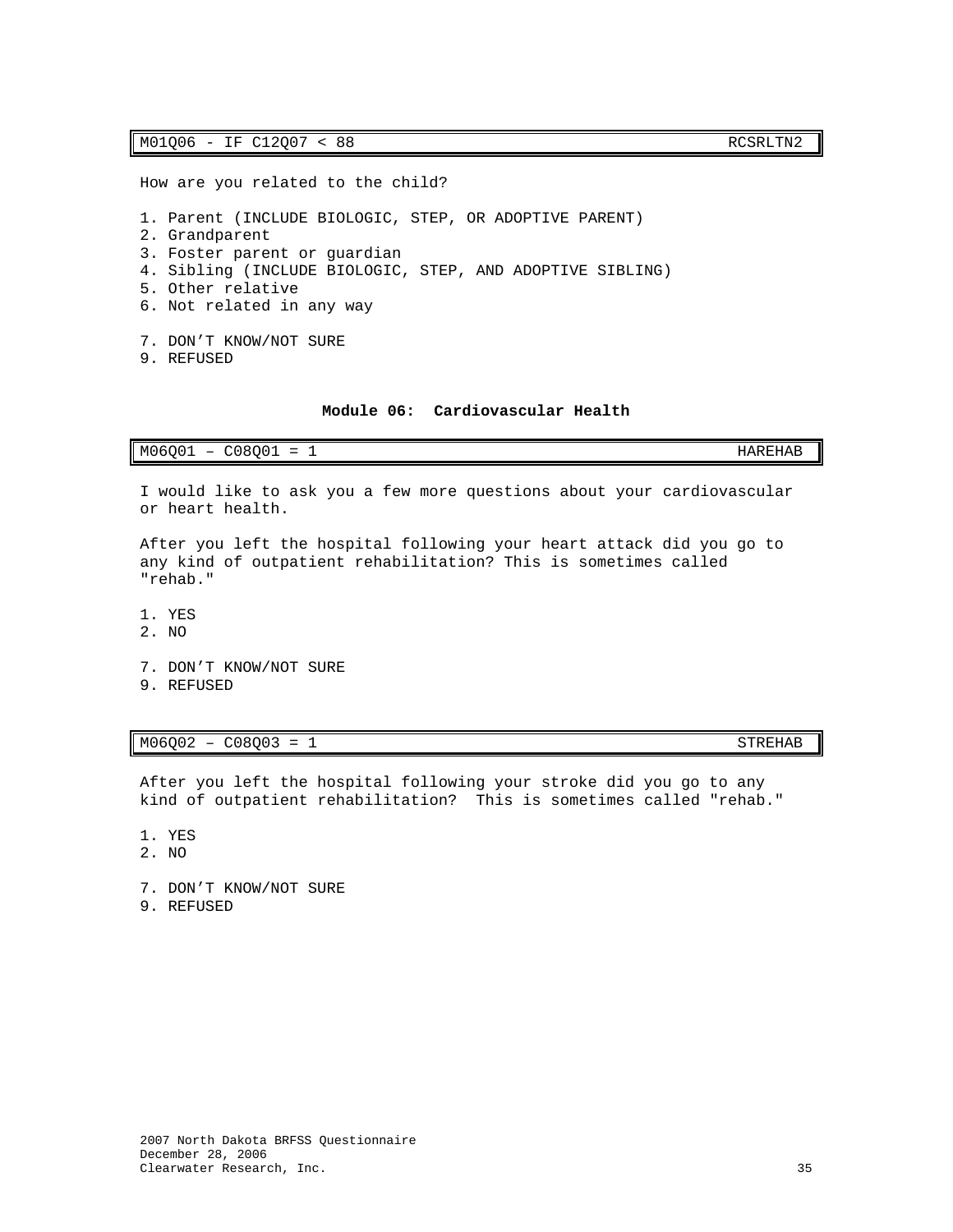M06Q03 CVDASPRN

Do you take aspirin daily or every other day?

2. NO

1. YES  $SKP \rightarrow M07Q01$ 

- 
- 7. DON'T KNOW/NOT SURE
- 9. REFUSED

M06004 - M06003 <> 1 ASPUNSAF

Do you have a health problem or condition that makes taking aspirin unsafe for you?

INTERVIEWER NOTE: IF "YES" AND RESPONDENT, ASK: "Is this a stomach condition?"

INTERVIEWER NOTE: CODE UPSET STOMACH AS STOMACH PROBLEMS.

- 1. YES, NOT STOMACH RELATED
- 2. YES, STOMACH PROBLEMS
- 3. NO
- 7. DON'T KNOW/NOT SURE
- 9. REFUSED

### **Module 08: Heart Attack and Stroke**

<span id="page-37-0"></span> $M08Q01$  HASYMP1

Now I would like to ask you about your knowledge of the signs and symptoms of a heart attack and stroke.

Which of the following do you think is a symptom of a heart attack? For each, tell me "yes," "no," or you**'**re "not sure."

Do you think pain or discomfort in the jaw, neck, or back are symptoms of a heart attack?

- 1. YES
- 2. NO
- 7. DON'T KNOW/NOT SURE 9. REFUSED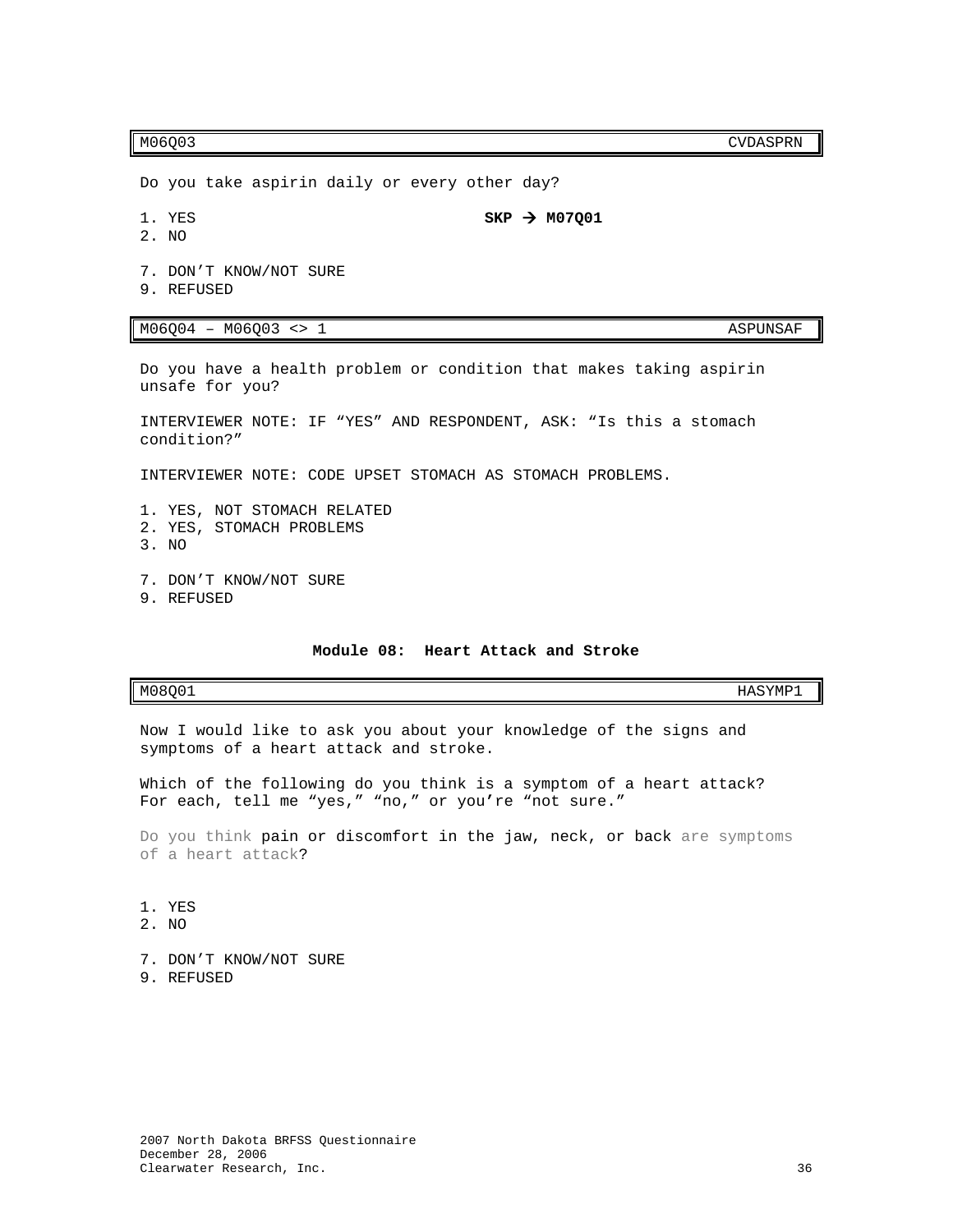Do you think feeling weak, lightheaded, or faint are symptoms of a heart attack?

- 1. YES
- 2. NO
- 7. DON'T KNOW/NOT SURE
- 9. REFUSED

 $M08Q03$  HASYMP3

Do you think chest pain or discomfort are symptoms of a heart attack?

- 1. YES
- 2. NO
- 7. DON'T KNOW/NOT SURE
- 9. REFUSED

### $M08Q04$  HASYMP4

Do you think sudden trouble seeing in one or both eyes is a symptom of a heart attack?

- 1. YES
- 2. NO
- 7. DON'T KNOW/NOT SURE
- 9. REFUSED

Do you think pain or discomfort in the arms or shoulder are symptoms of a heart attack?

- 1. YES
- 2. NO
- 7. DON'T KNOW/NOT SURE 9. REFUSED
- 

### $M08Q02$  HASYMP2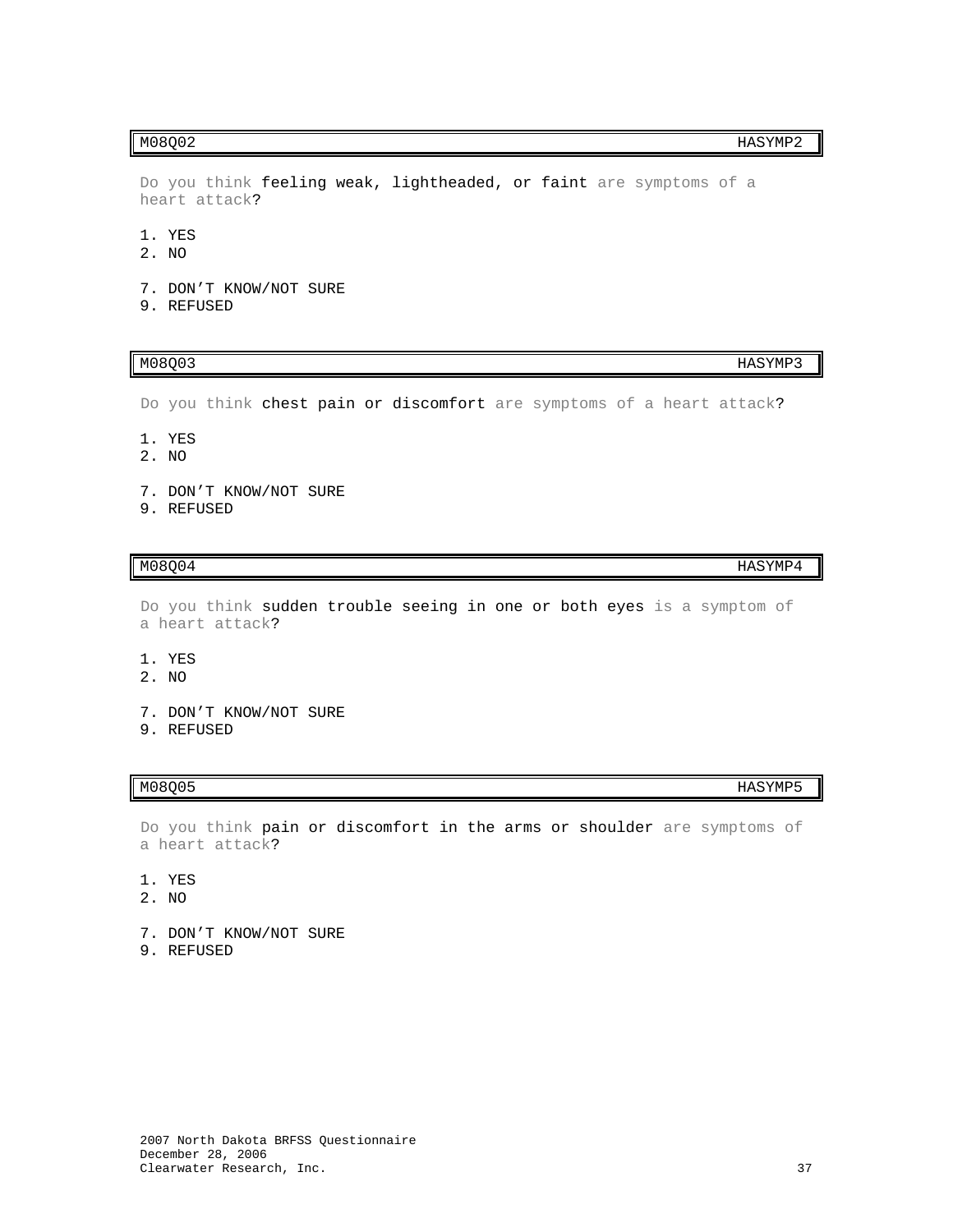$M08Q06$  HASYMP6

Do you think shortness of breath is a symptom of a heart attack?

- 1. YES
- 2. NO
- 7. DON'T KNOW/NOT SURE
- 9. REFUSED

M08Q07 STRSYMP1

Which of the following do you think is a symptom of a stroke? For each, tell me "yes," "no," or you're "not sure."

Do you think sudden confusion or trouble speaking are symptoms of a stroke?

- 1. YES
- 2. NO
- 7. DON'T KNOW/NOT SURE
- 9. REFUSED

### M08Q08 STRSYMP2

Do you think sudden numbness or weakness of face, arm, or leg, especially on one side, are symptoms of a stroke?

- 1. YES
- 2. NO
- 7. DON'T KNOW/NOT SURE
- 9. REFUSED

 $M08Q09$  STRSYMP3

Do you think sudden trouble seeing in one or both eyes is a symptom of a stroke?

- 1. YES
- 2. NO
- 7. DON'T KNOW/NOT SURE
- 9. REFUSED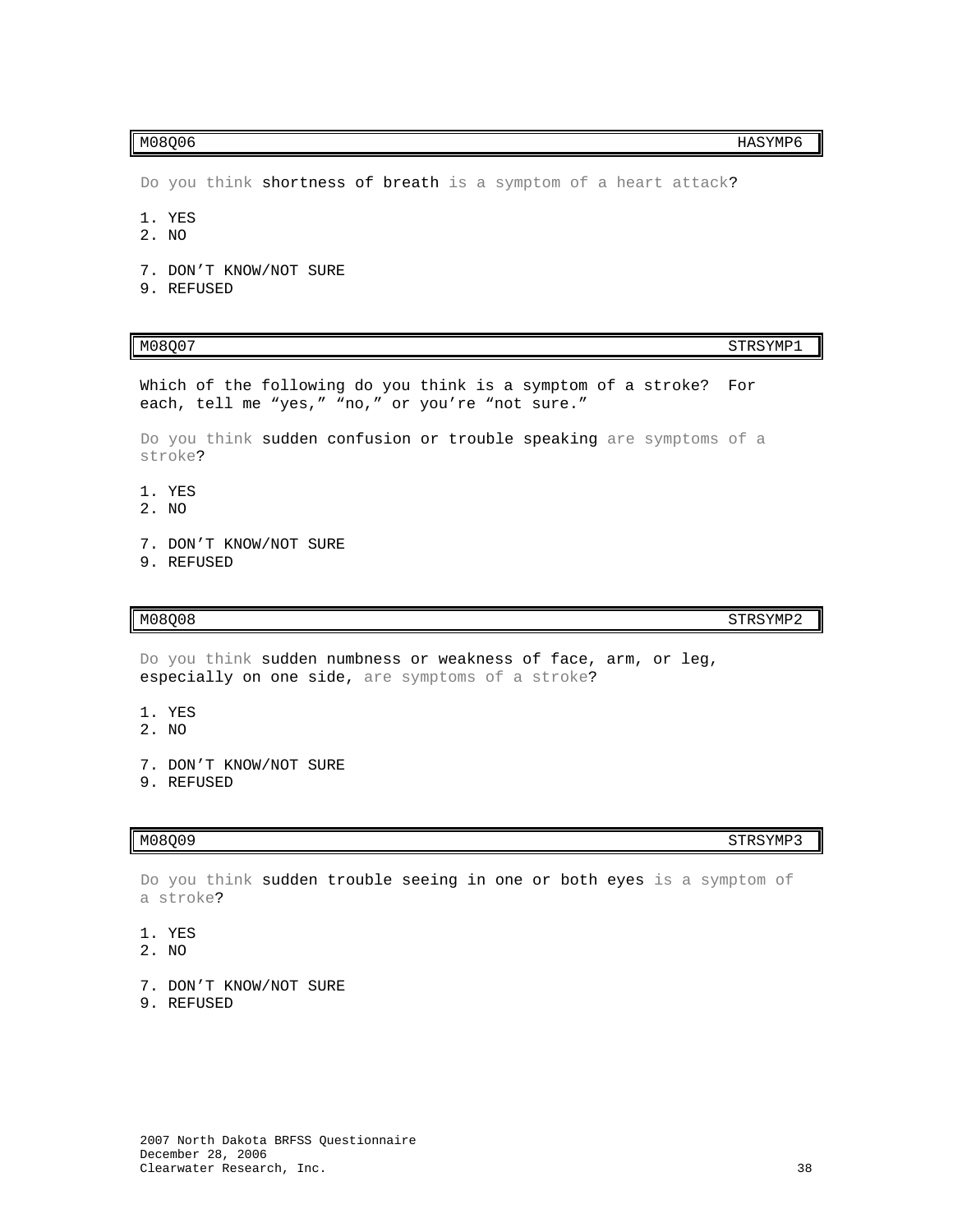Do you think sudden chest pain or discomfort are symptoms of a stroke?

- 1. YES
- 2. NO
- 7. DON'T KNOW/NOT SURE
- 9. REFUSED

### M08Q11 STRSYMP5

Do you think sudden trouble walking, dizziness, or loss of balance are symptoms of a stroke?

- 1. YES
- 2. NO
- 7. DON'T KNOW/NOT SURE
- 9. REFUSED

### M08Q12 STRSYMP6

Do you think severe headache with no known cause is a symptom of a stroke?

- 1. YES
- 2. NO
- 7. DON'T KNOW/NOT SURE
- 9. REFUSED

### M08Q13 FIRSTAID

If you thought someone was having a heart attack or a stroke, what is the first thing you would do?

1. Take them to the hospital 2. Tell them to call their doctor 3. Call 911 4. Call their spouse or a family member 5. Do something else

- 7. DON'T KNOW/NOT SURE
- 9. REFUSED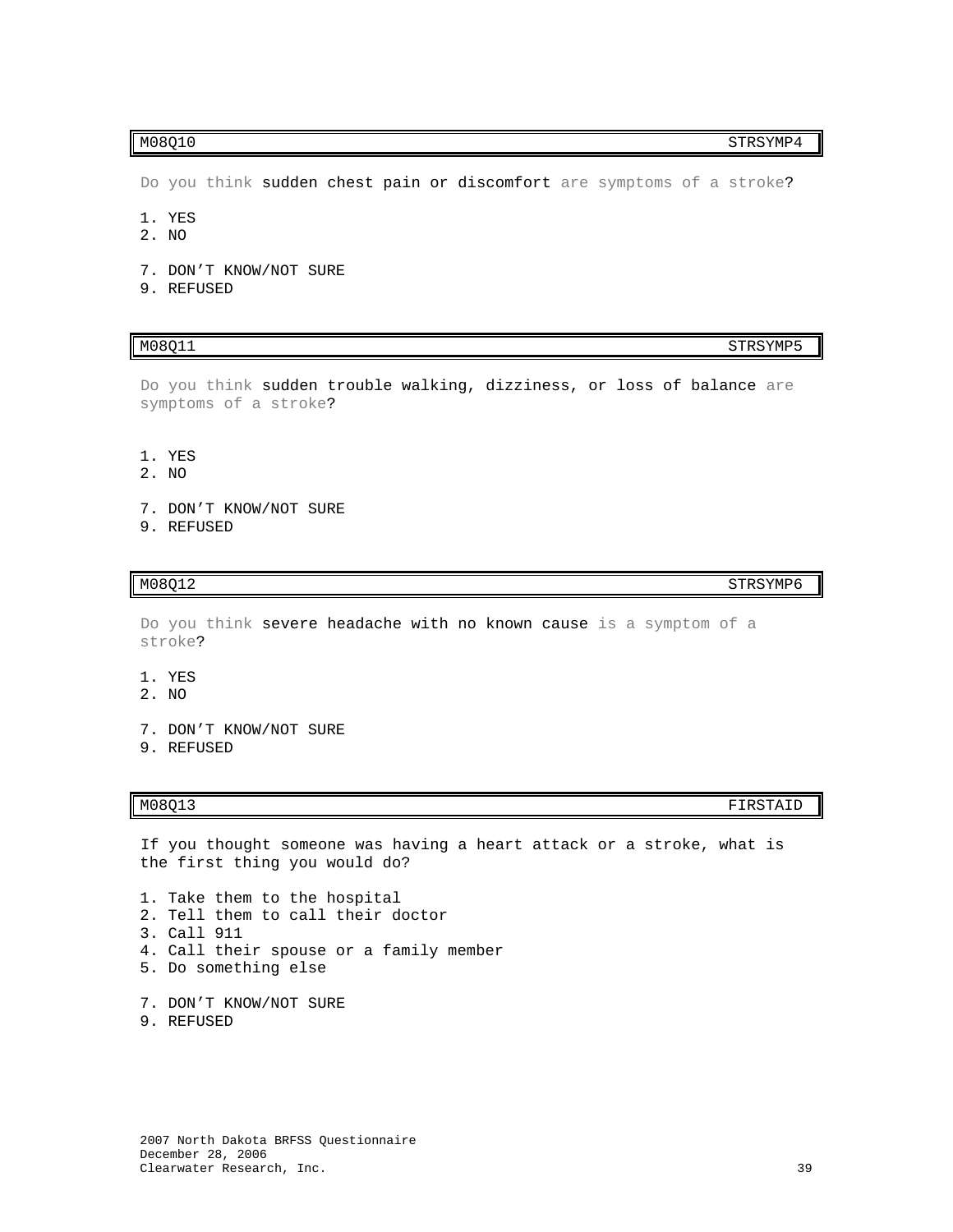### **State Added Section 01: Occupation**

<span id="page-41-0"></span>

| ND01Q01<br>12009<br>$\sim$<br>工臣<br>$\overline{\phantom{0}}$<br>$\overline{\phantom{0}}$<br>$\overline{\phantom{0}}$<br>╰ - -<br>-- -<br>- | TYPEWORK |
|--------------------------------------------------------------------------------------------------------------------------------------------|----------|
|--------------------------------------------------------------------------------------------------------------------------------------------|----------|

Which of the following most accurately describes the type of work or business you currently work in most often? Would you say… 10. State government employee 11. Other government employee 12. Farmer or rancher or farm or ranch worker 13. Construction, manufacturing or repair worker 14. Education for example public school, private school or a college 15. Health care worker, for example doctor, nurse, nurse's aide or physical therapist 16. Food or drink server, for example waiter, waitress, bartender 17. Wholesale or retail sales 18. Financial services 19. Other **88. DOES NOT WORK** 77. DON'T KNOW/NOT SURE

99. REFUSED

| $ND01Q02 - IF C12Q09 = 1, 2, 5, 6, 7 AND ND01Q02 < > 88$ |  |  |  |  |  |  |  |  |  |  |  |  | MISSPHYS |
|----------------------------------------------------------|--|--|--|--|--|--|--|--|--|--|--|--|----------|
|----------------------------------------------------------|--|--|--|--|--|--|--|--|--|--|--|--|----------|

Excluding vacation days or other planned days off, during the past 12 months, how many days did you miss work due to physical illness (excluding mental or emotional illness)?

777. DON'T KNOW/NOT SURE 888. NONE 999. REFUSED

 $-$  NUMBER OF DAYS

ND01Q03 – IF C12Q09 = 1, 2, 5, 6, 7 AND ND01Q02 <> 88 MISSMENT

Excluding vacation days or other planned days off, during the past 12 months, how many days did you miss work due to mental or emotional illness?

 $-$  NUMBER OF DAYS

777. DON'T KNOW/NOT SURE 888. NONE 999. REFUSED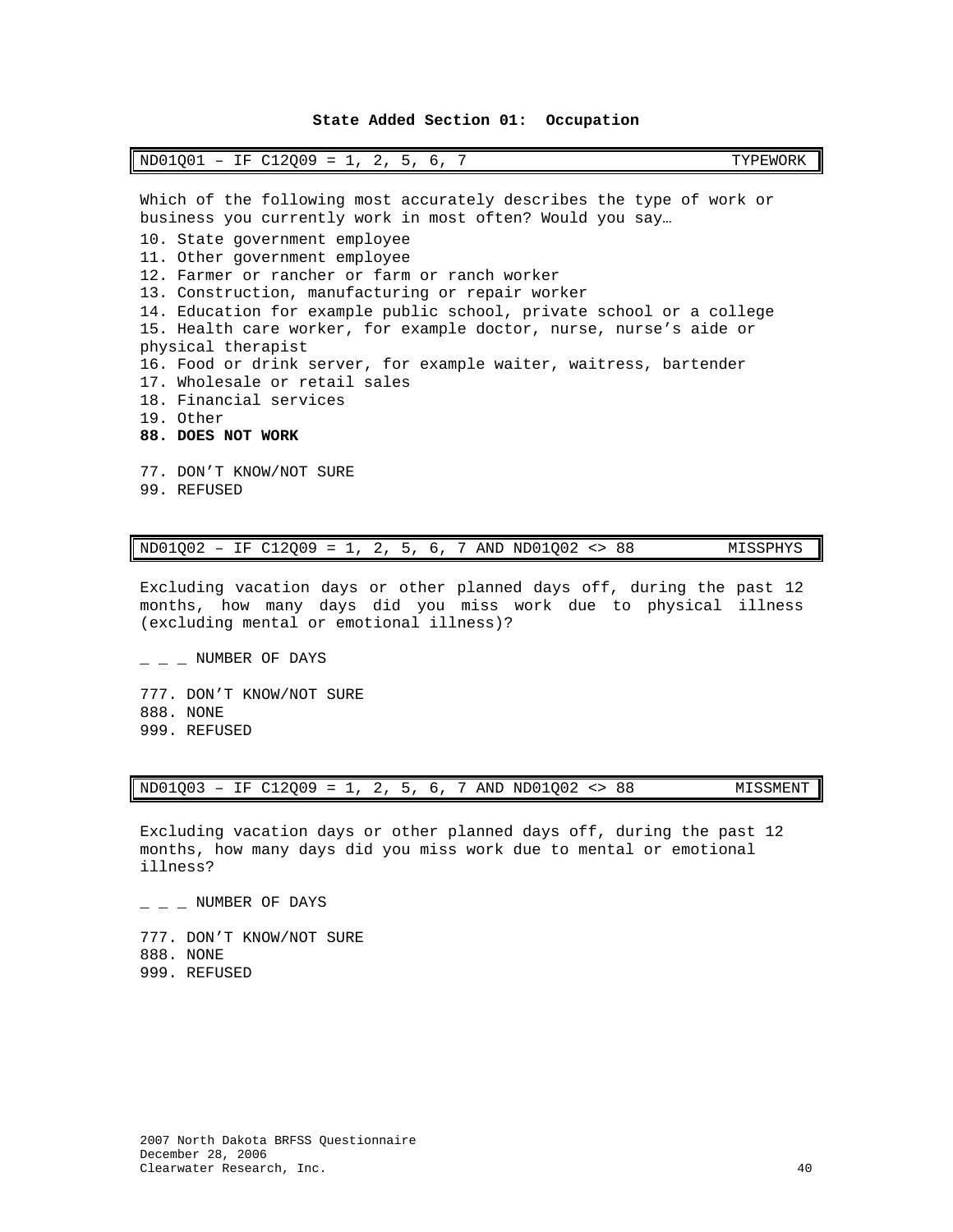# 2007 North Dakota BRFSS Questionnaire December 28, 2006

### **State Added Section 02: Child Asthma**

<span id="page-42-0"></span>

| ND02Q01<br>$\overline{\phantom{a}}$ | <b></b> | IF C12007 | $\leq$ | 88 | Q Q |  | EVCASTH |
|-------------------------------------|---------|-----------|--------|----|-----|--|---------|
|-------------------------------------|---------|-----------|--------|----|-----|--|---------|

These next questions relate to **[Xth]** child.

Has a doctor or other health professional ever told you that **[SELECTED CHILD]** has asthma?

| 1. YES<br>2. NO                      | $SKP \rightarrow ND03Q01$                                  |
|--------------------------------------|------------------------------------------------------------|
| 7. DON'T KNOW/NOT SURE<br>9. REFUSED | $SKP$ $\rightarrow$ ND03Q01<br>$SKP$ $\rightarrow$ ND03001 |

ND02Q02 - IF ND02Q01 = 1 NOWCASTH

Does **[SELECTED CHILD]** still have asthma?

| 1. YES<br>2. NO                      | $SKP$ $\rightarrow$ ND03001                                |
|--------------------------------------|------------------------------------------------------------|
| 7. DON'T KNOW/NOT SURE<br>9. REFUSED | $SKP$ $\rightarrow$ ND03Q01<br>$SKP$ $\rightarrow$ ND03001 |

 $ND02Q03 - IF ND02Q01 = 1 AND ND02Q02 = 1$  STEROID

During the past 12 months, did **[SELECTED CHILD]** take Prednisone or another steroid such as a pill, capsule, or injection to help control his or her asthma?

- 1. YES
- 2. NO
- 7. DON'T KNOW/NOT SURE
- 9. REFUSED

 $ND02Q04 - IF NDO2Q01 = 1 AND NDO2Q02 = 1$  PREVMED

Does **[SELECTED CHILD]** currently take the preventive kind of asthma medication used everyday to protect **[his/her]** lungs and keep **[him/her]** from having an attack? Include both pills and inhalers. This is different from inhalers used for quick relief.

1. YES

2. NO

- 7. DON'T KNOW/NOT SURE
- 9. REFUSED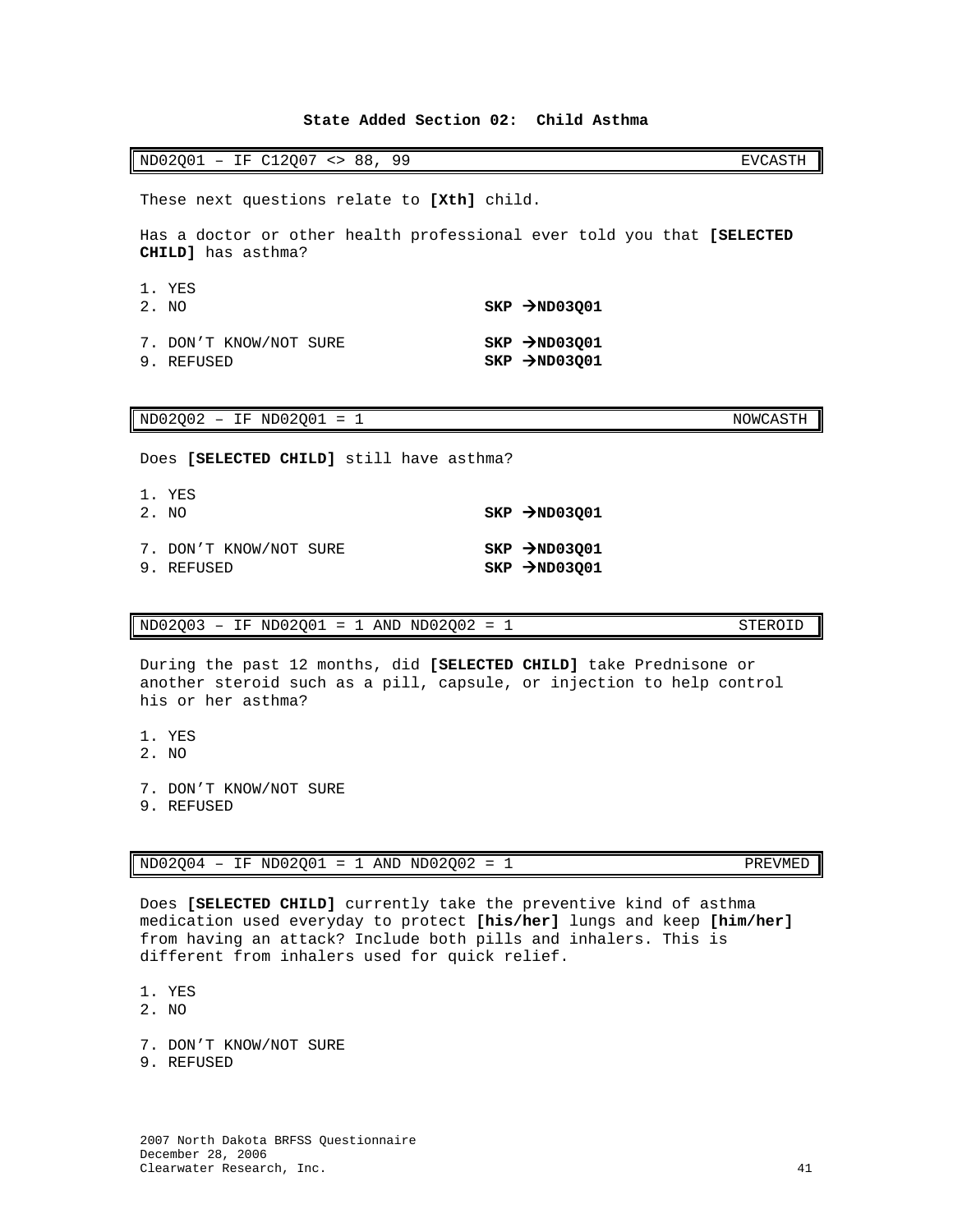| ND02001<br>ND02Q05<br>ND02002<br>ASTHSYMP<br>AND<br>ΙF<br>$=$<br>$\overline{\phantom{0}}$ |  |
|-------------------------------------------------------------------------------------------|--|
|-------------------------------------------------------------------------------------------|--|

Symptoms of asthma include cough, wheezing, shortness of breath, chest tightness, and phlegm production when you don't have a cold or respiratory infection. During the past 30 days, how often did **[SELECTED CHILD]** have any symptoms of asthma? Would you say two days a week or less, three to six days a week, daily but not all the time, continually, or none?

- 1. TWO DAYS A WEEK OR LESS
- 2. THREE TO SIX DAYS A WEEK
- 3. DAILY BUT NOT ALL THE TIME
- 4. CONTINUALLY
- 7. DON'T KNOW/NOT SURE
- 8. NONE
- 9. REFUSED

ND02Q06 – IF ND02Q01 = 1 AND ND02Q02 = 1 DIFSLEEP

During the past 30 days, how many days did symptoms of asthma make it difficult for **[SELECTED CHILD]** to stay asleep? Would you say two nights a month or less, three or four nights a month, more than one night per week, every night or almost every night, or none?

- 1. TWO NIGHTS A MONTH OR LESS
- 2. THREE TO FOUR NIGHTS A MONTH
- 3. MORE THAN ONE NIGHT PER WEEK
- 4. EVERY NIGHT OR ALMOST EVERY NIGHT
- 7. DON'T KNOW/NOT SURE
- 8. NONE
- 9. REFUSED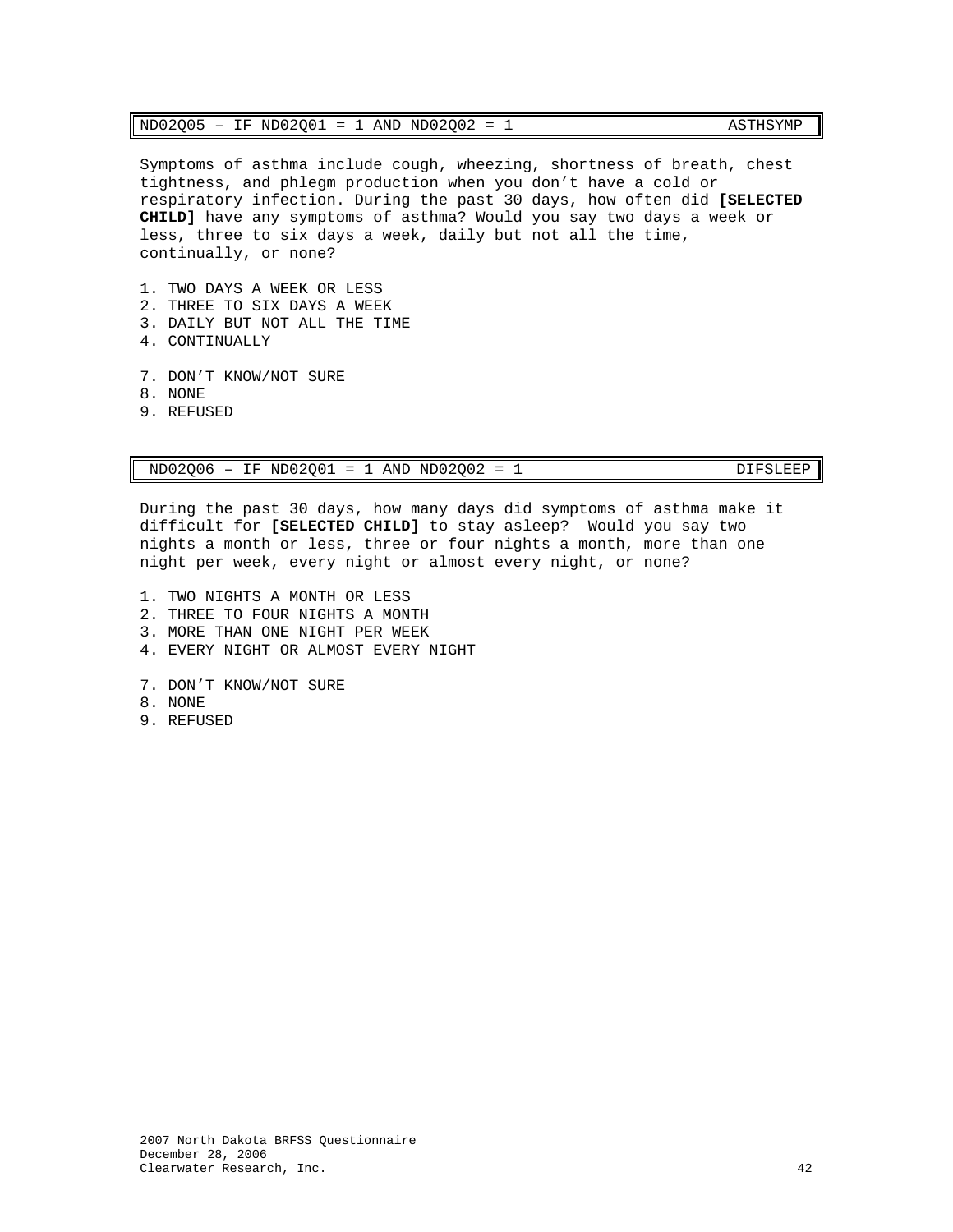ND02007 - IF ND02001 = 1 AND ND02002 = 1 MISSCH During the past 30 days, how many days of **[daycare or preschool/school/school or work]** did **[SELECTED CHILD]** miss because of his/her asthma?  $\_$   $\_$  DAYS MISSED 55. CHILD DID NOT GO TO DAYCARE, PRESCHOOL, SCHOOL OR WORK DURING LAST 30 DAYS 66. HOME SCHOOLED 77. DON'T KNOW NOT SURE 88. NONE 99. REFUSED \*needs to be updated in programming ND02Q08 – IF ND02Q01 = 1 AND ND02Q02 = 1 DIFACTV During the past 30 days, how many days was **[SELECTED CHILD]** unable to do his/her usual activities because of asthma symptoms?  $\_$   $\_$  NUMBER OF DAYS

77. DON'T KNOW/NOT SURE 88. NONE 99. REFUSED

 $ND02Q09 - IF ND02Q01 = 1 AND ND02Q02 = 1$  ANIMAL

\*needs to be updated in programming

Is there a bird, cat, dog or other pet with fur that spends some or all the time in the house?

1. YES

2. NO

7. DON'T KNOW/NOT SURE

9. REFUSED

 $ND02Q10 - IF NDO2Q01 = 1 AND NDO2Q02 = 1$  INSMOKE

Does anyone, including household members or guests, smoke inside the home?

1. YES

2. NO

- 7. DON'T KNOW/NOT SURE
- 9. REFUSED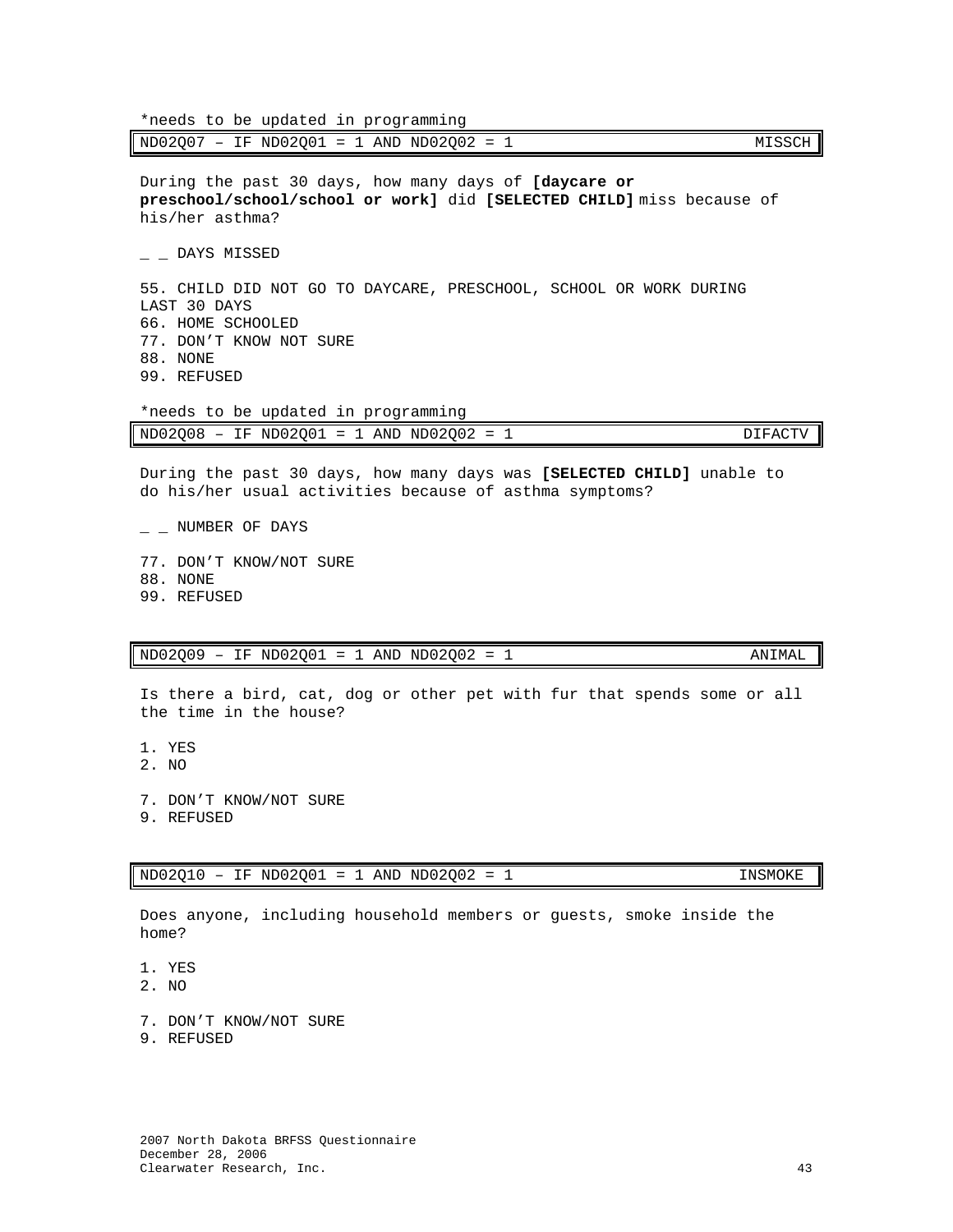$ND02O11 - IF NDO2O01 = 1 AND NDO2O02 = 1$  HEAT

What type of home heating do you use?

- 1. BURN COAL 2. BURN WOOD 3. BURN NATURAL GAS OR BOTTLED GAS 4. BURN OIL 5. ELECTRICITY 6. OTHER 7. DON'T KNOW/NOT SURE
- 9. REFUSED

ND02Q12– IF ND02Q01 = 1 AND ND02Q02 = 1 FIREPLAC

During the cold months, about how often do you light a fire in the fireplace to burn wood or other solid fuel? Do not include gas fireplaces only. Would you say less than once per month, more than once per month but not every week, more than once per week but not every day, daily or never?

- 1. LESS THAN ONCE PER MONTH 2. MORE THAN ONCE PER MONTH BUT NOT EVERY WEEK 3. MORE THAN ONCE PER WEEK BUT NOT EVERY DAY 4. DAILY 5. NEVER OR NO FIREPLACE 7. DON'T KNOW/NOT SURE
- 9. REFUSED

### **State Added Section 03: Smokeless Tobacco**

<span id="page-45-0"></span>

Have you ever used or tried any smokeless tobacco products such as chewing tobacco or snuff?

| 1. YES<br>2. NO                      | $SKP$ >ND03003                                |
|--------------------------------------|-----------------------------------------------|
| 7. DON'T KNOW/NOT SURE<br>9. REFUSED | $SKP$ >ND03003<br>$SKP$ $\rightarrow$ ND03Q03 |

ND03Q01 USEEVER2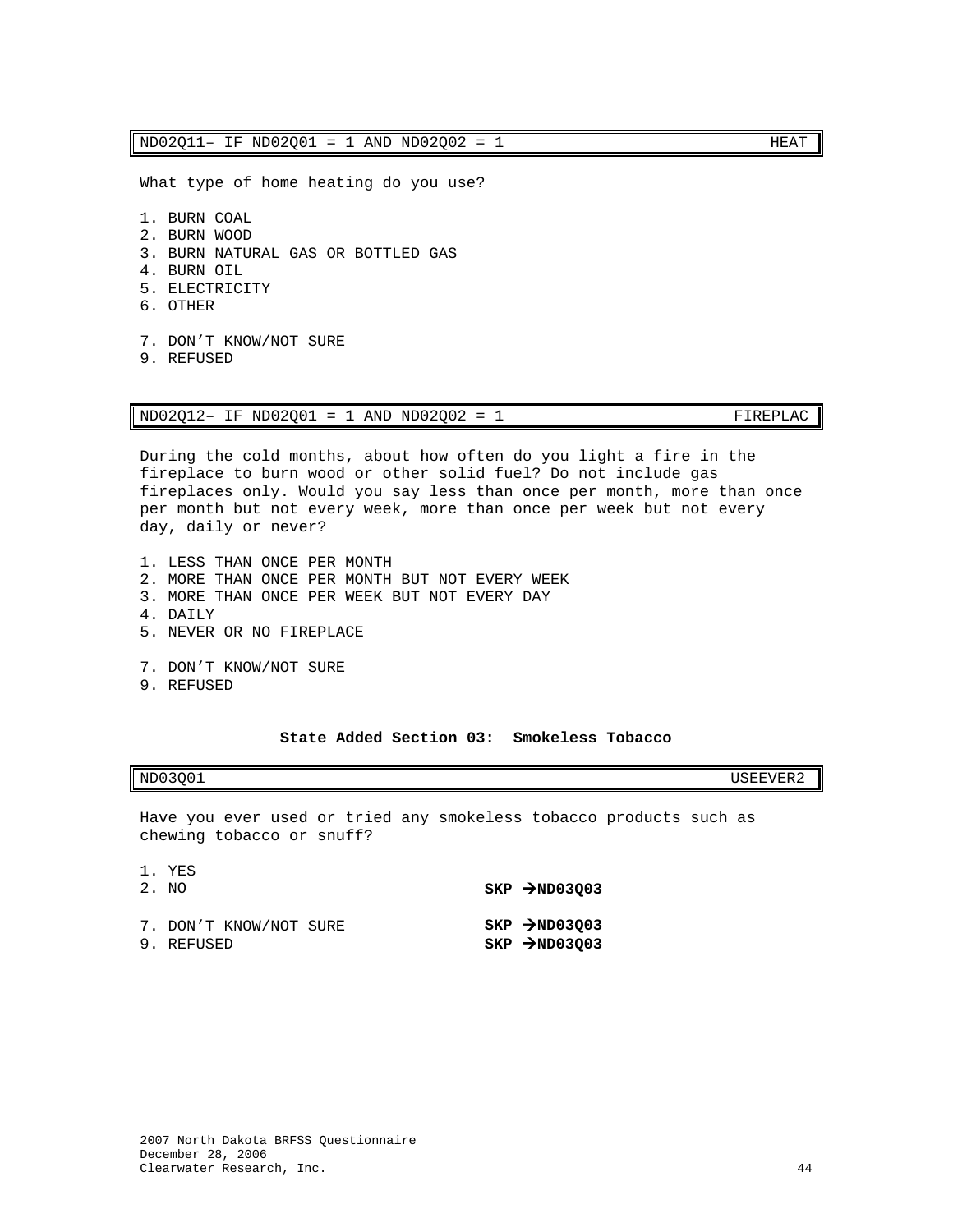### $ND03Q02 - IF NDO3Q01 = 1$  USENOW2

Do you currently use chewing tobacco or snuff every day, some days, or not at all?

- 1. EVERY DAY
- 2. SOME DAYS
- 3. NOT AT ALL
- 7. DON'T KNOW/NOT SURE
- 9. REFUSED

### $ND03Q03$   $CIGAR2$

Have you ever smoked a cigar, even one or two puffs?

| 1. YES<br>2. NO                      | $SKP$ >ND03005                                             |
|--------------------------------------|------------------------------------------------------------|
| 7. DON'T KNOW/NOT SURE<br>9. REFUSED | $SKP$ $\rightarrow$ ND03005<br>$SKP$ $\rightarrow$ ND03005 |

### ND03Q04 – IF ND03Q03 = 1 CIGARNOW

Do you now smoke cigars every day, some days or not at all?

- 1. EVERY DAY
- 2. SOME DAYS
- 3. NOT AT ALL
- 7. DON'T KNOW/NOT SURE
- 9. REFUSED

### $ND03Q05$  PIPESMK

Have you ever smoked tobacco in a pipe, even one or two puffs?

| 1. YES<br>2. NO                      | $SKP$ $\rightarrow$ ND03007                                |
|--------------------------------------|------------------------------------------------------------|
| 7. DON'T KNOW/NOT SURE<br>9. REFUSED | $SKP$ $\rightarrow$ ND03007<br>$SKP$ $\rightarrow$ ND03007 |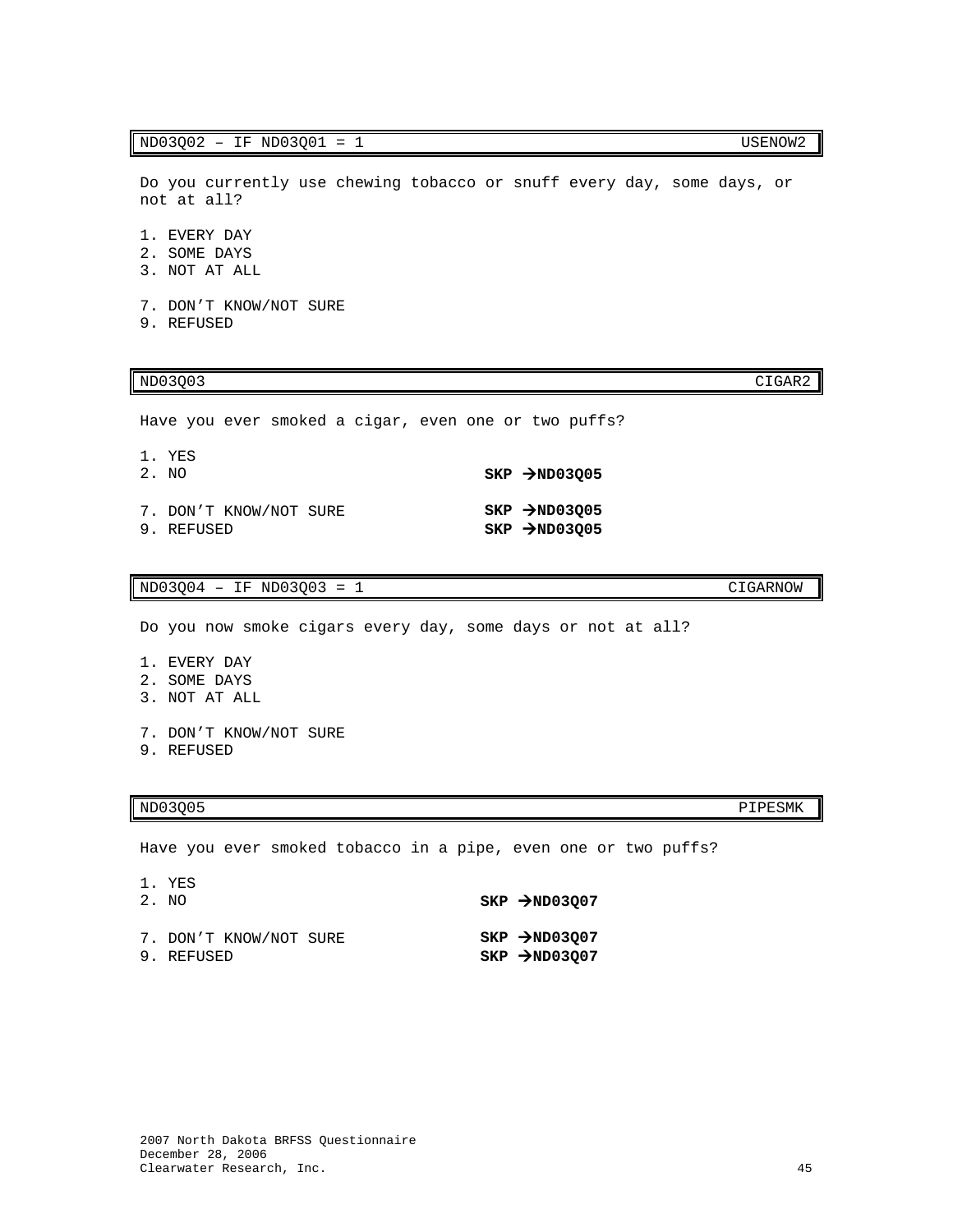Do you now smoke a pipe every day, some days or not at all? INTERVIEWER NOTE: Bidi is pronounced "bee-dee"

1. EVERY DAY

- 2. SOME DAYS
- 3. NOT AT ALL
- 7. DON'T KNOW/NOT SURE
- 9. REFUSED

### $ND03Q07$  BIDISMK

A bidi is a flavored cigarette from India. Have you ever smoked a bidi, even one or two puffs?

INTERVIEWER NOTE: Bidi is pronounced "bee-dee"

| 1. YES<br>2. NO                      | $SKP$ $\rightarrow$ ND04001                   |
|--------------------------------------|-----------------------------------------------|
| 7. DON'T KNOW/NOT SURE<br>9. REFUSED | $SKP$ >ND04001<br>$SKP$ $\rightarrow$ ND04Q01 |

 $ND03Q08 - IF NDO3Q07 = 1$  BIDINOW

Do you now smoke bidis every day, some days or not at all?

- 1. EVERY DAY 2. SOME DAYS
- 3. NOT AT ALL
- 7. DON'T KNOW/NOT SURE
- 9. REFUSED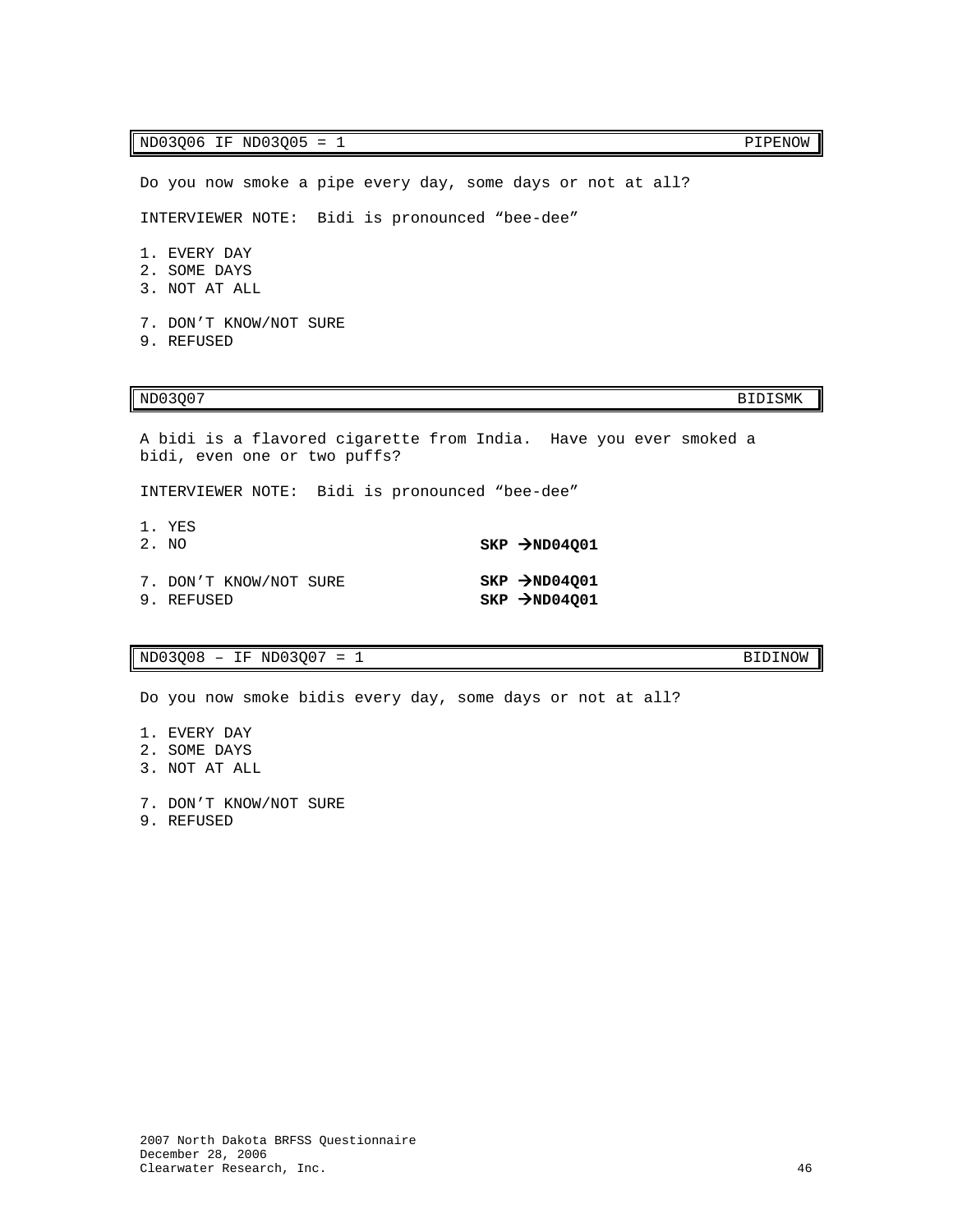### **State Added Section 04: Health Care Coverage**

<span id="page-48-0"></span>ND04Q01 – IF C03Q01 <> 2 HLTHINS

What is the name of the health plan you use to pay for most of your medical care?

READ IF NECESSARY

- 01. Medicare 02. Medicaid or Medical Assistance 03. Military, Tricare or CHAMPUS 04. Indian Health Services 05. Blue Cross/Blue Shield or Noridian 06. ND-PERS 07. Fortis Insurance 08. American Family Mutual 09. Medica Health Plans 10. Heart of America (HMO) 11. Altru Health Plan 12. Other 13. None 77. DON'T KNOW/NOT SURE
- 99. REFUSED

### **State Added Section 05: Osteoporosis**

<span id="page-48-1"></span>ND05Q01 PREVOSTEO

Osteoporosis (os-tee-oh-por-o-sis) is a condition where bones become brittle and break (fracture) more easily. It is not the same condition as osteoarthritis, a joint disease.

Have you ever been told by a doctor, nurse, or other health professional how to prevent osteoporosis?

INTERVIEWER NOTE: A FRACTURE IS ANOTHER TERM FOR BONES BECOMING BRITTLE OR BREAKING.

- 1. YES
- 2. NO
- 7. DON'T KNOW/NOT SURE
- 9. REFUSED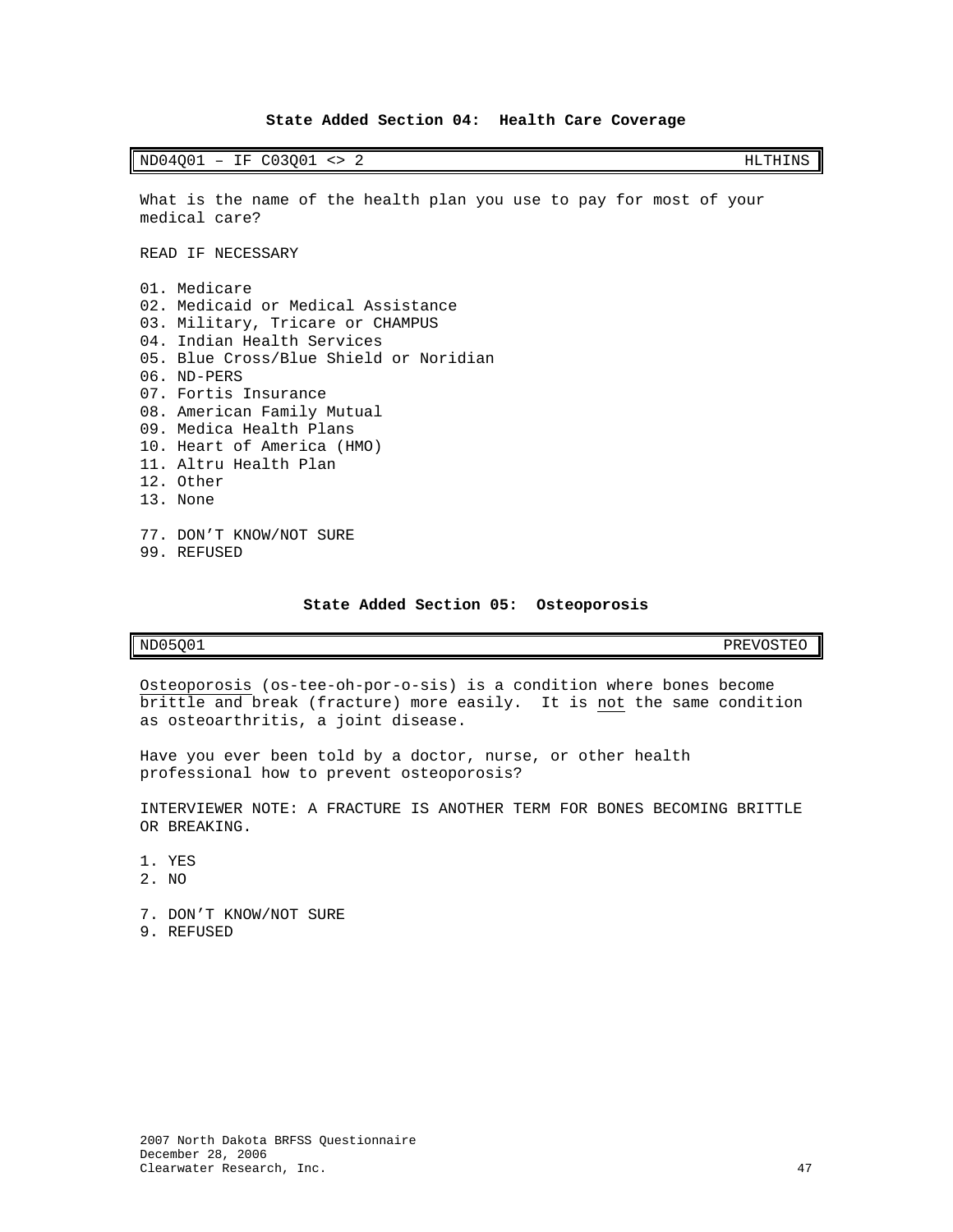### $ND05Q02$  BONEDEN

A bone density test uses a special machine to look for osteoporosis. Have you ever had a bone density test?

INTERVIEWER NOTE**:** BONE DENSITY TESTS CAN INCLUDE ULTRASOUD, X-RAY, OR DEXA AND CAN BE PERFORMED ON THE HEEL, FINGER, FOREARM/WRIST, HIP OR SPINE. BONE DENSITY TESTS TAKE ABOUT 15 MINUTES TO PERFORM AND ARE NOT THE SAME AS BONE SCANS WHICH CAN TAKE HOURS TO PERFORM AND USE INJECTIONS.

- 1. YES
- 2. NO
- 7. DON'T KNOW/NOT SURE
- 9. REFUSED

ND05Q03 OSTEOPOROSIS

Have you ever been told by a doctor, nurse, or other health professional that you have osteoporosis?

INTERVIEWER NOTE: DO NOT INCLUDE OSTEOPENIA OR LOW BONE MASS

- 1. YES
- 2. NO
- 7. DON'T KNOW/NOT SURE
- 9. REFUSED

### **State Added Section 06: Indian Health**

<span id="page-49-0"></span> $ND06Q01$  RESERVE

Do you live on a reservation or Indian Service Area?

- 1. YES, RESERVATION
- 2. YES, INDIAN SERVICE AREA
- 3. NO, NEITHER
- 7. DON'T KNOW/NOT SURE
- 9. REFUSED

### ND06Q02 MEMTRIBE

Are you currently an enrolled tribal member?

| 1. YES                               |                                                          |
|--------------------------------------|----------------------------------------------------------|
| 2. NO                                | $SKP$ $\rightarrow$ ND06004                              |
| 7. DON'T KNOW/NOT SURE<br>9. REFUSED | $SKP$ $\rightarrow$ ND06004<br>$SKP \rightarrow ND06004$ |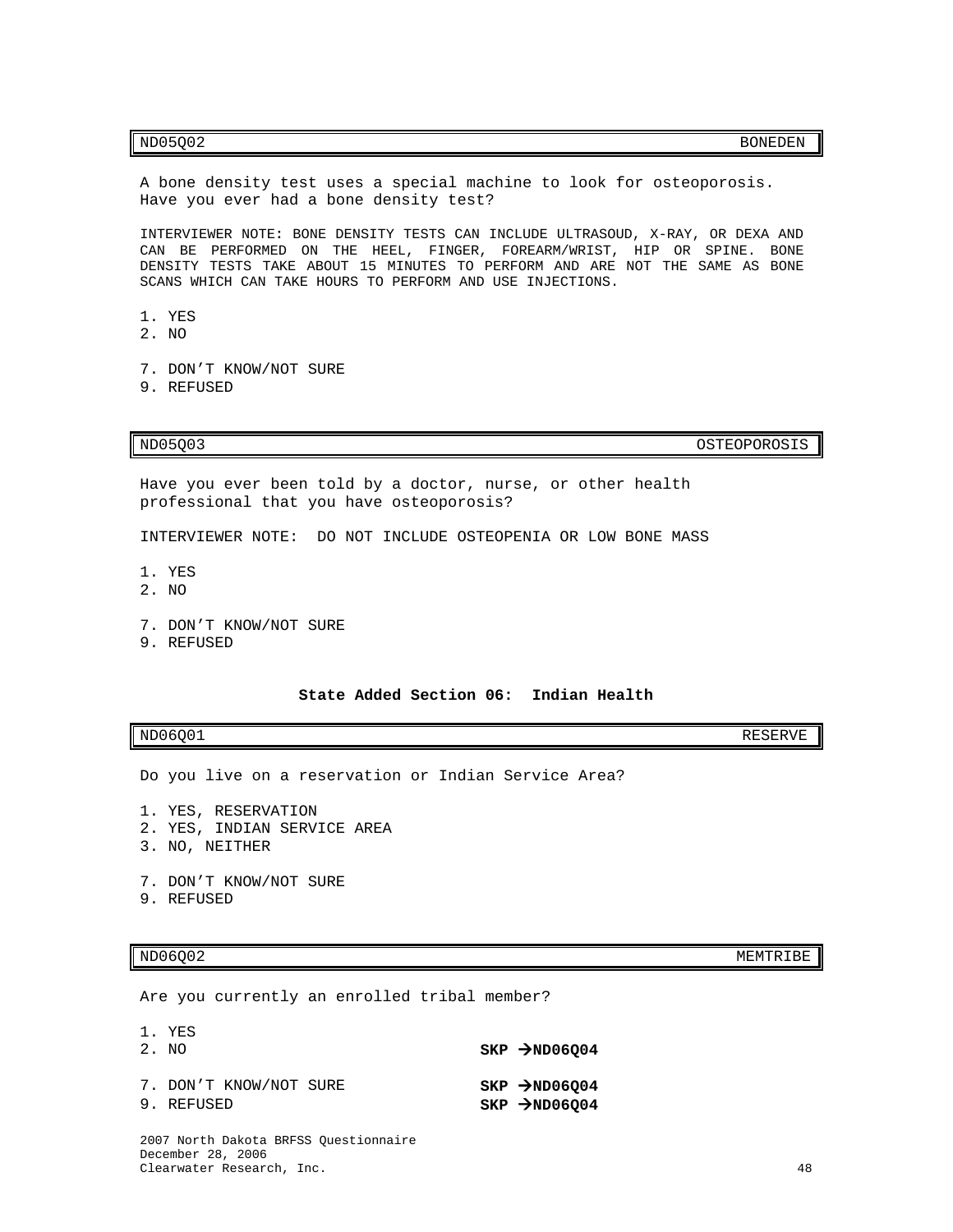### $ND06Q03 - IF ND06Q02 = 1$  TRIBE

Which tribe?

INTERVIEWER NOTE: THREE AFFILIATED TRIBES = MANDAN+ARIKARA+HIDATSA. CODE INDIVIDUAL TRIBE IF PROVIDED.

READ ONLY IF NECESSARY

- 10. MANDAN 11. ARIKARA 12. HIDATSA 13. THREE AFFILIATED TRIBES 14. SPIRIT LAKE SIOUX 15. STANDING ROCK SIOUX 16. OTHER SIOUX 17. CHIPPEWA 18. OTHER 77. DON'T KNOW/NOT SURE
- 99. REFUSED

 $ND06004 - IF NDO6002 = 1$  IHS

How much of your health care do you obtain from an Indian Health Service clinic? Would you say…

INTERVIEWER NOTE: IHS STANDS FOR INDIAN HEALTH SERVICE.

- 1. All
- 2. Most
- 3. Some
- 4. Little
- 5. None
- 7. DON'T KNOW/NOT SURE
- 9. REFUSED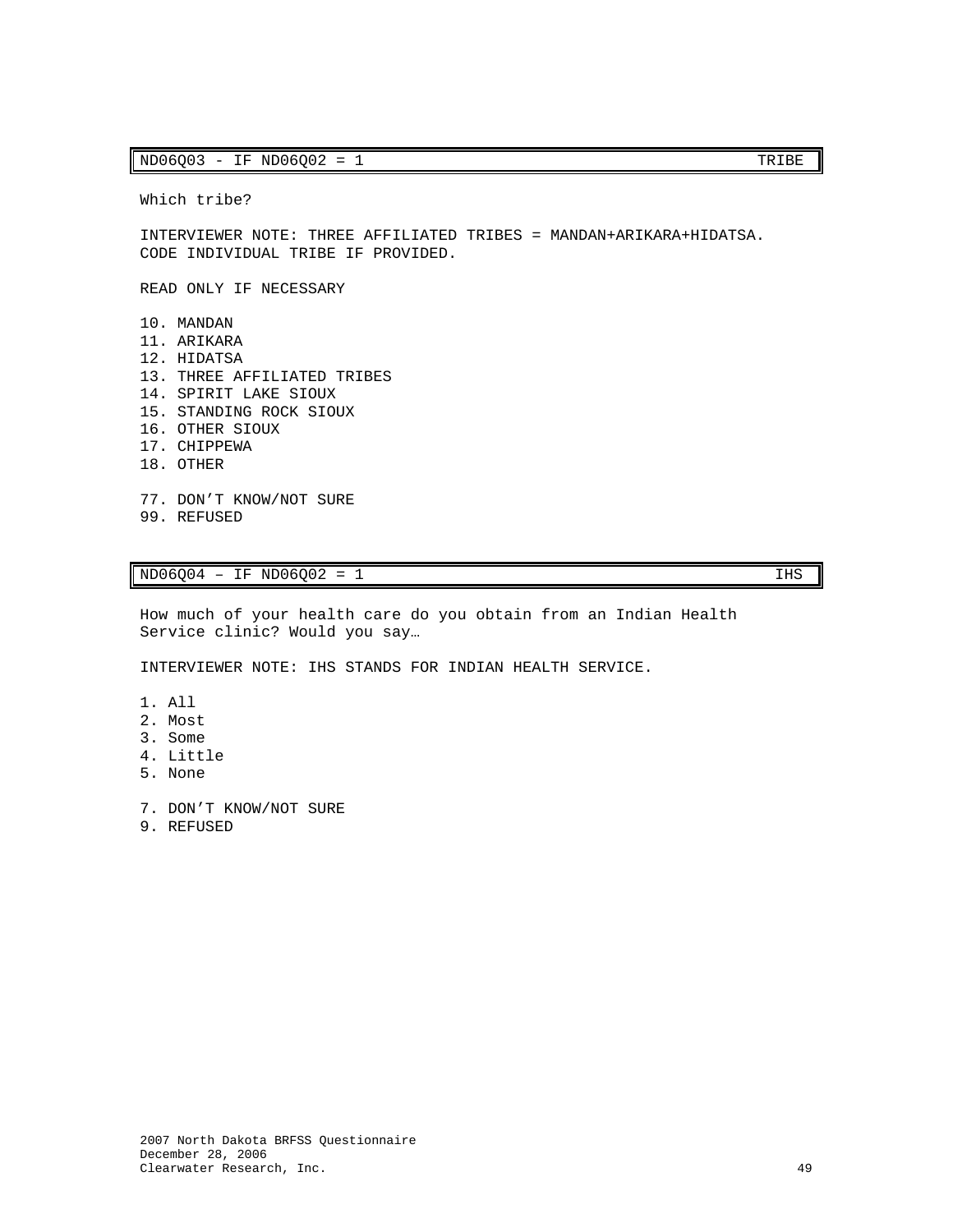### **State Added Section 07: Mental Health and Stigma**

### <span id="page-51-0"></span> $N$ D $07Q01$  NERVDAY

Now I am going to ask you some questions about how you have been feeling during the past 30 days…

About how often during the past 30 days did you feel nervous? Would you say all the time, most of the time, some of the time, a little of the time, or none of the time?

- 1. ALL
- 2. MOST
- 3. SOME
- 4. LITTLE
- 5. NONE
- 7. DON'T KNOW/NOT SURE
- 9. REFUSED

ND07Q02 HOPELSDAY

During the past 30 days, about how often did you feel hopeless or worthless – all of the time, most of the time, some of the time, a little of the time, or none of the time?

- 1. ALL
- 2. MOST
- 3. SOME
- 4. LITTLE
- 5. NONE
- 7. DON'T KNOW/NOT SURE
- 9. REFUSED

ND07Q03 DEPRESDAY

During the past 30 days, about how often did you feel so depressed that nothing could cheer you up?

READ IF NECESSARY:

1. ALL OF THE TIME

- 2. MOST OF THE TIME
- 3. SOME OF THE TIME
- 4. A LITTLE OF THE TIME
- 5. NONE OF THE TIME
- 7. DON'T KNOW/NOT SURE
- 9. REFUSED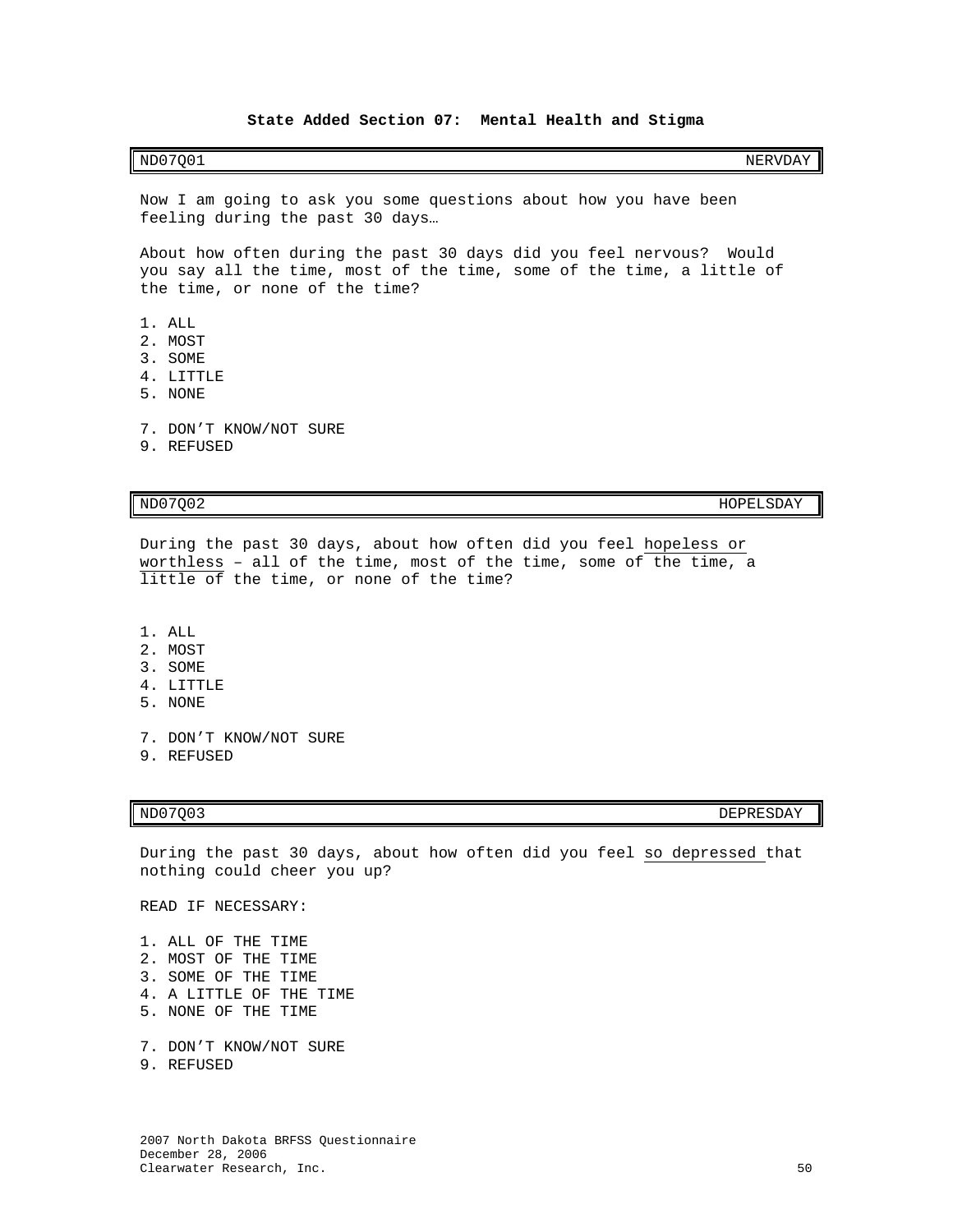Has a doctor or other healthcare provider ever told you that you have an anxiety disorder including acute stress disorder, anxiety, generalized anxiety disorder, obsessive-compulsive disorder, panic attacks, panic disorder, phobia, posttraumatic stress disorder, or social anxiety disorder?

- 1. YES
- 2. NO
- 7. DON'T KNOW/NOT SURE
- 9. REFUSED

ND07Q05 DEPRESDIS

Has a doctor or other healthcare provider ever told you that you have a depressive disorder including depression, dysthymia, or minor depression.

- 1. YES
- 2. NO
- 7. DON'T KNOW/NOT SURE
- 9. REFUSED

 $MD07Q06$  MEDSNOW

Are you now taking medicine or receiving treatment from a doctor or other health professional for a mental health condition or emotional problem?

- 1. YES
- 2. NO
- 7. DON'T KNOW/NOT SURE
- 9. REFUSED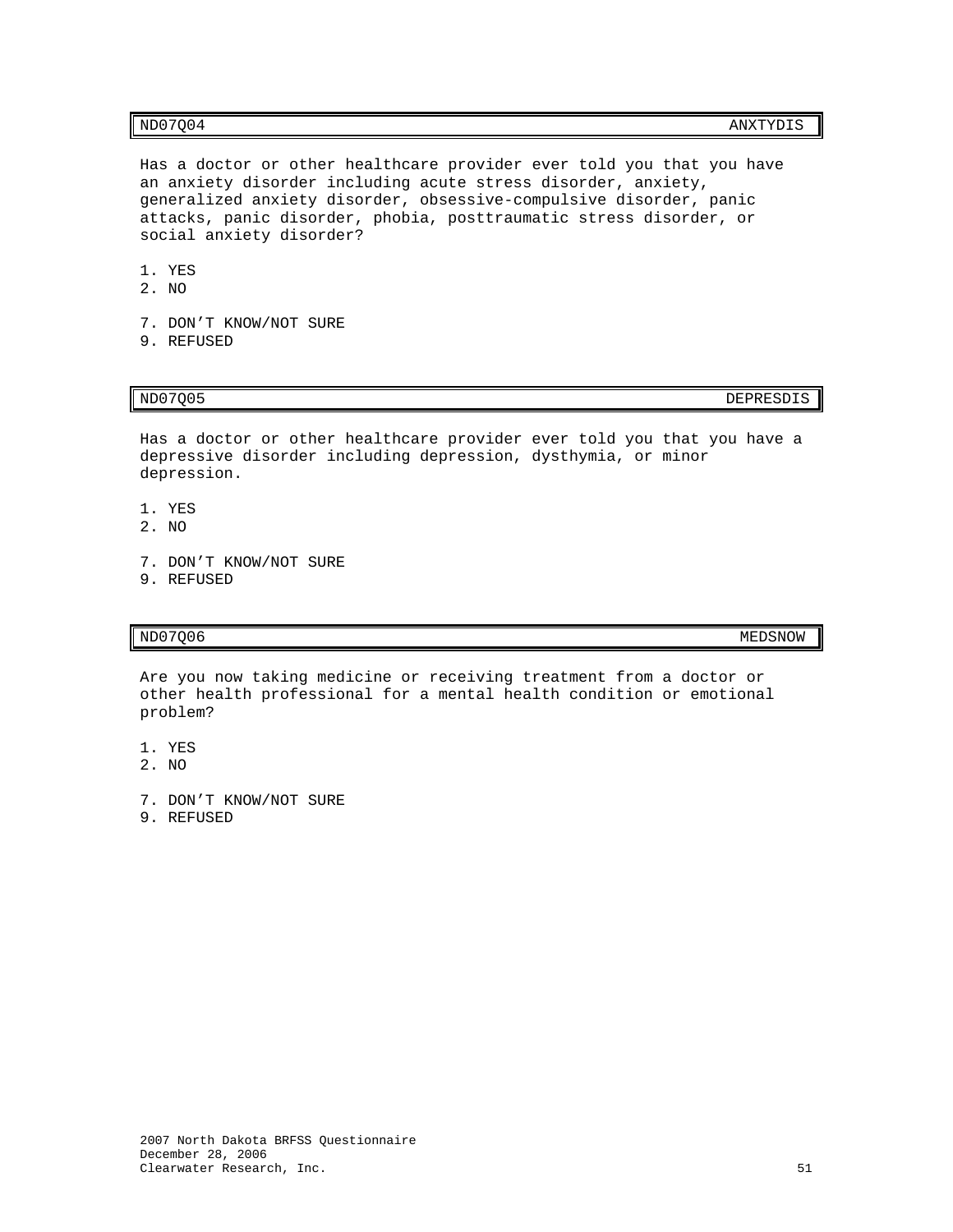These next questions ask about peoples' attitudes toward mental illness and its treatment. Please state how much you agree or disagree with these statements about people with mental illness…

Treatment can help people with mental illness lead normal lives. Do you agree strongly, agree slightly, neither agree nor disagree, disagree slightly, or disagree strongly?

- 1. AGREE STRONGLY
- 2. AGREE SLIGHTLY
- 3. NEITHER AGREE NOR DISAGREE
- 4. DISAGREE SLIGHTLY
- 5. DISAGREE STRONGLY
- 7. DON'T KNOW/NOT SURE
- 9. REFUSED

ND07Q08 PEOPCAR PEOPCAR PEOPCAR PEOPCAR PEOPCAR PEOPCAR PEOPCAR PEOPCAR PEOPCAR PEOPCAR PEOPCAR PEOPCAR PEOPCAR

People are generally caring and sympathetic to people with mental illness. Do you agree strongly, agree slightly, neither agree nor disagree, disagree slightly, or disagree strongly?

- 1. AGREE STRONGLY
- 2. AGREE SLIGHTLY
- 3. NEITHER AGREE NOR DISAGREE
- 4. DISAGREE SLIGHTLY
- 5. DISAGREE STRONGLY
- 7. DON'T KNOW/NOT SURE
- 9. REFUSED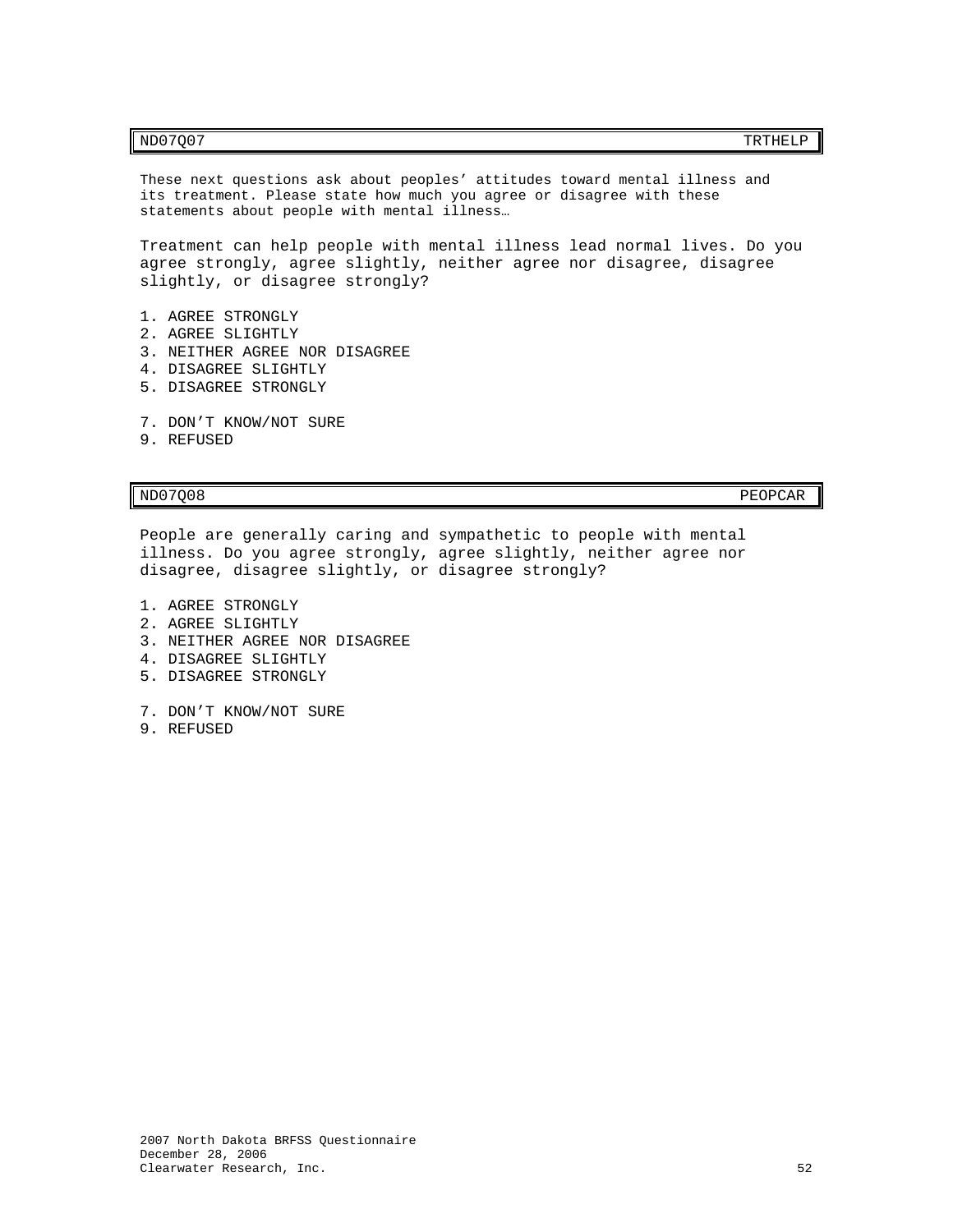### **State Added Section 08: Sexual Violence**

<span id="page-54-0"></span>Now I'd like to ask you how you feel about certain sexual behaviors. This is a sensitive topic, and some people may feel uncomfortable with these questions. Please keep in mind that you can ask me to skip any question you do not want to answer.

Please tell me whether you agree or disagree with the following statements.

Media images that portray women as sexy contribute to sexual violence. Would you say that you agree or disagree?

- 1. AGREE
- 2. DISAGREE
- 7. DON'T KNOW/NOT SURE
- 9. REFUSED

### ND08Q02 WMNDRES

Please tell me whether you agree or disagree with the following statements.

Women who dress and act in a sexy way provoke rape by their appearance and behavior.

- 1. AGREE
- 2. DISAGREE
- 7. DON'T KNOW/NOT SURE
- 9. REFUSED

ND08Q03 SEXHARASS SEXHARASS SEXHARASS SEXHARASS SEXHARASS SEXHARASS SEXHARASS SEXHARASS SEXHARASS SEXHARASS SE

Please tell me whether you agree or disagree with the following statements.

Sexual harassment can include inappropriate or unwanted sexual advances or comments by another person, co-worker or supervisor.

- 1. AGREE
- 2. DISAGREE
- 7. DON'T KNOW/NOT SURE
- 9. REFUSED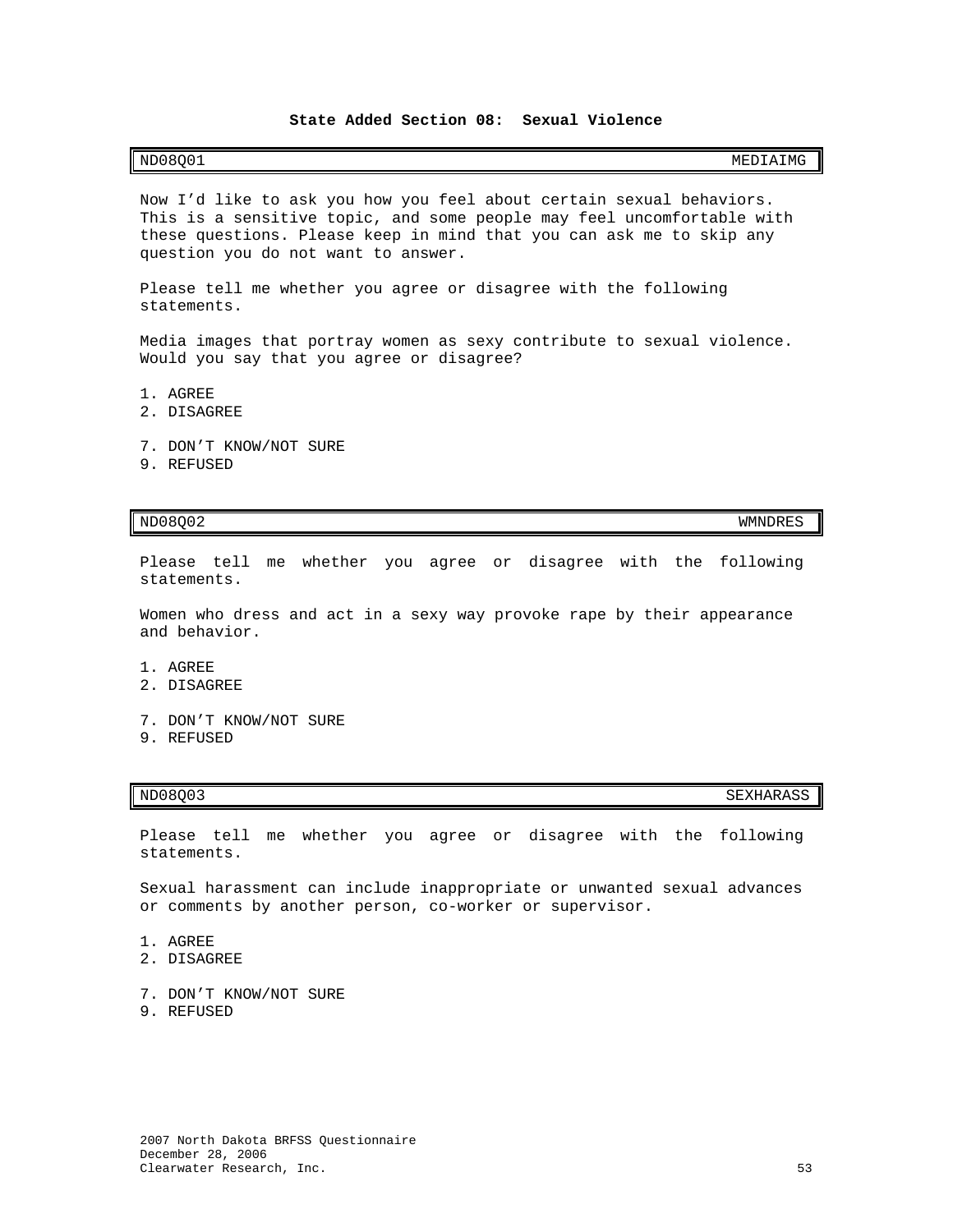Do you agree or disagree with the following situations? It might be acceptable for a male to have sexual intercourse with a female against her will or without her consent… If he spends a lot of money on her? 1. AGREE 2. DISAGREE 7. DON'T KNOW/NOT SURE 9. REFUSED

 $ND08Q05$  SXNOCONS2

Do you agree or disagree with the following situation?

It might be acceptable for a male to have sexual intercourse with a female against her will or without her consent…

- If she got him sexually excited?
- 1. AGREE
- 2. DISAGREE
- 7. DON'T KNOW/NOT SURE
- 9. REFUSED

ND08Q06 SXNOCONS3

Do you agree or disagree with the following situation?

It might be acceptable for a male to have sexual intercourse with a female against her will or without her consent…

If they had had sexual intercourse before.

- 1. AGREE
- 2. DISAGREE
- 7. DON'T KNOW/NOT SURE
- 9. REFUSED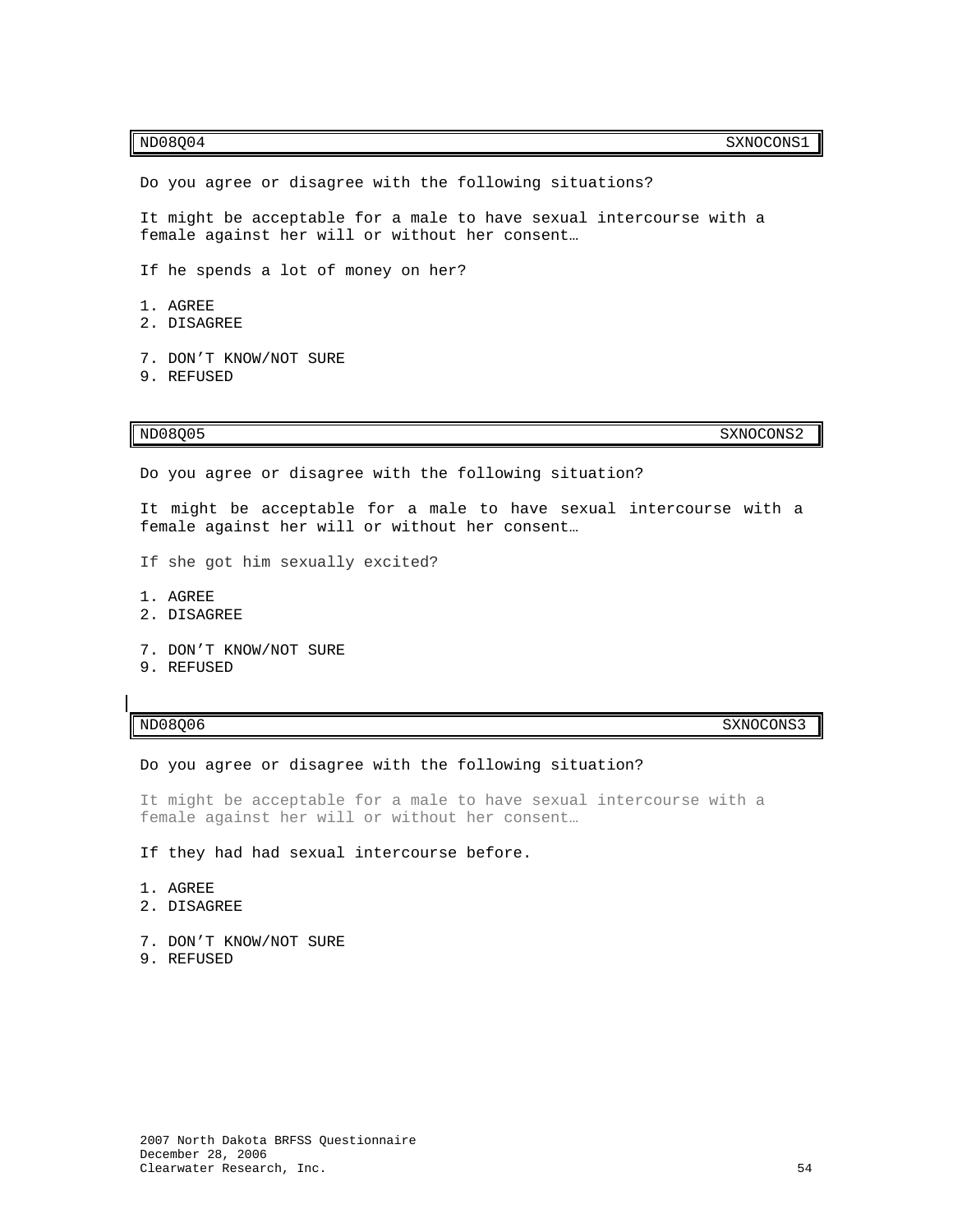### $ND08Q07$  SXNOCONS4

### Do you agree or disagree with the following situation?

It might be acceptable for a male to have sexual intercourse with a female against her will or without her consent…

- If they were married.
- 1. AGREE
- 2. DISAGREE
- 7. DON'T KNOW/NOT SURE 9. REFUSED

ND08Q08 SXNOCONS5

It is never acceptable for a male to have sexual intercourse with a female against her will or without her consent.

Would you say that you agree of disagree?

- 1. AGREE
- 2. DISAGREE
- 7. DON'T KNOW/NOT SURE
- 9. REFUSED

### $ND08Q09$  RAPE1

If a women claims she was raped, the amount of resistance she put up should be a major factor in determining whether a rape has occurred.

Would you say that you agree of disagree?

- 1. AGREE
- 2. DISAGREE
- 7. DON'T KNOW/NOT SURE
- 9. REFUSED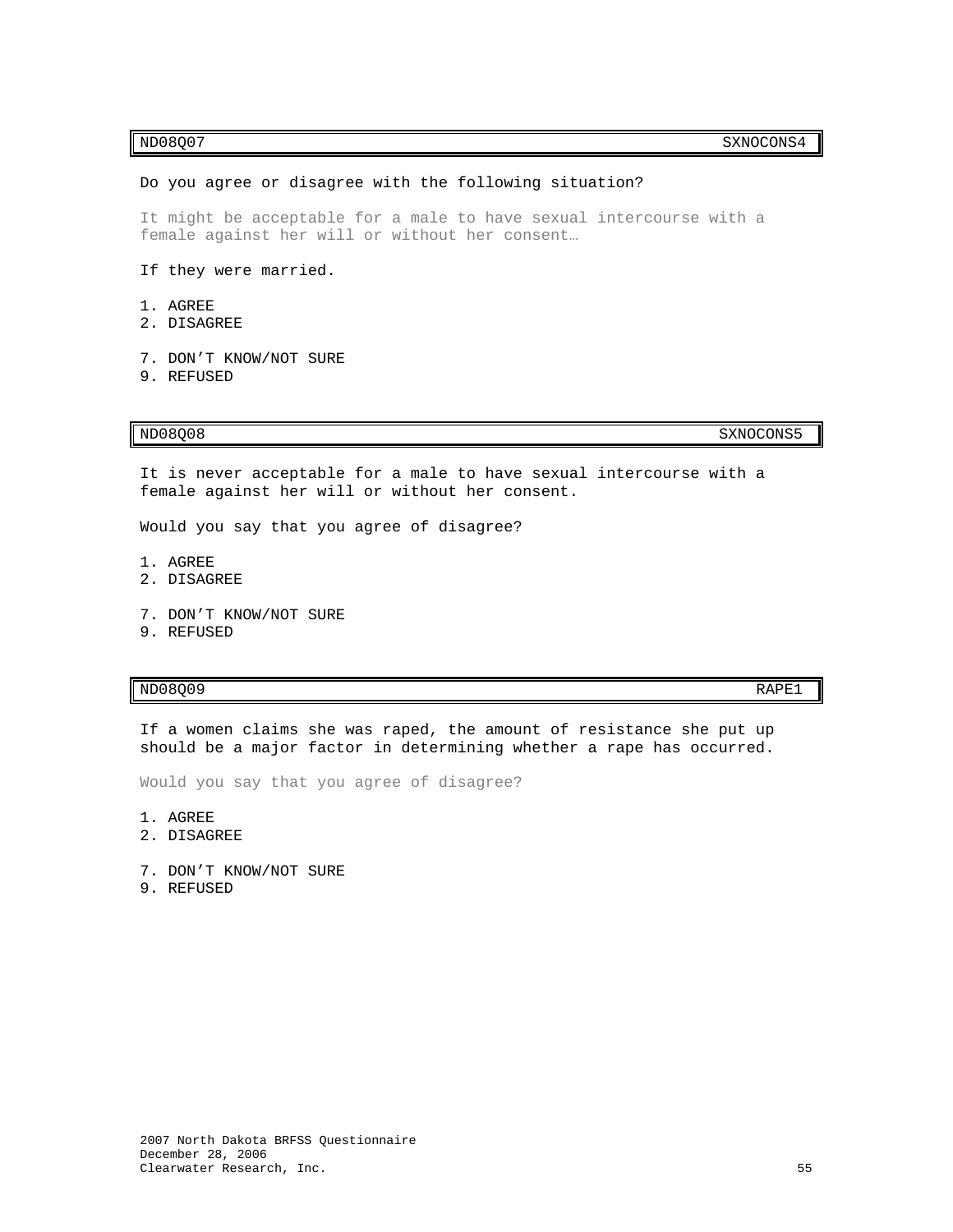### $ND08Q10$  RAPE2

If a woman is raped when she is drunk, she is at least somewhat responsible for letting things get out of control.

Would you say that you agree of disagree?

- 1. AGREE
- 2. DISAGREE
- 7. DON'T KNOW/NOT SURE
- 9. REFUSED

ND08Q11 - IF C12Q20 = 1 SXNOCONS6

I would have sex with someone against their will or without their consent if I knew that I would not get caught.

Would you say that you agree of disagree?

- 1. AGREE
- 2. DISAGREE
- 7. DON'T KNOW/NOT SURE
- 9. REFUSED

### ND08Q12 SEXVIOL1

Sexual violence occurs in your community.

Would you say that you agree of disagree?

- 1. AGREE
- 2. DISAGREE
- 7. DON'T KNOW/NOT SURE
- 9. REFUSED

### ND08Q13 SEXVIOL2

### It is possible to prevent sexual violence.

Would you say that you agree of disagree?

- 1. AGREE
- 2. DISAGREE
- 7. DON'T KNOW/NOT SURE
- 9. REFUSED